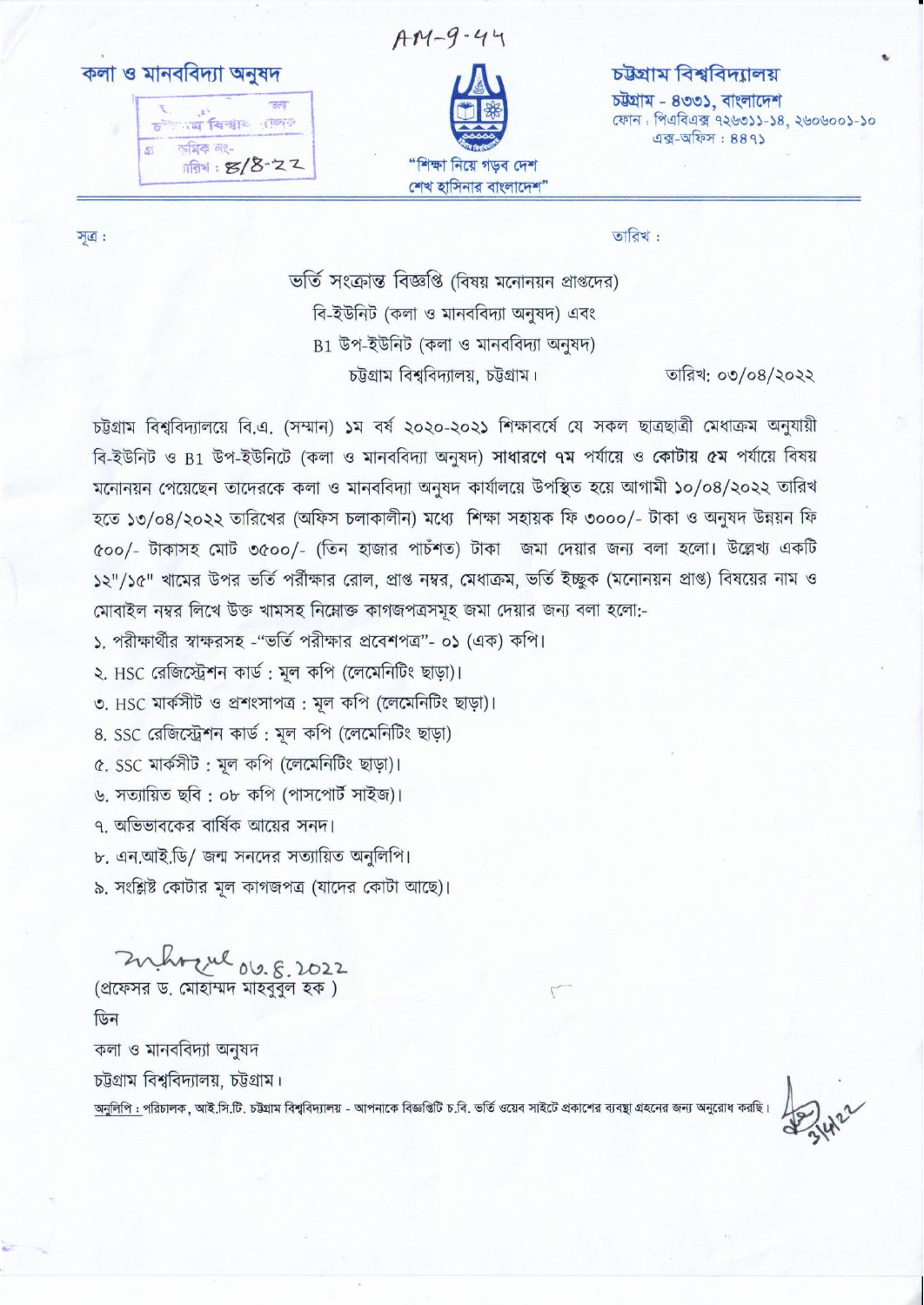| <b>Exam Roll</b> | <b>Name</b>                | <b>Merit</b> | <b>Department</b>                    | <b>Status</b>  |
|------------------|----------------------------|--------------|--------------------------------------|----------------|
| 235266           | MD. RADOWAN ISLAM RABBY    | 33           | Dept. of Islamic History and Culture | Admitted (1)   |
| 234188           | MD. RAKIB HOWLADER         | 43           | Dept. of English                     | Admitted (1)   |
| 241858           | <b>FARIHA MUNIR PRITY</b>  | 47           | Dept. of English                     | Admitted (1)   |
| 237162           | MD. MANIK UDDIN            | 50           | Dept. of English                     | Admitted (1)   |
| 233426           | MOHAMMAD SHAHIDUL ISLAM    | 53           | Dept. of History                     | Admitted (1)   |
| 235064           | <b>SADIA SULTANA</b>       | 58           | Dept. of English                     | Admitted (1)   |
| 232255           | <b>SHARMIN AKTER ANYE</b>  | 68           | Dept. of English                     | Admitted (1)   |
| 234186           | MD. SAJJAD HOSSAIN SAJAL   | 71           | Dept. of English                     | Admitted (1)   |
| 239841           | <b>DELWAR HOSSAN</b>       | 83           | Dept. of English                     | Admitted (1)   |
| 229978           | MANJURUL HASAN SHUVO       | 86           | Dept. of English                     | Admitted (1)   |
| 234228           | <b>MD. SAJJAD HOSSEN</b>   | 90           | Dept. of English                     | Admitted (1)   |
| 235867           | MD. ZUBAER RAHMAN HIMEL    | 92           | Dept. of English                     | Admitted (1)   |
| 241498           | SHEIKH TANIMA BINTA SHARIF | 94           | Dept. of English                     | Admitted (1)   |
| 234751           | <b>SADIA ISHTIAQUE</b>     | 95           | Dept. of English                     | Admitted (1)   |
| 234151           | <b>LAMISA KHOSNOD SAMI</b> | 104          | Dept. of English                     | Admitted (1)   |
| 242412           | MD. NAZMUL HASAN           | 119          | Dept. of English                     | Admitted (1)   |
| 234357           | <b>NURUL AFSAR</b>         | 132          | Dept. of Bangla                      | Admitted (1)   |
| 242392           | MD. SABBIR ABDULLAH        | 136          | Dept. of English                     | Admitted (1)   |
| 239536           | <b>TASRIN SULTANA RUBA</b> | 139          | Dept. of English                     | Admitted (1)   |
| 227656           | MOHAMMAD SALEH             | 140          | Dept. of English                     | Admitted (1)   |
| 239785           | <b>SABBIR HOSSIN</b>       | 144          | Dept. of English                     | Admitted (1)   |
| 224861           | MD. OMAR FARUK CHOWDHURY   | 147          | Dept. of English                     | Admitted (1)   |
| 232785           | NOURIN SULTANA JERIN       | 177          | Dept. of English                     | Admitted (1)   |
| 234311           | <b>MAHMODUL HASAN</b>      | 183          | Dept. of History                     | Admitted (1)   |
| 242458           | MD. ALAMIN                 | 184          | Dept. of Bangla                      | Admitted (1)   |
| 233726           | <b>MINA KHATUN</b>         | 186          | Dept. of English                     | Admitted (1)   |
| 242157           | <b>FERDOUSI ASHRAFI</b>    | 198          | Dept. of English                     | Admitted (1)   |
| 236527           | KAMRAN MAHMUD OHY          | 206          | Dept. of History                     | Admitted (1)   |
| 220884           | NAHRIN JANNAT TUBA         | 208          | Dept. of English                     | Admitted (1)   |
| 242582           | <b>SALIM REZA SOIKAT</b>   | 209          | Dept. of English                     | Migrated $(1)$ |
| 236787           | MD. ABDUL KADER MUNNA      | 210          | Dept. of English                     | Migrated $(1)$ |
| 238332           | NUR MUHAMMAD MANNA         | 211          | Dept. of English                     | Migrated $(1)$ |
| 233151           | MD. SHAKIL AHMMED          | 214          | Dept. of English                     | Migrated $(1)$ |
| 233584           | <b>MD. TANVIR AHMMED</b>   | 219          | Institute of Education and Research  | Admitted (1)   |
| 236903           | PRONAB BALA                | 220          | Dept. of English                     | Migrated $(1)$ |
| 239458           | <b>TASKINA JAHAN</b>       | 223          | Dept. of English                     | Migrated $(1)$ |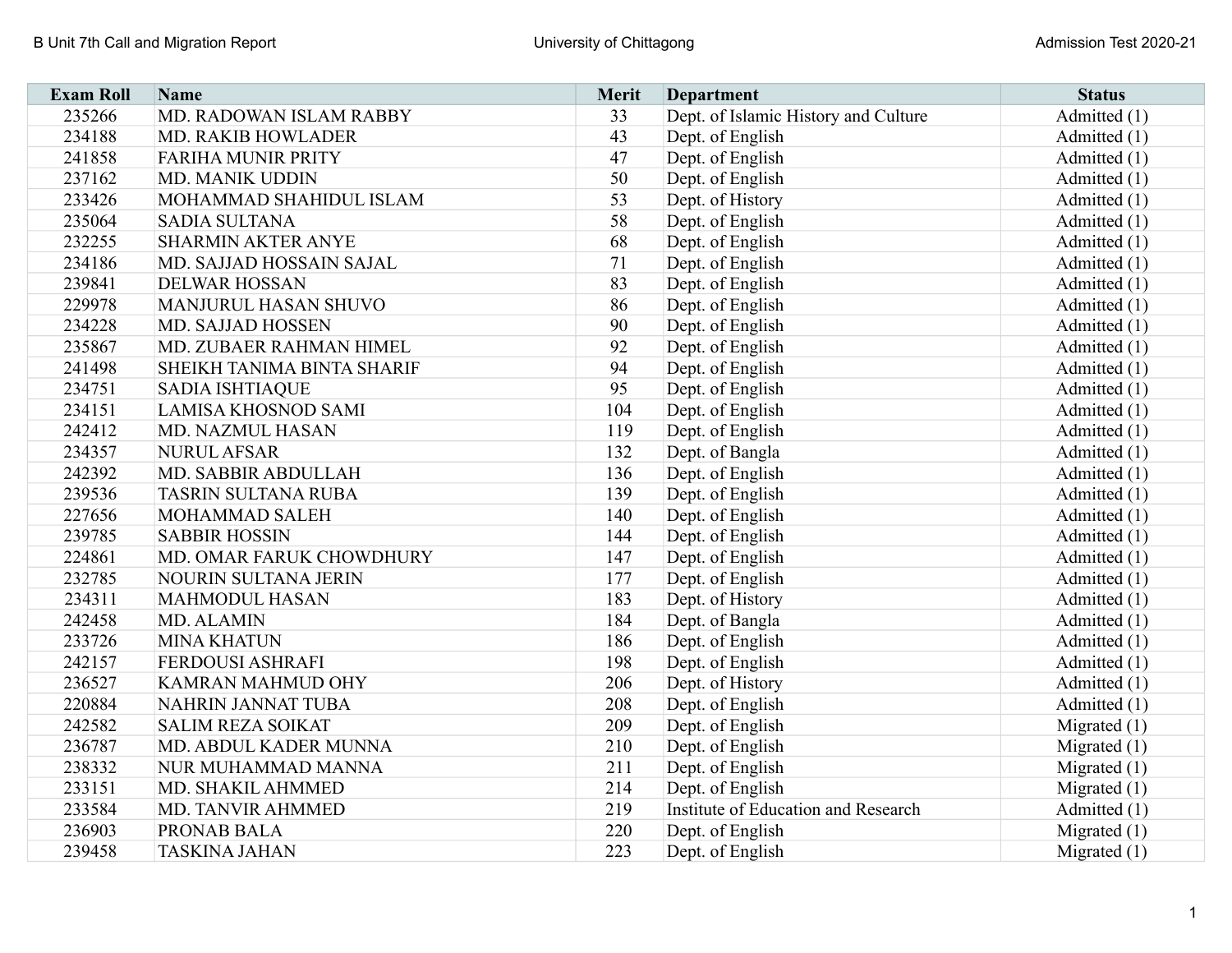| <b>Exam Roll</b> | <b>Name</b>                  | Merit | <b>Department</b>        | <b>Status</b>  |
|------------------|------------------------------|-------|--------------------------|----------------|
| 230749           | MD. MEJBAUR RAHMAN           | 237   | Dept. of History         | Admitted (1)   |
| 233443           | MD. TANJIRUL ISLAM KAYES     | 238   | Dept. of Bangla          | Admitted (1)   |
| 219793           | MOHAMMAD RAIHAN UDDIN        | 241   | Dept. of English         | Migrated $(1)$ |
| 234816           | <b>SUMAIA AKTER RUMA</b>     | 248   | Dept. of English         | Migrated $(1)$ |
| 241758           | MAHAMUD KAMAL RISHAD         | 253   | Dept. of History         | Admitted (1)   |
| 223604           | MOHAMMAD ARAFAT              | 256   | Dept. of Islamic Studies | Admitted (1)   |
| 232701           | K.M. MUJAHID                 | 266   | Dept. of English         | Migrated $(1)$ |
| 240816           | MD. AL-MAHMUD SAJIB          | 269   | Dept. of Bangla          | Admitted (1)   |
| 240984           | <b>TASLIM HASAN</b>          | 270   | Dept. of Bangla          | Admitted (1)   |
| 229223           | MD. MUSHFIQUR RAHMAN         | 273   | Dept. of Bangla          | Admitted (1)   |
| 225201           | MD. RAFEYAT HASAN            | 274   | Dept. of English         | Migrated $(1)$ |
| 235027           | <b>SHAHWALIULLAH</b>         | 284   | Dept. of English         | Migrated $(1)$ |
| 233141           | MD.MOJAMMAL HAQE             | 285   | Dept. of English         | Migrated $(1)$ |
| 221826           | MD. RAKIN ABSAR              | 290   | Dept. of Philosophy      | Admitted (1)   |
| 216945           | MD. TUSHAR MOLLA             | 295   | Dept. of Bangla          | Admitted (1)   |
| 236267           | SHAJLY SALSABIL RUIAT        | 302   | Dept. of English         | Migrated $(1)$ |
| 239962           | <b>MD. SHAHIN MIA</b>        | 305   | Dept. of Bangla          | Admitted (1)   |
| 222016           | MOHAMMAD MOKHTER ALAM        | 309   | Dept. of Bangla          | Admitted (1)   |
| 237612           | SYED MOHAMMAD MINHAZ         | 318   | Dept. of Philosophy      | Admitted (1)   |
| 238638           | <b>JANNATUL NAYEM</b>        | 320   | Dept. of English         | Migrated (1)   |
| 233747           | MEHER AFROJ BINTE REAZ       | 322   | Dept. of English         | Migrated $(1)$ |
| 238722           | MD. MAHFUJUL ISLAM           | 324   | Dept. of English         | Migrated $(1)$ |
| 218165           | MD. SAHARIAR FARUQUE BHUIYAN | 332   | Dept. of English         | Migrated $(1)$ |
| 229100           | <b>WALID JUMLAT</b>          | 334   | Dept. of English         | Migrated $(1)$ |
| 232344           | AFSANA ALAMGIR               | 338   | Dept. of English         | Migrated $(1)$ |
| 238256           | <b>SANJIDA AKTER</b>         | 340   | Dept. of Islamic Studies | Admitted (1)   |
| 235295           | AL SHAHRIAR ROHAN            | 344   | Dept. of Bangla          | Admitted (1)   |
| 230354           | MD. MIJAN UDDIN              | 355   | Dept. of English         | Migrated $(1)$ |
| 231175           | MD. TAYEBUR RAHMAN           | 365   | Dept. of Bangla          | Admitted (1)   |
| 217341           | <b>ASIF MAHMUD</b>           | 371   | Dept. of English         | Migrated (1)   |
| 236395           | <b>FAHMIDA YASMIN JABA</b>   | 373   | Dept. of English         | Migrated $(1)$ |
| 219472           | MD. AHAD                     | 375   | Dept. of English         | Migrated $(1)$ |
| 234615           | <b>SALSABIL</b>              | 394   | Dept. of Bangla          | Admitted (1)   |
| 217992           | <b>MST. ISRAT JAHAN EMO</b>  | 397   | Dept. of Bangla          | Admitted (1)   |
| 214549           | <b>ISMAIL HASAN</b>          | 399   | Dept. of Bangla          | Admitted (1)   |
| 236113           | MD. SABBIR ZAKARIA SHAWN     | 400   | Dept. of Bangla          | Admitted (1)   |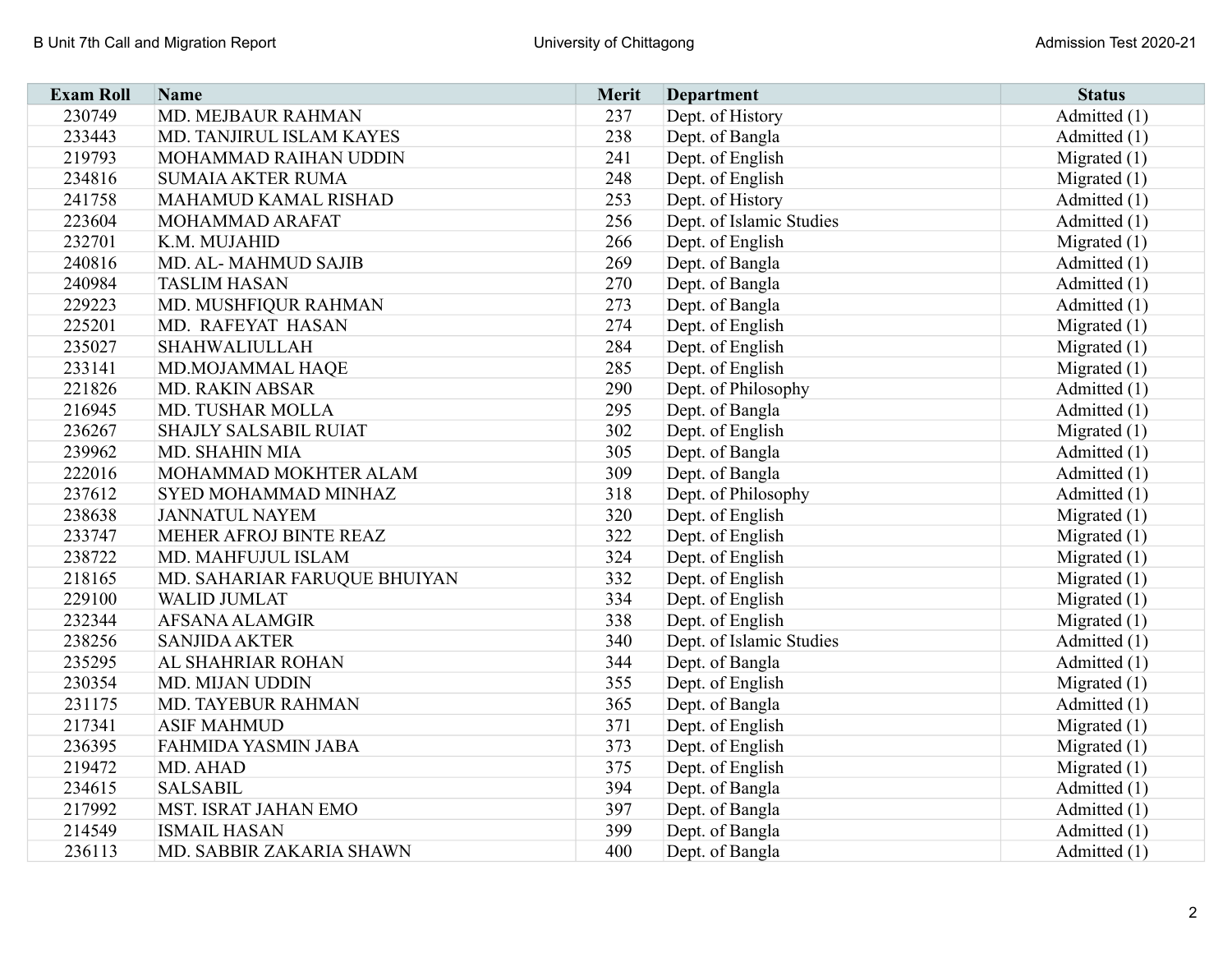| <b>Exam Roll</b> | <b>Name</b>                  | Merit | <b>Department</b>                   | <b>Status</b>  |
|------------------|------------------------------|-------|-------------------------------------|----------------|
| 231311           | MD. RABBI MIAH               | 401   | Dept. of Bangla                     | Admitted (1)   |
| 242608           | <b>JANATUN TAJREE.</b>       | 411   | Dept. of Bangla                     | Admitted (1)   |
| 229933           | MOHAMMAD MUDDASIR SAKIB      | 417   | Dept. of Bangla                     | Admitted (1)   |
| 234837           | <b>ABDULLAH AL MAMUN</b>     | 421   | Dept. of History                    | Admitted (1)   |
| 232719           | <b>IKBAL HOSSAIN</b>         | 424   | Dept. of History                    | Admitted (1)   |
| 239496           | <b>SAYMA BENTA AFAZ</b>      | 446   | Dept. of Arabic                     | Admitted (1)   |
| 219673           | <b>SABBIR AHMED</b>          | 450   | Dept. of History                    | Admitted (1)   |
| 235576           | MD. TOFAIL AHMAD NASIM       | 454   | Dept. of English                    | Migrated $(1)$ |
| 230067           | MD. TARIQUL ISLAM            | 456   | Dept. of English                    | Migrated $(1)$ |
| 236750           | MD. ALIF HUSSAIN MAJQURY     | 480   | Institute of Education and Research | Admitted (1)   |
| 220396           | <b>MD. RAHAT HASAN</b>       | 491   | Dept. of Bangla                     | Migrated $(1)$ |
| 234110           | <b>MST. ALIA AKTER LIA</b>   | 499   | Dept. of Bangla                     | Migrated $(1)$ |
| 238146           | <b>MD TAJIM HASAN</b>        | 501   | Dept. of Bangla                     | Migrated $(1)$ |
| 229640           | AHMUDUR RAHMAN PAVEL         | 517   | Dept. of History                    | Admitted (1)   |
| 242469           | MD. GULAM RASUL              | 520   | Dept. of History                    | Admitted (1)   |
| 236888           | <b>MONIRUL ISLAM</b>         | 528   | Dept. of Bangla                     | Migrated $(1)$ |
| 232933           | <b>NOWRIN ATIA NITU</b>      | 533   | Institute of Modern Languages       | Admitted (1)   |
| 232530           | <b>MOHAMMAD HUSSAIN</b>      | 536   | Dept. of History                    | Admitted (1)   |
| 229137           | MD. IBNE WALID SAMRAT        | 540   | Dept. of Bangla                     | Migrated $(1)$ |
| 226136           | <b>RAFIUL ISLAM RONY</b>     | 544   | Dept. of English                    | Migrated $(1)$ |
| 224583           | <b>BAKEDUL ISLAM AKANDA</b>  | 552   | Dept. of English                    | Migrated $(1)$ |
| 236035           | <b>RAKIBUL ISLAM</b>         | 554   | Dept. of History                    | Admitted (1)   |
| 237650           | <b>JAHIDUL ISLAM</b>         | 560   | Dept. of Bangla                     | Migrated $(1)$ |
| 233949           | <b>MD. LEON SARKER</b>       | 568   | Dept. of Bangla                     | Migrated $(1)$ |
| 240903           | <b>MD.SAIMUN ISLAM TUHIN</b> | 569   | Dept. of History                    | Admitted (1)   |
| 230735           | MD. SHAZZADUL ISLAM          | 576   | Dept. of History                    | Admitted (1)   |
| 228832           | MD. NASIR UDDIN              | 578   | Dept. of Bangla                     | Migrated $(1)$ |
| 235386           | <b>HRIDOY MIA</b>            | 579   | Dept. of Bangla                     | Migrated $(1)$ |
| 234256           | MD. KOBIR UDDIN              | 583   | Dept. of Bangla                     | Migrated $(1)$ |
| 229974           | <b>UMME MAHFUJA MUKTA</b>    | 584   | Dept. of Bangla                     | Migrated $(1)$ |
| 214765           | NUR MOHAMMOD SHAON           | 586   | Dept. of English                    | Migrated $(1)$ |
| 218474           | <b>ABDUR RAHAMAN</b>         | 588   | Dept. of English                    | Migrated $(1)$ |
| 241540           | <b>S.M.NAHID</b>             | 590   | Dept. of History                    | Migrated $(1)$ |
| 237900           | <b>MIM AFROSE</b>            | 592   | Dept. of Bangla                     | Migrated $(1)$ |
| 241184           | <b>SAHRIAR SHEJAN</b>        | 597   | Dept. of English                    | Migrated $(1)$ |
| 234890           | <b>JAGONNATH ROY</b>         | 598   | Dept. of Bangla                     | Migrated $(1)$ |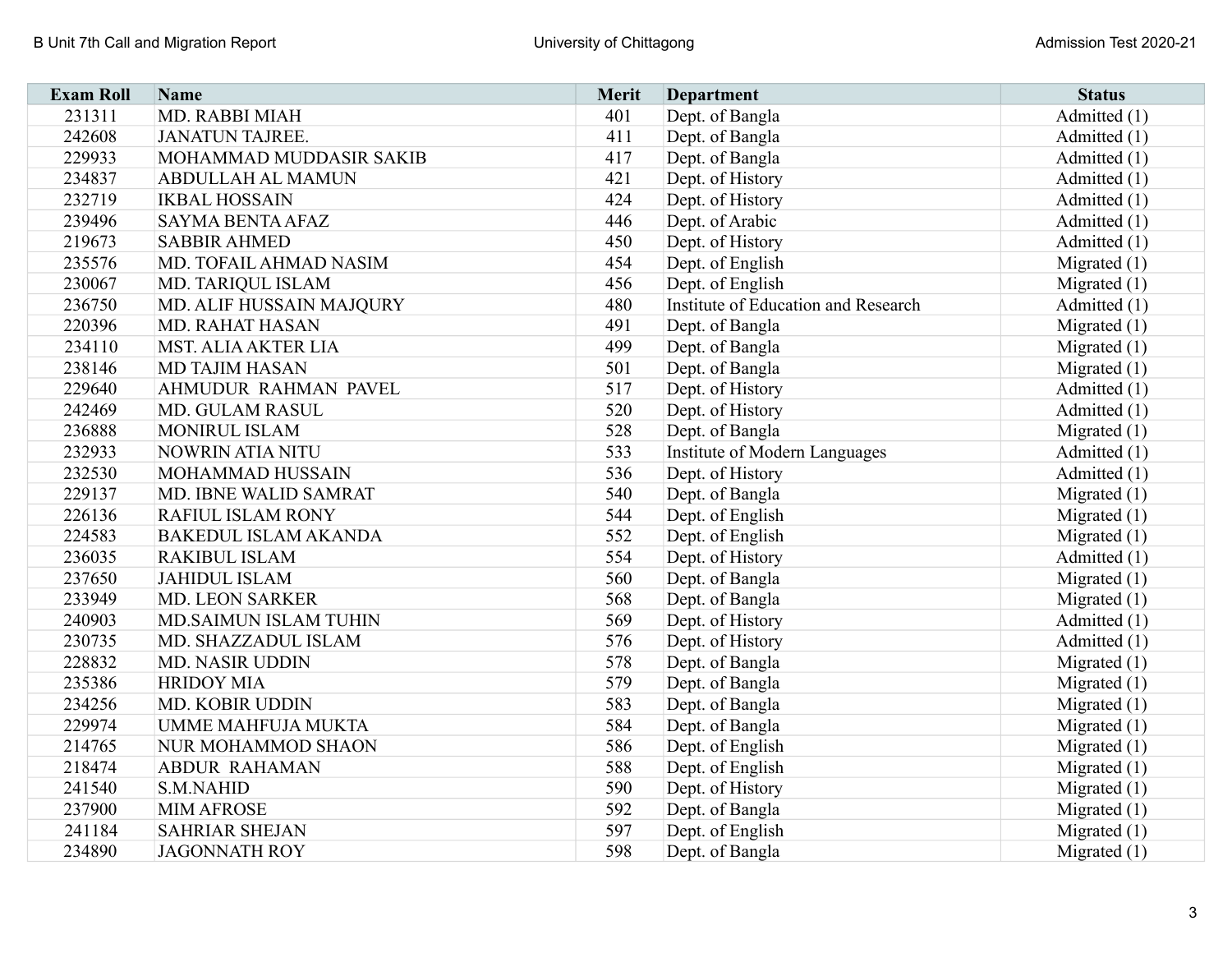| <b>Exam Roll</b> | <b>Name</b>                  | Merit | <b>Department</b>                    | <b>Status</b>  |
|------------------|------------------------------|-------|--------------------------------------|----------------|
| 214548           | SAIFUL ISLAM ASHRAF          | 599   | Dept. of English                     | Migrated $(1)$ |
| 224023           | <b>NARMIN SULTANA</b>        | 603   | Dept. of Philosophy                  | Admitted (1)   |
| 219663           | MST. REJWANA KARIM           | 606   | Dept. of Bangla                      | Migrated $(1)$ |
| 231498           | NOUSHIN TARANNUM ANANNA      | 612   | Dept. of Bangla                      | Migrated $(1)$ |
| 227319           | RABEYA SULTANA               | 614   | Dept. of History                     | Migrated $(1)$ |
| 235086           | <b>OPAMA AHMED</b>           | 619   | Dept. of History                     | Migrated $(1)$ |
| 234939           | MD. HASIBUL HOSSAIN SANTO    | 620   | Dept. of English                     | Migrated $(1)$ |
| 234830           | <b>ROKY AHMAD</b>            | 623   | Dept. of English                     | Migrated $(1)$ |
| 231516           | MD. RABBIUL HASAN SHANTO     | 624   | Dept. of Bangla                      | Migrated $(1)$ |
| 233185           | <b>MST.BILKIS KHATUN</b>     | 633   | Institute of Education and Research  | Admitted (1)   |
| 242221           | <b>SAMIA AFROSE DINA</b>     | 641   | Dept. of English                     | Migrated $(1)$ |
| 236013           | SHAHRIAR KADER KAJAL         | 644   | Dept. of Islamic History and Culture | Admitted (1)   |
| 239246           | YESIR ARAFAT                 | 645   | Dept. of Bangla                      | Migrated $(1)$ |
| 229428           | MD. ANAMUL HASAN             | 648   | Dept. of English                     | Migrated $(1)$ |
| 234249           | <b>BHUKIL BASHNAB</b>        | 651   | Dept. of Bangla                      | Migrated $(1)$ |
| 241742           | MD. RASEL SHEIKH             | 659   | Dept. of English                     | Migrated $(1)$ |
| 231897           | MD. KHAIRUL ISLAM            | 662   | Dept. of History                     | Migrated $(1)$ |
| 240621           | <b>MOFASSIL</b>              | 663   | Dept. of Bangla                      | Migrated $(1)$ |
| 238004           | MD. SHAHIDUL ISLAM           | 666   | Dept. of History                     | Migrated $(1)$ |
| 201089           | <b>SURIYA RAISA</b>          | 670   | Dept. of English                     | Migrated $(1)$ |
| 235303           | <b>UMME SALMA HIME</b>       | 678   | Dept. of History                     | Migrated $(1)$ |
| 233580           | MD. NURUZZAMAN               | 679   | Dept. of Bangla                      | Migrated $(1)$ |
| 230824           | <b>ARNAB BAIRAGI</b>         | 681   | Dept. of Bangla                      | Migrated $(1)$ |
| 231761           | <b>UMMAY SABAH TABASSOOM</b> | 695   | Dept. of English                     | Migrated $(1)$ |
| 236731           | <b>MD. ABIR HOSSAIN</b>      | 703   | Dept. of Islamic History and Culture | Admitted (1)   |
| 241719           | MD SAMIUL ALAM ARMAN         | 705   | Dept. of Bangladesh Studies          | Admitted (1)   |
| 239594           | <b>MSOT. SARMIN AKTER</b>    | 712   | Dept. of Bangla                      | Migrated $(1)$ |
| 238072           | <b>JANNATUL FERDOUS</b>      | 713   | Dept. of English                     | Migrated $(1)$ |
| 235607           | <b>UPAMA MAZUMDER</b>        | 717   | Dept. of English                     | Migrated (1)   |
| 229262           | MD. MIJANUR RAHMAN RONI      | 722   | Dept. of Bangla                      | Migrated $(1)$ |
| 235497           | <b>MD.SAKIB</b>              | 724   | Dept. of Bangla                      | Migrated $(1)$ |
| 236987           | MUNSI MAHAR ALAHI            | 728   | Dept. of Bangla                      | Migrated $(1)$ |
| 219568           | MD. IMRAN HOSSAIN            | 730   | Dept. of Bangla                      | Migrated $(1)$ |
| 240973           | <b>SHAKIB MIA</b>            | 732   | Dept. of Bangla                      | Migrated (1)   |
| 217961           | <b>JANNATUL KAWSER</b>       | 735   | Dept. of English                     | Migrated $(1)$ |
| 241248           | MOHAMMAD MUAZZAM HOSSEN      | 737   | Dept. of Islamic History and Culture | Admitted (1)   |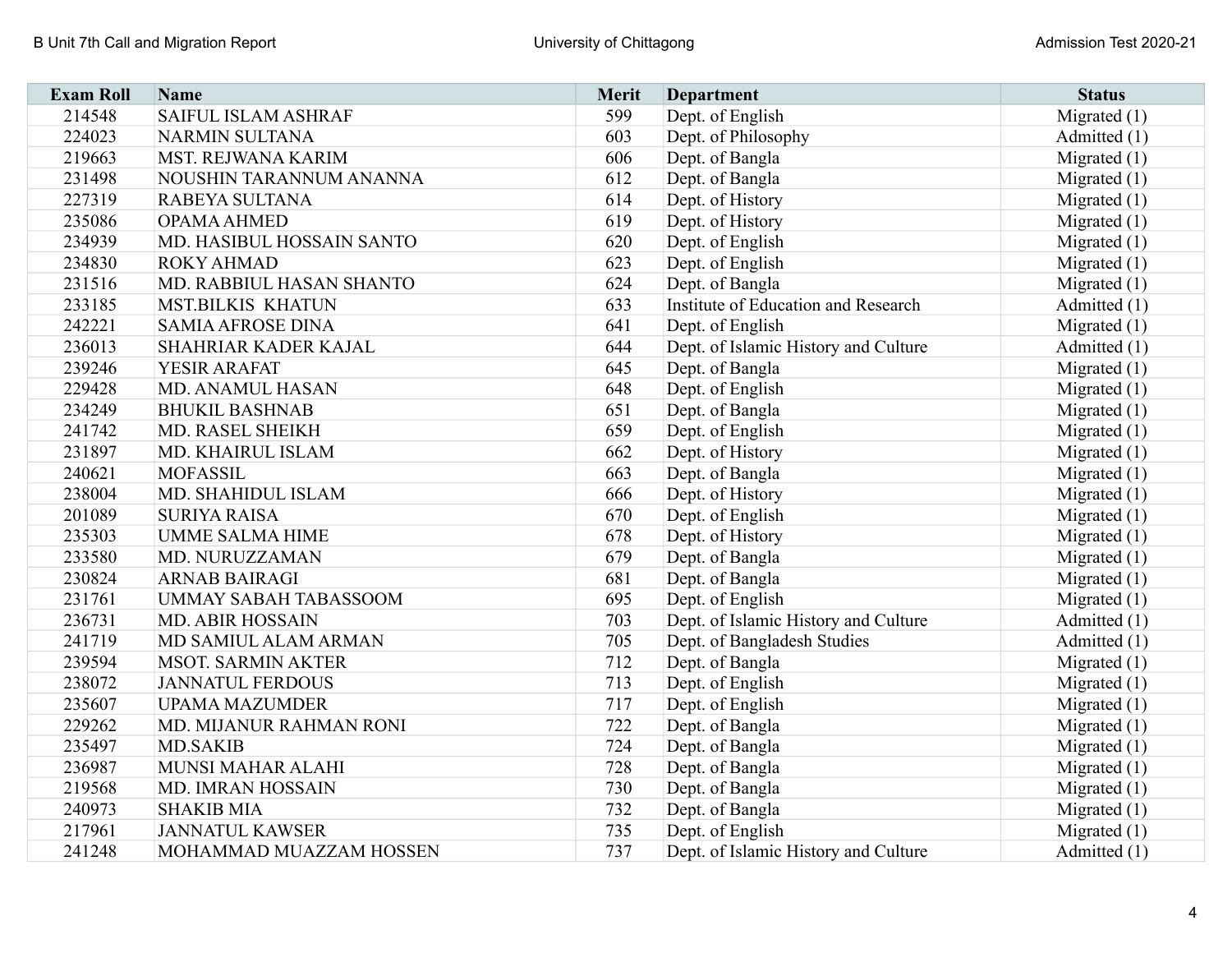| <b>Exam Roll</b> | <b>Name</b>               | <b>Merit</b> | <b>Department</b>                    | <b>Status</b>  |
|------------------|---------------------------|--------------|--------------------------------------|----------------|
| 223287           | <b>ABDULLAH HOSSAIN</b>   | 739          | Dept. of English                     | Migrated $(1)$ |
| 230486           | <b>AFIUN JANNAT ENNI</b>  | 741          | Dept. of Bangladesh Studies          | Admitted (1)   |
| 242169           | PARAG MONDAL              | 743          | Dept. of Bangla                      | Migrated $(1)$ |
| 230041           | <b>TASNIM AKTER MEEM</b>  | 746          | Dept. of Bangla                      | Migrated $(1)$ |
| 242436           | <b>FORHAD HOSSAIN</b>     | 747          | Dept. of Bangla                      | Migrated $(1)$ |
| 218200           | MONISHA SHIL              | 749          | Dept. of Philosophy                  | Admitted (1)   |
| 241596           | <b>UMME SALMA JARIN</b>   | 757          | Dept. of English                     | Migrated $(1)$ |
| 218647           | <b>MD.SABBIR HOSSEN</b>   | 758          | Dept. of English                     | Migrated $(1)$ |
| 233319           | <b>SHARIKA TABASSUM</b>   | 760          | Dept. of Bangla                      | Migrated (1)   |
| 230560           | MD. RAKIBUL HASAN PIASH   | 761          | Dept. of Bangla                      | Migrated $(1)$ |
| 240097           | MD. RAKIB DEWAN           | 762          | Dept. of Bangla                      | Migrated $(1)$ |
| 231400           | DHRUBAJYOTI DEBNATH       | 764          | Institute of Education and Research  | Admitted (1)   |
| 218851           | <b>IQBAL HOSSAIN</b>      | 765          | Dept. of Bangla                      | Migrated $(1)$ |
| 240285           | <b>AKASH MIA</b>          | 774          | Dept. of Bangla                      | Migrated $(1)$ |
| 226975           | <b>AFNAN ABRAR</b>        | 778          | Dept. of English                     | Migrated $(1)$ |
| 240858           | MD. JONAED UDDIN          | 780          | Dept. of History                     | Migrated $(1)$ |
| 227986           | MD. SALMAN ABEDIN         | 782          | Dept. of Islamic History and Culture | Admitted (1)   |
| 219002           | <b>TANIA AKTER</b>        | 786          | Dept. of English                     | Migrated $(1)$ |
| 236404           | MD. AHAD MIA              | 799          | Dept. of Bangla                      | Migrated $(1)$ |
| 225869           | <b>AJMAIN JANNAT</b>      | 802          | Dept. of Philosophy                  | Admitted (1)   |
| 218742           | <b>ANANNA RAHMAN</b>      | 804          | Dept. of Bangla                      | Migrated $(1)$ |
| 235395           | <b>ANIK SARKER</b>        | 805          | Dept. of Bangla                      | Migrated $(1)$ |
| 220135           | <b>TAHMINA KHANAM</b>     | 807          | Dept. of Bangla                      | Migrated $(1)$ |
| 216760           | MD. ZIAUL HOQUE           | 812          | Dept. of Islamic History and Culture | Admitted (1)   |
| 238547           | MD. SHAMIM                | 814          | Dept. of Islamic History and Culture | Admitted (1)   |
| 240006           | MD: FERDAUS.              | 822          | Dept. of Bangla                      | Migrated $(1)$ |
| 242631           | MD. RASHIDUL ISLAM        | 825          | Dept. of Bangla                      | Migrated $(1)$ |
| 242368           | SANZIDA SULTANA           | 827          | Dept. of English                     | Migrated $(1)$ |
| 227090           | MD. RASHEDUL HAQ SUMON    | 835          | Dept. of English                     | Migrated $(1)$ |
| 235979           | <b>UTSHA ROY</b>          | 844          | Dept. of English                     | Migrated $(1)$ |
| 236599           | <b>SHOVA AKTER</b>        | 851          | Dept. of Bangla                      | Migrated $(1)$ |
| 218288           | MD. MAHBUBUL HAQUE        | 853          | Dept. of History                     | Migrated $(1)$ |
| 234578           | NAJNIN NAHAR SHATHY       | 856          | Dept. of English                     | Migrated $(1)$ |
| 239164           | NUR MOHAMMAD SAGOR BADSHA | 857          | Dept. of Bangla                      | Migrated $(1)$ |
| 238353           | <b>TABASSUM BILKIS</b>    | 858          | Dept. of Bangla                      | Migrated $(1)$ |
| 239439           | <b>MD.AJMUN</b>           | 859          | Dept. of Islamic History and Culture | Admitted (1)   |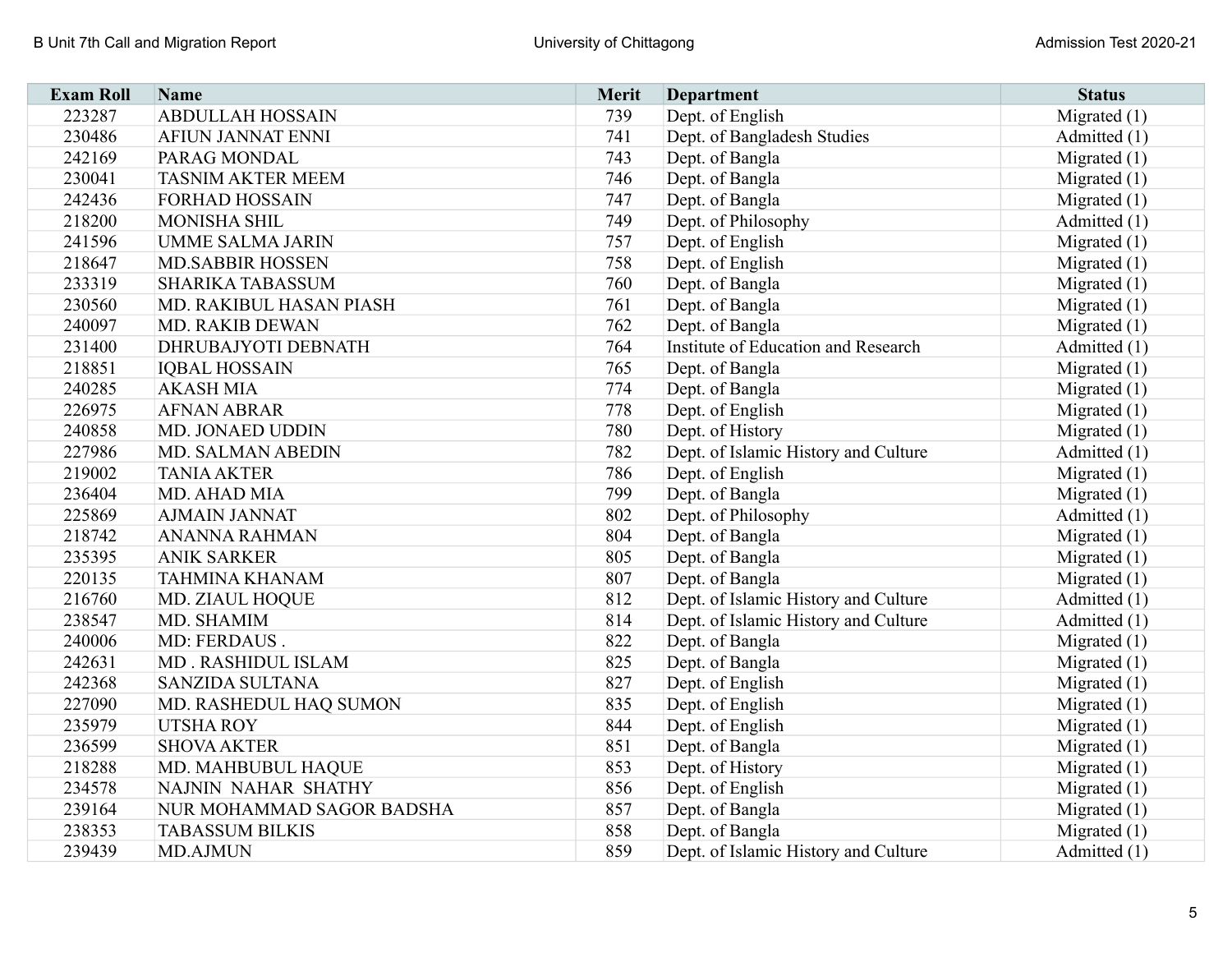| <b>Exam Roll</b> | <b>Name</b>                   | Merit | <b>Department</b>                    | <b>Status</b>  |
|------------------|-------------------------------|-------|--------------------------------------|----------------|
| 235890           | <b>SOHEL UDDIN</b>            | 860   | Dept. of History                     | Migrated $(1)$ |
| 216878           | <b>SAIDA HASAN</b>            | 867   | Dept. of Bangla                      | Migrated $(1)$ |
| 230767           | <b>MST. JANNATUL FERDOUSI</b> | 869   | Dept. of Bangla                      | Migrated $(1)$ |
| 236555           | MD. HASAN ALI                 | 870   | Dept. of History                     | Migrated $(1)$ |
| 241213           | <b>RUPALI AKTER</b>           | 871   | Dept. of History                     | Migrated $(1)$ |
| 230244           | <b>MD. JUBAIR HOSSAIN</b>     | 872   | Dept. of Islamic Studies             | Admitted (1)   |
| 215431           | MD. MAIN UDDIN RABBY          | 875   | Dept. of Bangla                      | Migrated $(1)$ |
| 241599           | MST. NUSRAT JAHAN SUMIYA      | 877   | Dept. of Bangla                      | Migrated $(1)$ |
| 235384           | MOST. ATKIA MUBASSIRA BRITY   | 878   | Dept. of Bangla                      | Migrated $(1)$ |
| 237699           | <b>SONIA BEGUM</b>            | 882   | Dept. of Bangla                      | Migrated $(1)$ |
| 233035           | MD. HAKIBUL HASAN             | 884   | Dept. of Bangla                      | Migrated $(1)$ |
| 214863           | MD. HABIBUR RAHMAN            | 886   | Dept. of English                     | Migrated $(1)$ |
| 220357           | MOHAMMAD HABIBUR RAHMAN       | 889   | Dept. of English                     | Migrated $(1)$ |
| 233599           | MORSHEDUL ISLAM               | 890   | Dept. of History                     | Migrated $(1)$ |
| 229476           | MD. RASHADUL HOQUE RAKIB      | 891   | Dept. of Philosophy                  | Admitted (1)   |
| 220676           | TAMANNA JANNAT PRIYA          | 893   | Dept. of History                     | Migrated $(1)$ |
| 214784           | MD. SAIFUL ISLAM              | 900   | Dept. of English                     | Migrated $(1)$ |
| 214383           | MD. SABBIR ALI                | 902   | Dept. of History                     | Migrated $(1)$ |
| 225373           | <b>MAHADI HASAN</b>           | 904   | Dept. of Bangla                      | Migrated $(1)$ |
| 235456           | <b>MARJIYA SARKER</b>         | 906   | Dept. of History                     | Migrated $(1)$ |
| 230360           | MD. BULBUL AHMED              | 909   | Dept. of Islamic History and Culture | Admitted (1)   |
| 216828           | <b>MINHAZUR RAHMAN</b>        | 911   | Dept. of English                     | Migrated $(1)$ |
| 224921           | MOHAMMAD ABDUL KADER          | 913   | Dept. of Arabic                      | Admitted (1)   |
| 215672           | <b>SAMANTA BARUA</b>          | 914   | Dept. of English                     | Migrated $(1)$ |
| 236594           | MD. KABIR MIA                 | 917   | Dept. of History                     | Migrated $(1)$ |
| 232651           | <b>EMON CHANDARA BARMAN</b>   | 920   | Dept. of History                     | Migrated $(1)$ |
| 235659           | MD. SOLAYMAN HOSSEN           | 923   | Dept. of History                     | Migrated $(1)$ |
| 224840           | <b>ROUNAK JAHAN</b>           | 928   | Dept. of English                     | Migrated $(1)$ |
| 218072           | MD. SHIHAB                    | 934   | Dept. of English                     | Migrated $(1)$ |
| 240577           | <b>TABAYA TABASSUM JOUTHO</b> | 937   | Dept. of Bangla                      | Migrated $(1)$ |
| 239253           | MD. MASHFEQUR RAHMAN          | 941   | Dept. of Bangla                      | Migrated $(1)$ |
| 238098           | MUABBIZ HOSEN                 | 947   | Dept. of Bangla                      | Migrated $(1)$ |
| 224414           | MD. JUWEL BABU                | 950   | Dept. of Bangla                      | Migrated $(1)$ |
| 225680           | <b>HASIBUR RAHMAN</b>         | 951   | Dept. of English                     | Migrated $(1)$ |
| 236561           | <b>BITHI DAS</b>              | 954   | Dept. of Bangla                      | Migrated $(1)$ |
| 241648           | <b>JANNATUL FERDOUSI</b>      | 956   | Dept. of Bangla                      | Migrated $(1)$ |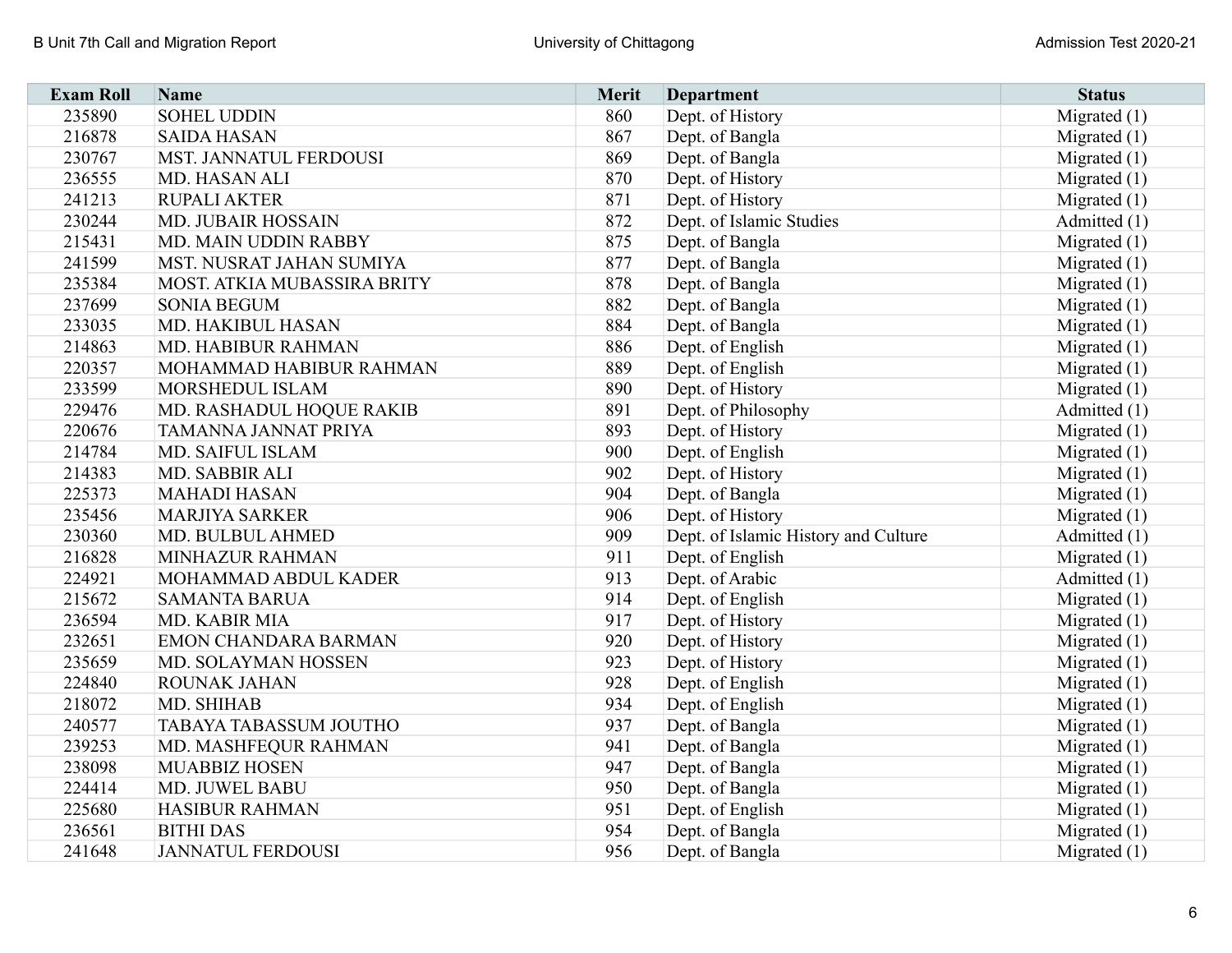| <b>Exam Roll</b> | <b>Name</b>                 | Merit | <b>Department</b>                    | <b>Status</b>  |
|------------------|-----------------------------|-------|--------------------------------------|----------------|
| 241870           | <b>MST.FARJANA AKTER</b>    | 958   | Dept. of History                     | Migrated (1)   |
| 226833           | MD. IMRAN ISLAM             | 960   | Dept. of Bangla                      | Migrated $(1)$ |
| 218116           | S. M. MAHMUDUL HASAN        | 961   | Dept. of English                     | Migrated $(1)$ |
| 232800           | SADIA DILSHAD LATA          | 963   | Dept. of English                     | Migrated $(1)$ |
| 216474           | ORPITA SAMMI LOPA           | 964   | Dept. of English                     | Migrated $(1)$ |
| 216411           | <b>AVISHEK SAHA</b>         | 967   | Dept. of English                     | Migrated $(1)$ |
| 219063           | MD. MERAJUL ISLAM           | 973   | Dept. of English                     | Migrated $(1)$ |
| 215954           | MOST. JANNATUL FERDOUSY ETI | 975   | Institute of Modern Languages        | Admitted (1)   |
| 239273           | <b>ANISUR RAHMAN</b>        | 977   | Dept. of Bangla                      | Migrated $(1)$ |
| 239904           | MD. SHABBIR AHMED           | 978   | Dept. of Bangla                      | Migrated $(1)$ |
| 242056           | <b>MD ABDULLA AL MUBIN</b>  | 979   | Dept. of Bangla                      | Migrated $(1)$ |
| 236061           | MD. RIAZ UDDIN SUMON        | 980   | Dept. of Islamic History and Culture | Migrated $(1)$ |
| 238071           | <b>MD. ZISON AHMED</b>      | 981   | Dept. of Bangla                      | Migrated $(1)$ |
| 240845           | <b>SYED FARHAN ISRAK</b>    | 984   | Dept. of History                     | Migrated $(1)$ |
| 214862           | <b>MD. SAKIB MONDAL</b>     | 994   | Dept. of English                     | Migrated $(1)$ |
| 232337           | NAIEM NEWAZ                 | 1001  | Dept. of English                     | Migrated $(1)$ |
| 221988           | MD. TALHA BIN RASHID SOUMIK | 1002  | Dept. of History                     | Migrated $(1)$ |
| 218325           | MD. NAIMUR RAHMAN SHAWON    | 1005  | Dept. of History                     | Migrated $(1)$ |
| 219085           | MUHAMMAD ABDUL AZIZ         | 1006  | Dept. of Islamic Studies             | Admitted (1)   |
| 240174           | MD. MAHMUDUL HASAN          | 1007  | Dept. of Bangla                      | Migrated $(1)$ |
| 238000           | <b>MST. RAWNAK JAHAN</b>    | 1008  | Dept. of Bangla                      | Migrated $(1)$ |
| 218018           | MD. PORAN MIA               | 1009  | Dept. of Bangla                      | Migrated $(1)$ |
| 216564           | <b>TRISHA MONDAL</b>        | 1010  | Dept. of Bangla                      | Migrated $(1)$ |
| 233970           | <b>MD. AMINUR ISLAM</b>     | 1014  | Dept. of Bangla                      | Migrated (1)   |
| 232504           | MD. SAOKAT HOSEN            | 1016  | Dept. of History                     | Migrated $(1)$ |
| 225749           | <b>MD. JOBAIR AHMAD</b>     | 1018  | Dept. of English                     | Migrated $(1)$ |
| 234864           | MD. ZIAUL HOQUE KHONDAKAR   | 1019  | Dept. of Islamic History and Culture | Migrated $(1)$ |
| 232556           | <b>SOHEL MIA</b>            | 1021  | Dept. of Bangla                      | Migrated $(1)$ |
| 219864           | <b>TANVIR AHMED</b>         | 1022  | Dept. of English                     | Migrated $(1)$ |
| 233162           | <b>HABIBA AKTER JUI</b>     | 1026  | Dept. of Bangla                      | Migrated $(1)$ |
| 232632           | MD. EASIN ARAFAT RAFI       | 1028  | Dept. of Bangla                      | Migrated $(1)$ |
| 215317           | <b>MD. MAMUNUR RASID</b>    | 1030  | Dept. of Bangla                      | Migrated $(1)$ |
| 238745           | MD. NOYAN HASAN             | 1033  | Dept. of Bangla                      | Migrated (2)   |
| 236017           | <b>SHOHAG</b>               | 1036  | Dept. of Bangla                      | Migrated (2)   |
| 211043           | <b>BURHAN UDDIN</b>         | 1037  | Dept. of English                     | Migrated $(1)$ |
| 228518           | MIRAJ AHAMMAD NAYEM         | 1038  | Dept. of Bangla                      | Migrated $(2)$ |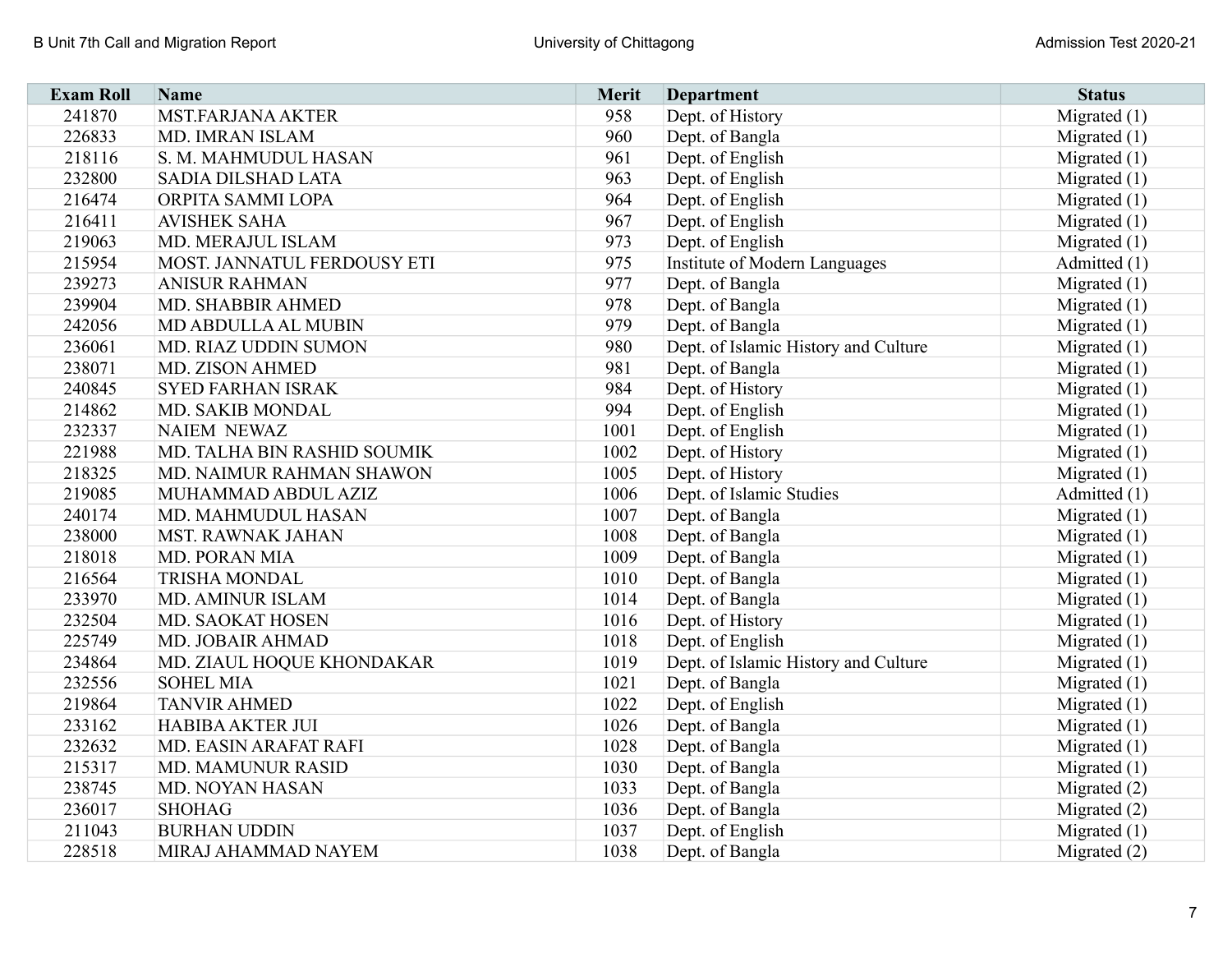| <b>Exam Roll</b> | <b>Name</b>                 | Merit | <b>Department</b>                    | <b>Status</b>  |
|------------------|-----------------------------|-------|--------------------------------------|----------------|
| 228396           | MD. SAKIB SRABAN            | 1044  | Dept. of Bangla                      | Migrated (2)   |
| 234921           | <b>UMME HAFSA MIM</b>       | 1047  | Dept. of English                     | Migrated $(1)$ |
| 229064           | <b>TASLIMA AKTER</b>        | 1050  | Dept. of History                     | Migrated $(1)$ |
| 232307           | <b>SHAHADAT HOSEN</b>       | 1052  | Dept. of Bangla                      | Migrated (2)   |
| 239821           | <b>MD. ABID SHAHRIAR</b>    | 1053  | Dept. of History                     | Migrated $(1)$ |
| 223435           | MOHAMMAD BELAYET HOSSAIN    | 1054  | Dept. of Pali                        | Migrated $(1)$ |
| 238486           | <b>SYED SHADIA ALIM</b>     | 1056  | Institute of Education and Research  | Migrated $(1)$ |
| 222630           | MD. SAZIB HOSSAIN           | 1057  | Dept. of Bangla                      | Migrated $(2)$ |
| 241628           | <b>RAKIBUL ISLAM</b>        | 1061  | Dept. of English                     | Migrated $(1)$ |
| 237939           | MD. FARIDUL ISLAM HAKIM     | 1065  | Dept. of Bangla                      | Migrated $(2)$ |
| 238009           | <b>HEDAET HOSSAIN</b>       | 1066  | Dept. of Arabic                      | Admitted (1)   |
| 239137           | <b>MOTTAKY</b>              | 1069  | Dept. of Islamic History and Culture | Migrated $(1)$ |
| 230117           | <b>SAGOR CHANDRA SHIL</b>   | 1076  | Dept. of History                     | Migrated $(1)$ |
| 231692           | MD. MASUM BILLAH            | 1085  | Dept. of History                     | Migrated $(1)$ |
| 238336           | <b>ROBIN MIA</b>            | 1092  | Dept. of History                     | Admitted (2)   |
| 203478           | MOHAMMAD ABU MEHERAZ        | 1102  | Dept. of Bangla                      | Migrated $(2)$ |
| 229805           | MD. SHAHINUR RAHMAN ARIF    | 1103  | Dept. of History                     | Admitted (2)   |
| 229210           | YASIR ARAFAT                | 1106  | Dept. of Philosophy                  | Admitted (2)   |
| 224127           | <b>ROMAN HOSEN</b>          | 1109  | Dept. of History                     | Admitted (2)   |
| 239650           | <b>SHAKIL SHAHRIAR KHAN</b> | 1112  | Dept. of Bangla                      | Migrated $(1)$ |
| 239271           | <b>MD. SAMIUL FARDOUS</b>   | 1115  | Dept. of History                     | Admitted (2)   |
| 236174           | MD. IZAZ AHMED              | 1118  | Dept. of History                     | Admitted (2)   |
| 232573           | MD. SOHEL RANA              | 1121  | Dept. of Bangla                      | Migrated (1)   |
| 240448           | MOHAMMAD MOSTAFA REZA YASIN | 1122  | Dept. of Islamic History and Culture | Migrated $(1)$ |
| 235251           | <b>SUMAIYA JESMIN KEYA</b>  | 1123  | Dept. of History                     | Admitted (2)   |
| 216326           | <b>SUSMITA AKTER MUNNI</b>  | 1124  | Dept. of History                     | Admitted (2)   |
| 239002           | MD. MESKAT-UL-ABIR          | 1126  | Dept. of Islamic History and Culture | Migrated $(1)$ |
| 234265           | <b>FAZLE HASAN</b>          | 1127  | Dept. of Bangla                      | Migrated (1)   |
| 222171           | <b>ANOWAR HOSSAIN</b>       | 1128  | Dept. of English                     | Migrated (2)   |
| 229090           | MUHAMMAD MUKLESUR RAHMAN    | 1131  | Dept. of Bangla                      | Migrated $(2)$ |
| 229041           | <b>HRIDOY KUMAR</b>         | 1133  | Dept. of Bangla                      | Migrated (2)   |
| 240231           | MD. OWAKIL MAHMUD           | 1134  | Dept. of History                     | Admitted (2)   |
| 240953           | MD. ROKIBUL ISLAM           | 1136  | Dept. of History                     | Admitted (2)   |
| 240324           | <b>TAHIMON ARAFAT</b>       | 1137  | Dept. of Bangla                      | Migrated $(2)$ |
| 240315           | <b>SAIKAT SHIL</b>          | 1138  | Dept. of English                     | Migrated (2)   |
| 237462           | MD. RANA HAMID              | 1139  | Dept. of Bangla                      | Migrated $(1)$ |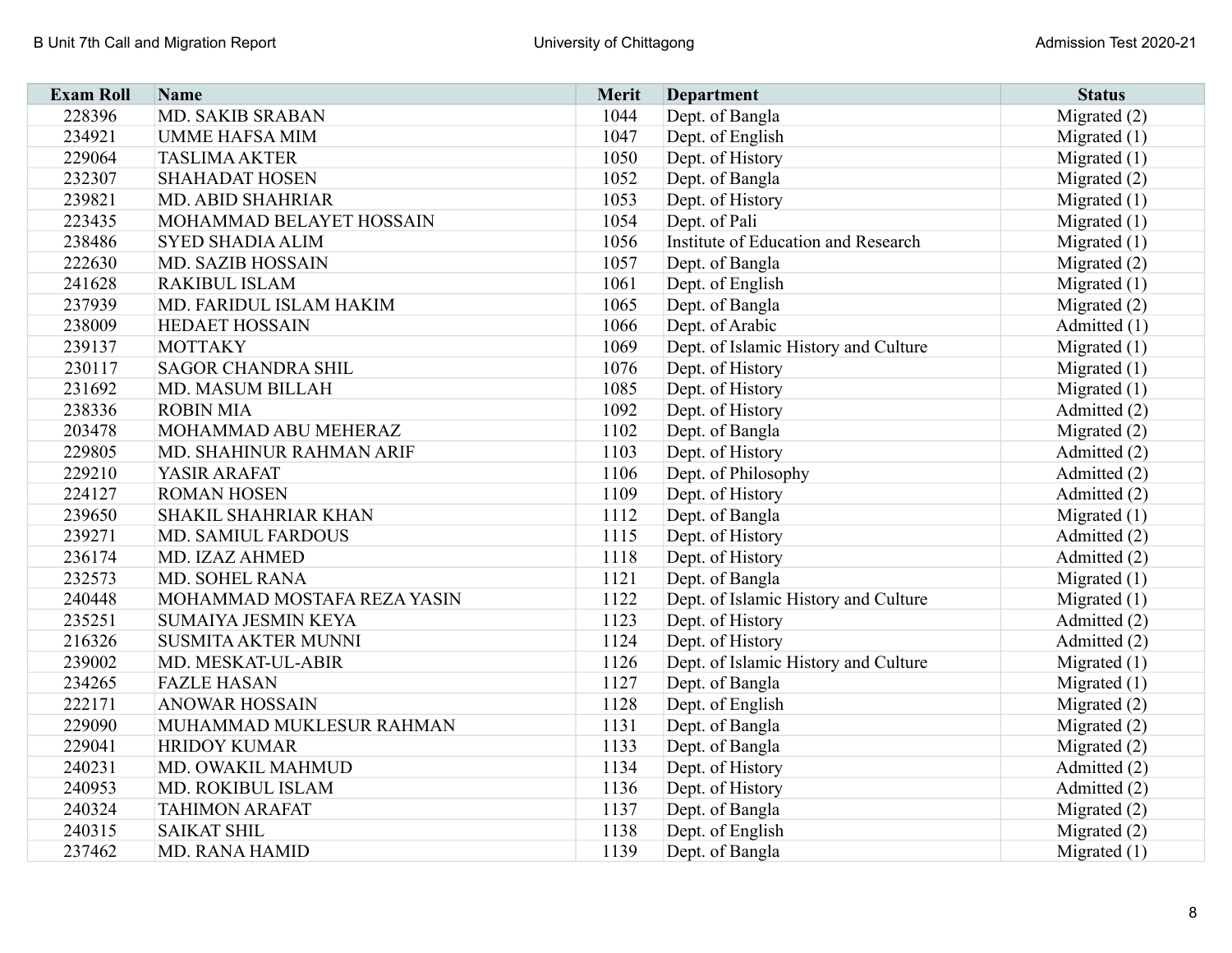| <b>Exam Roll</b> | Name                        | <b>Merit</b> | <b>Department</b>                    | <b>Status</b>  |
|------------------|-----------------------------|--------------|--------------------------------------|----------------|
| 219962           | <b>UMMA ABRAR</b>           | 1141         | Dept. of History                     | Admitted (2)   |
| 228705           | <b>TAUFIQUE AHMMED</b>      | 1142         | Dept. of Bangla                      | Migrated $(1)$ |
| 231458           | <b>MST. RUPALI AKTER</b>    | 1149         | Dept. of History                     | Admitted (2)   |
| 237257           | <b>LAZINA RAHMAN NISHU</b>  | 1150         | Dept. of English                     | Migrated $(1)$ |
| 220215           | <b>FARHAN SHAHRIAR</b>      | 1153         | Dept. of English                     | Migrated $(1)$ |
| 217638           | <b>SABBIR HOSSAIN</b>       | 1162         | Dept. of History                     | Admitted (2)   |
| 232400           | <b>NOOR HOSSEN BELAL</b>    | 1164         | Dept. of Bangla                      | Migrated $(1)$ |
| 230109           | <b>PIASH ROY</b>            | 1169         | Dept. of Bangla                      | Migrated $(3)$ |
| 242262           | <b>UMME SAIMA</b>           | 1170         | Dept. of History                     | Migrated $(1)$ |
| 234513           | <b>IMRAN HOSSEN</b>         | 1173         | Dept. of History                     | Migrated $(1)$ |
| 232050           | <b>MD. HARUN OR RASHID</b>  | 1176         | Dept. of Islamic Studies             | Admitted (2)   |
| 235102           | <b>NARGIS FATEMA</b>        | 1178         | Dept. of History                     | Migrated $(1)$ |
| 239356           | <b>NAHIN AHMED</b>          | 1179         | Dept. of Bangla                      | Migrated $(2)$ |
| 232625           | <b>MONIR ISLAM</b>          | 1183         | Dept. of Bangla                      | Migrated (2)   |
| 224759           | <b>MONJURUL ISLAM</b>       | 1189         | Dept. of Islamic History and Culture | Migrated $(1)$ |
| 230888           | <b>TOWKIR AHAMMED</b>       | 1194         | Dept. of Philosophy                  | Admitted (2)   |
| 241677           | <b>ASHIKUR RAHMAN ASIF</b>  | 1195         | Dept. of History                     | Migrated $(1)$ |
| 216523           | <b>TITHI MAZUMDER</b>       | 1199         | Dept. of English                     | Migrated $(2)$ |
| 225231           | <b>ANIKA HASAN</b>          | 1200         | Institute of Education and Research  | Admitted (1)   |
| 220322           | <b>MARIA AZIM</b>           | 1204         | Dept. of Islamic History and Culture | Admitted (2)   |
| 225832           | <b>MD. MAHEDI HASAN</b>     | 1207         | Dept. of History                     | Migrated $(1)$ |
| 226171           | HRIDOY CHANDRA TARUA        | 1211         | Dept. of History                     | Migrated (2)   |
| 240859           | MD. ABUSUFIAN RAJU          | 1212         | Dept. of History                     | Migrated $(1)$ |
| 223239           | DILROBA GOOLSHAN BHUYAN     | 1215         | Dept. of Islamic History and Culture | Admitted (2)   |
| 230702           | MD. ROKONUJJAMAN TUHIN      | 1216         | Dept. of History                     | Migrated $(1)$ |
| 236598           | <b>JANNATUL NAYEM</b>       | 1219         | Institute of Education and Research  | Admitted (2)   |
| 218726           | MD. SUMAN ALI               | 1221         | Dept. of History                     | Migrated $(1)$ |
| 225746           | MD. MONIRUZZAMAN            | 1222         | Dept. of Bangladesh Studies          | Admitted (2)   |
| 240447           | NAIMA JANNAT                | 1224         | Dept. of History                     | Migrated (2)   |
| 231109           | MD. SAFIAN                  | 1226         | Dept. of History                     | Migrated $(1)$ |
| 217808           | <b>ANAMUL HOQUE</b>         | 1228         | Dept. of History                     | Migrated (2)   |
| 229910           | MD. SAMIUL ISLAM            | 1229         | Dept. of Islamic History and Culture | Admitted (2)   |
| 238973           | <b>SHARIA AKTER</b>         | 1235         | Dept. of English                     | Migrated $(1)$ |
| 239695           | <b>MARIA AKTER</b>          | 1236         | Dept. of History                     | Migrated $(1)$ |
| 210342           | <b>MARUF AHAMMED MUKHOR</b> | 1244         | Dept. of English                     | Migrated $(2)$ |
| 214430           | <b>MORIAM BEGUM</b>         | 1247         | Dept. of English                     | Migrated $(3)$ |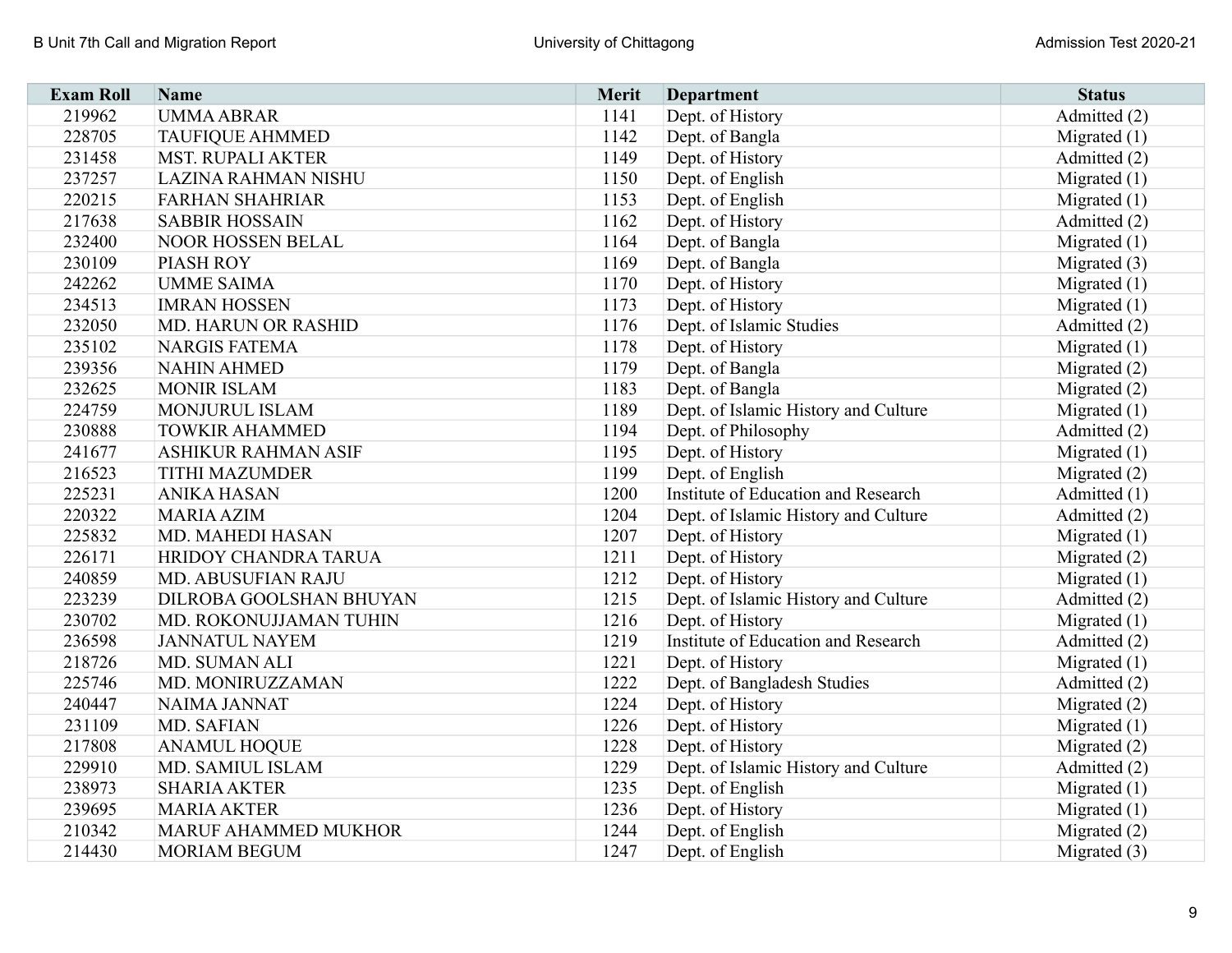| <b>Exam Roll</b> | Name                        | <b>Merit</b> | Department                           | <b>Status</b>  |
|------------------|-----------------------------|--------------|--------------------------------------|----------------|
| 221401           | <b>SAYEDA UMME HADISA</b>   | 1248         | Dept. of History                     | Migrated $(2)$ |
| 236768           | MD. NAZMUL HASAN            | 1253         | Dept. of Islamic History and Culture | Admitted (2)   |
| 229030           | MD. RAMJAN ALI              | 1256         | Dept. of History                     | Migrated $(1)$ |
| 237180           | <b>NOURIN HOQUE</b>         | 1263         | Dept. of English                     | Migrated $(2)$ |
| 239306           | MD. SHAKIL AHMED            | 1264         | Dept. of History                     | Migrated $(1)$ |
| 227632           | MD. MAMUN HAQUE             | 1265         | Dept. of History                     | Migrated $(1)$ |
| 233396           | <b>SAIMA AKTER</b>          | 1268         | Dept. of History                     | Migrated $(1)$ |
| 219570           | ANANDO KUMAR PAUL           | 1269         | Dept. of History                     | Migrated (2)   |
| 235942           | MD. TAHMID HASAN            | 1271         | Dept. of History                     | Migrated $(1)$ |
| 232663           | MD. MEHEDI HASAN BADHON     | 1275         | Dept. of History                     | Migrated $(1)$ |
| 230376           | MD. MINARUL ISLAM           | 1277         | Dept. of History                     | Migrated (2)   |
| 217732           | <b>RIPON MISTRY</b>         | 1278         | Dept. of History                     | Migrated $(2)$ |
| 233623           | <b>JUHANA JANNAT</b>        | 1279         | Dept. of Philosophy                  | Admitted (2)   |
| 224490           | <b>MD. SAMIN YASIR</b>      | 1283         | Dept. of English                     | Migrated $(3)$ |
| 235239           | <b>MOSRAFUL HAQUE RAKIB</b> | 1284         | Dept. of English                     | Migrated $(1)$ |
| 234281           | NAZIA NOURIN PROKRITY       | 1285         | Dept. of English                     | Migrated (2)   |
| 235126           | MD. MOSTUCK HASHANAT        | 1292         | Dept. of History                     | Migrated $(1)$ |
| 232346           | <b>ARIFUL ISLAM ARIF</b>    | 1293         | Dept. of History                     | Migrated $(1)$ |
| 240999           | SAMIRA ABEDIN SWARNA        | 1294         | Dept. of History                     | Migrated $(1)$ |
| 237139           | MD. HARUN-OR-RASHID         | 1295         | Dept. of History                     | Migrated $(1)$ |
| 219239           | MD. KHALED SIFFULLAH BADHON | 1296         | Dept. of English                     | Migrated $(2)$ |
| 216448           | <b>KEFAYET ULLAH</b>        | 1298         | Institute of Education and Research  | Admitted (2)   |
| 238040           | MD. MOJIBUR RAHMAN          | 1299         | Dept. of History                     | Migrated $(1)$ |
| 237448           | <b>HAFIZUR RAHMAN</b>       | 1302         | Dept. of History                     | Migrated $(1)$ |
| 238699           | <b>MD ABIR HASAN</b>        | 1303         | Dept. of History                     | Migrated $(1)$ |
| 241077           | <b>TANIA SULTANA ETY</b>    | 1308         | Dept. of History                     | Migrated $(1)$ |
| 223756           | <b>ASHRAFUL ISLAM</b>       | 1310         | Dept. of History                     | Migrated (2)   |
| 239141           | MD. SAKIB HASAN NILOY       | 1311         | Dept. of History                     | Migrated $(1)$ |
| 230874           | MD. RAFIUL ISLAM HASIB      | 1313         | Dept. of English                     | Migrated (3)   |
| 232168           | <b>MST. AFNAN AKTER</b>     | 1314         | Dept. of History                     | Migrated $(1)$ |
| 241055           | MD. SHAHABUL                | 1318         | Dept. of History                     | Migrated $(1)$ |
| 222401           | <b>SUMAIYA JAHAN JARIN</b>  | 1321         | Dept. of English                     | Migrated $(1)$ |
| 237912           | MD. MEHEDI HASAN            | 1323         | Dept. of History                     | Migrated $(1)$ |
| 224087           | <b>AHMAD AL FARABI</b>      | 1327         | Dept. of English                     | Migrated $(1)$ |
| 237224           | <b>AREFIN SAIF KONA</b>     | 1328         | Dept. of History                     | Migrated $(1)$ |
| 229600           | <b>ZARIN NUDAR</b>          | 1332         | Dept. of Philosophy                  | Admitted (2)   |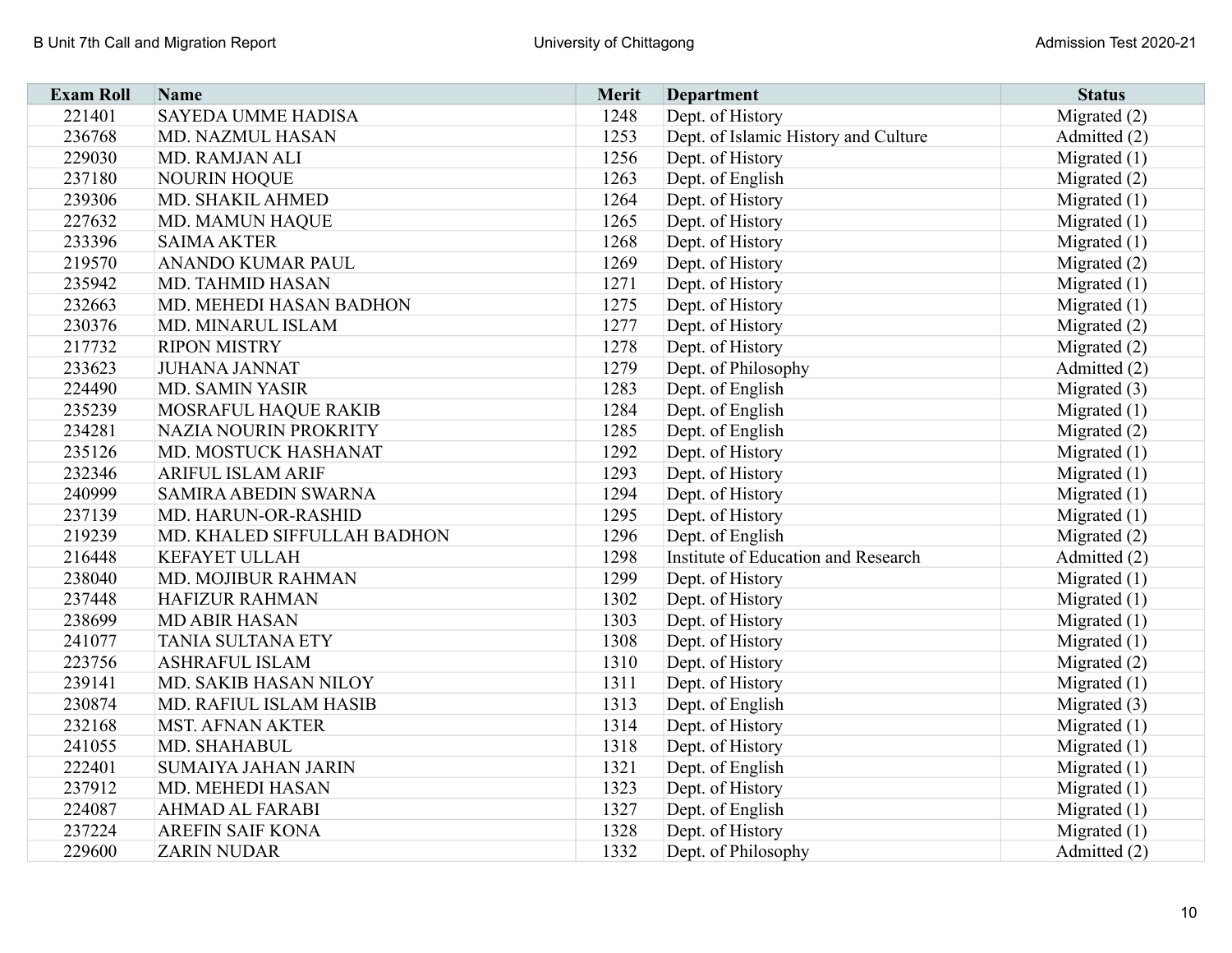| <b>Exam Roll</b> | <b>Name</b>                   | Merit | <b>Department</b>                    | <b>Status</b>  |
|------------------|-------------------------------|-------|--------------------------------------|----------------|
| 225429           | ABDULLAH AL NOMAN             | 1333  | Dept. of History                     | Migrated (2)   |
| 231249           | MOHAMMAD HASIBUL ISLAM        | 1339  | Dept. of Islamic History and Culture | Admitted (2)   |
| 234909           | <b>MST. HABIBA KHATUN</b>     | 1340  | Dept. of History                     | Migrated $(1)$ |
| 216309           | <b>RASEL AHMAD</b>            | 1343  | Dept. of History                     | Migrated $(1)$ |
| 222066           | <b>IQBAL HOSSAIN</b>          | 1345  | Dept. of Philosophy                  | Migrated $(1)$ |
| 240515           | MD. LABIB MIA                 | 1346  | Dept. of History                     | Migrated $(1)$ |
| 226518           | <b>RUMA AKTER</b>             | 1348  | Dept. of History                     | Migrated $(1)$ |
| 235821           | <b>ALI AHSAN SOBUS</b>        | 1350  | Dept. of History                     | Migrated $(1)$ |
| 228601           | <b>JAKA TASNIM</b>            | 1352  | Dept. of History                     | Migrated $(1)$ |
| 241522           | MD. BAYAZID MIAH              | 1353  | Dept. of History                     | Migrated $(1)$ |
| 235804           | <b>SAYEED ANWAR SAYEED</b>    | 1354  | Dept. of History                     | Migrated $(1)$ |
| 218744           | <b>ISMAYL HOSSAIN</b>         | 1355  | Dept. of History                     | Migrated (2)   |
| 221974           | SAYADA SORAIA AFRIN           | 1356  | Dept. of History                     | Migrated $(1)$ |
| 236268           | <b>MD. NADIM HOSSAIN</b>      | 1357  | Dept. of History                     | Migrated $(1)$ |
| 235257           | <b>JANNATUL FERDOES PRIYA</b> | 1364  | Dept. of History                     | Migrated $(1)$ |
| 231258           | NADIA SULTANA                 | 1367  | Dept. of English                     | Migrated $(2)$ |
| 219717           | <b>SRABON BARUA</b>           | 1369  | Dept. of Bangladesh Studies          | Migrated $(1)$ |
| 236246           | <b>TASNUBA SHARIF</b>         | 1374  | Institute of Education and Research  | Admitted (1)   |
| 242649           | PRETOM ROY                    | 1380  | Dept. of History                     | Migrated $(2)$ |
| 230792           | <b>JAMIL HOSSAIN</b>          | 1382  | Dept. of History                     | Migrated $(1)$ |
| 231289           | <b>RAZIA SULTANA</b>          | 1383  | Dept. of History                     | Migrated $(1)$ |
| 235690           | MD. SAZZADUL ISLAM            | 1388  | Dept. of History                     | Migrated (2)   |
| 237551           | YEASMIN AKTER                 | 1390  | Dept. of Islamic History and Culture | Migrated $(1)$ |
| 230091           | SIDRATUL MONTAHA ISRA         | 1391  | Dept. of Islamic History and Culture | Migrated (1)   |
| 234198           | ABIDUR RAHMAN MAHIM           | 1394  | Dept. of History                     | Migrated $(1)$ |
| 218651           | MD. MONIRUGGAMAN SARKER       | 1395  | Dept. of History                     | Migrated $(1)$ |
| 222199           | MD. MEHEDI HASAN              | 1402  | Dept. of Philosophy                  | Admitted (2)   |
| 239905           | <b>ABU SAYEM</b>              | 1405  | Institute of Education and Research  | Admitted (2)   |
| 242571           | <b>RIZIA PARVIN</b>           | 1408  | Dept. of History                     | Migrated $(1)$ |
| 235773           | <b>SAGAR SUTRADHAR</b>        | 1409  | Dept. of History                     | Migrated (2)   |
| 230539           | MOSADDEKA SULTANA             | 1411  | Dept. of History                     | Migrated $(1)$ |
| 240600           | <b>MAHMUD HASAN ROMAN</b>     | 1415  | Institute of Education and Research  | Admitted (2)   |
| 241468           | MD. ZUWEL RANA                | 1419  | Dept. of Islamic History and Culture | Migrated $(1)$ |
| 234940           | MD. NAYEM                     | 1420  | Dept. of History                     | Migrated $(1)$ |
| 232490           | YUTHIKA DEY                   | 1426  | Dept. of History                     | Migrated (2)   |
| 234997           | <b>SADIA MUBASSIRA</b>        | 1433  | Institute of Education and Research  | Admitted (2)   |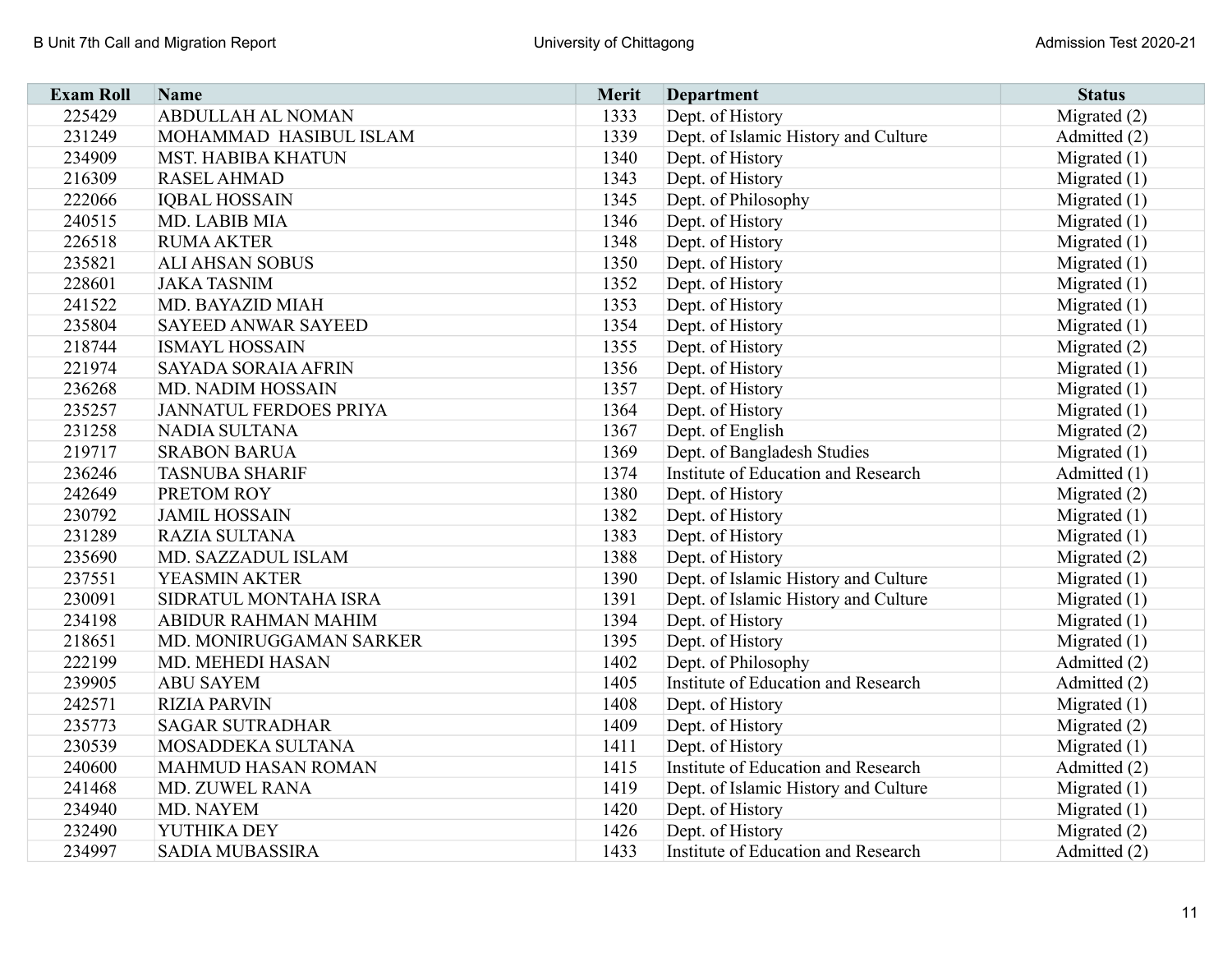| <b>Exam Roll</b> | Name                          | Merit | <b>Department</b>                    | <b>Status</b>  |
|------------------|-------------------------------|-------|--------------------------------------|----------------|
| 219975           | MD. TOUFIQ ALAHI PATOARY MOON | 1436  | Dept. of History                     | Migrated (1)   |
| 231777           | <b>RASHED BIN ALAMGIR</b>     | 1438  | Dept. of Islamic History and Culture | Admitted (2)   |
| 235872           | MD. MEHEDI HASAN              | 1439  | Dept. of Islamic History and Culture | Admitted (2)   |
| 217099           | MD. TOUHID IQBAL RIYAD        | 1440  | Dept. of History                     | Migrated $(1)$ |
| 238599           | <b>FARUK MIA</b>              | 1442  | Dept. of History                     | Migrated $(2)$ |
| 236340           | MD. OALIULLAH                 | 1444  | Dept. of Islamic History and Culture | Migrated $(1)$ |
| 236891           | <b>RISHA PARVIN RIDY</b>      | 1446  | Dept. of Islamic History and Culture | Admitted (2)   |
| 223597           | MD. LIMAN MIA                 | 1449  | Dept. of Islamic History and Culture | Admitted (2)   |
| 200654           | <b>NAZMIN SARKER SAIMA</b>    | 1450  | Dept. of History                     | Migrated $(1)$ |
| 225613           | <b>SUMITRA ROY PUSPITA</b>    | 1453  | Dept. of Philosophy                  | Migrated $(1)$ |
| 232314           | MD. SHAKIBUL HASAN            | 1457  | Institute of Education and Research  | Admitted (2)   |
| 231637           | <b>MD. SAIDUL ISLAM</b>       | 1461  | Dept. of History                     | Migrated $(1)$ |
| 235068           | RUKHSANA KHATUN               | 1470  | Dept. of History                     | Migrated (2)   |
| 221523           | <b>LIYENNA M KAUKAB</b>       | 1473  | Dept. of Bangladesh Studies          | Migrated $(1)$ |
| 227040           | <b>SHOVA KHATUN</b>           | 1474  | Dept. of Islamic History and Culture | Admitted (2)   |
| 231310           | MD. SHAKIL MONDAL             | 1475  | Dept. of Islamic History and Culture | Admitted (2)   |
| 220574           | MD. KHAYRUL ISLAM             | 1480  | Dept. of Bangladesh Studies          | Migrated $(1)$ |
| 236022           | <b>MD. ATAUR RAHMAN</b>       | 1483  | Dept. of Islamic History and Culture | Migrated $(1)$ |
| 236856           | KASFIA BINTE MIRON.           | 1485  | Dept. of Philosophy                  | Admitted (2)   |
| 232351           | <b>MD. ABU HISAM</b>          | 1486  | Institute of Education and Research  | Migrated $(1)$ |
| 235820           | <b>SARAH SADIA MARIA</b>      | 1487  | Dept. of Philosophy                  | Admitted (2)   |
| 232792           | NILIMA BINTA SHAFIQUE         | 1488  | Dept. of Islamic History and Culture | Admitted (2)   |
| 229939           | <b>MD. AYNAL HAQUE</b>        | 1489  | Dept. of Bangladesh Studies          | Migrated $(1)$ |
| 233470           | <b>TASFIA TARANNUM RAISA</b>  | 1493  | Dept. of Islamic History and Culture | Admitted (2)   |
| 229581           | <b>ANISUR KARIM</b>           | 1494  | Dept. of Philosophy                  | Admitted (2)   |
| 232047           | MD. ABDULLAH-AL-MAMUN SAJIB   | 1497  | Dept. of Bangladesh Studies          | Migrated $(1)$ |
| 227526           | MUHAMMAD SHAKIL MAHMUD        | 1500  | Dept. of Philosophy                  | Admitted (2)   |
| 240384           | <b>MEHEDI HASAN</b>           | 1504  | Dept. of Islamic History and Culture | Admitted (2)   |
| 242006           | <b>ROMAN MIA</b>              | 1506  | Dept. of Islamic History and Culture | Admitted (2)   |
| 200375           | MD. SHAMIM AHMED              | 1510  | Dept. of Philosophy                  | Admitted (2)   |
| 233767           | MD. ROBIN SHEAK               | 1511  | Dept. of Philosophy                  | Admitted (2)   |
| 204274           | SAYED MUHAMMAD ALA UDDIN      | 1514  | Dept. of Islamic Studies             | Admitted (1)   |
| 236841           | SOMAYA KHANAM MONA            | 1515  | Dept. of Islamic History and Culture | Migrated $(1)$ |
| 225114           | MUNSI SANYAT ALAM             | 1516  | Dept. of Islamic History and Culture | Admitted (2)   |
| 228322           | <b>MD SAKIB HASAN</b>         | 1518  | Dept. of Bangladesh Studies          | Migrated $(1)$ |
| 241050           | <b>TASNIM FARZANA KHAN</b>    | 1520  | Dept. of Islamic History and Culture | Admitted (2)   |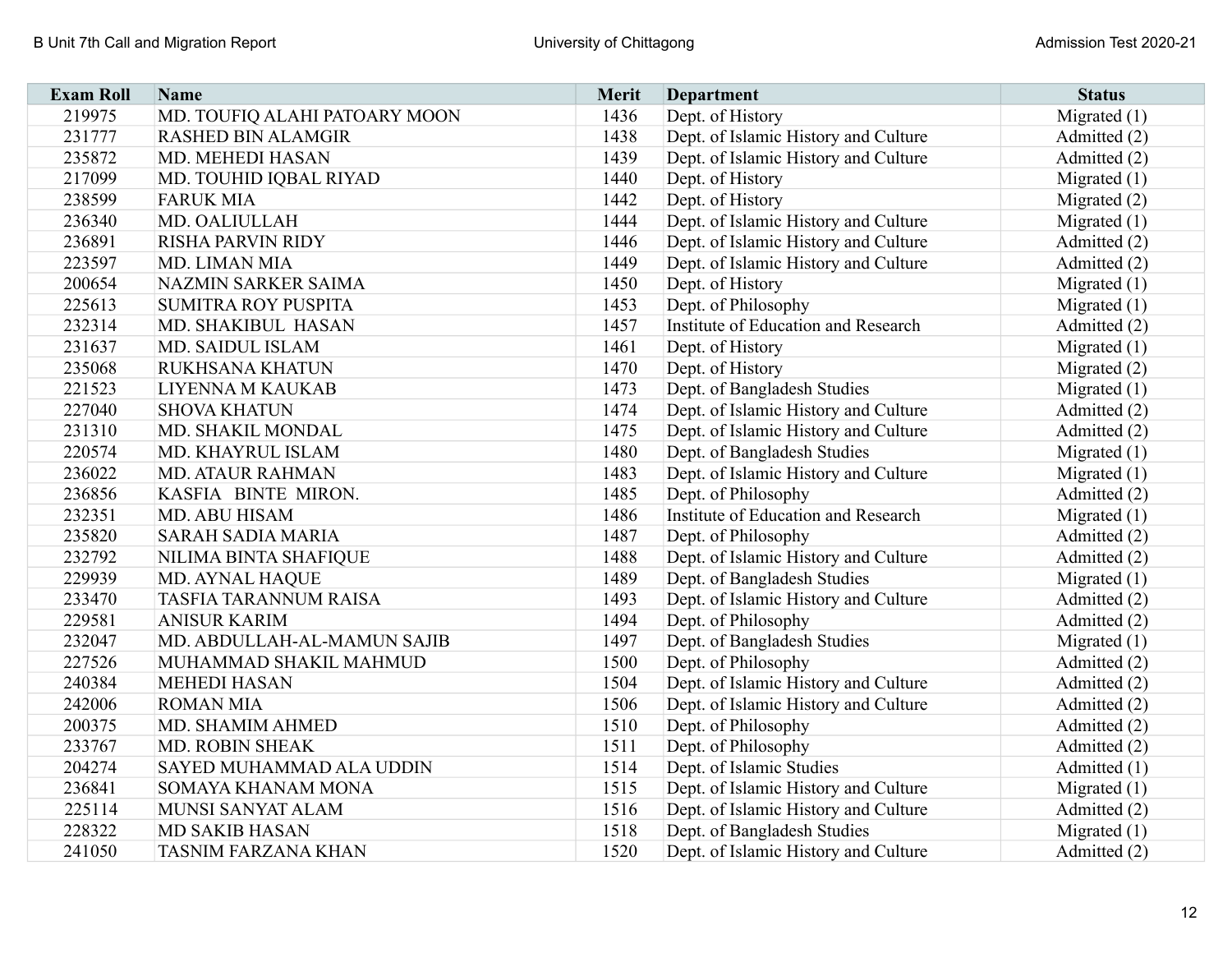| <b>Exam Roll</b> | <b>Name</b>                   | Merit | <b>Department</b>                    | <b>Status</b>  |
|------------------|-------------------------------|-------|--------------------------------------|----------------|
| 241524           | <b>MAMUNOR RASHID</b>         | 1521  | Dept. of Islamic History and Culture | Admitted (2)   |
| 228720           | <b>JOMA AKHTER</b>            | 1522  | Dept. of Islamic History and Culture | Migrated $(1)$ |
| 225809           | MD. SOLAIMAN HAQUE            | 1524  | Dept. of Islamic History and Culture | Migrated $(1)$ |
| 220546           | ZARIN TASNIM RAISA            | 1525  | Institute of Modern Languages        | Migrated $(1)$ |
| 229871           | SUMAITA ANJUM TONIKA          | 1528  | Institute of Modern Languages        | Admitted (2)   |
| 228173           | <b>SYEB AHMED SIYAM</b>       | 1540  | Dept. of Islamic History and Culture | Migrated $(1)$ |
| 232027           | MD. NASIR UDDIN               | 1541  | Dept. of Bangladesh Studies          | Migrated (2)   |
| 234773           | <b>ABIR HOWLADER</b>          | 1544  | Dept. of Philosophy                  | Migrated $(1)$ |
| 229092           | <b>LOVELY NATH</b>            | 1545  | Dept. of Bangladesh Studies          | Migrated $(2)$ |
| 236285           | MD. SAGOR MIA                 | 1547  | Dept. of Bangladesh Studies          | Migrated $(1)$ |
| 230846           | <b>MASRUR SHAKIL SHIHAB</b>   | 1548  | Dept. of Bangladesh Studies          | Migrated $(1)$ |
| 230733           | MD. SHOHANUR RAHMAN           | 1549  | Dept. of Bangladesh Studies          | Migrated $(1)$ |
| 228847           | <b>MAHMUDUL HASAN</b>         | 1550  | Dept. of Philosophy                  | Admitted (2)   |
| 240102           | KAZI SHAKAWAT HOSSEN SIAM     | 1551  | Dept. of Philosophy                  | Admitted (2)   |
| 237550           | <b>SADIA AFRIN PRANTI</b>     | 1555  | Dept. of Philosophy                  | Admitted (2)   |
| 231134           | MST. AMINA BEGUM              | 1557  | Dept. of Bangladesh Studies          | Migrated $(1)$ |
| 230179           | <b>TINNI RAY</b>              | 1560  | Dept. of Philosophy                  | Migrated $(1)$ |
| 215310           | MD. AJIJUL ISLAM              | 1562  | Dept. of Islamic History and Culture | Migrated $(1)$ |
| 237373           | MD. ABDUL MOTALEB             | 1567  | Dept. of Philosophy                  | Migrated $(1)$ |
| 209516           | MOHAMMAD SHAWAL HOSSEN        | 1570  | Dept. of Islamic Studies             | Admitted (1)   |
| 234614           | <b>FATEMA TOJ JOHORA</b>      | 1574  | Dept. of Islamic History and Culture | Migrated (1)   |
| 234162           | <b>SUZANA AFROZA JUI</b>      | 1575  | Institute of Education and Research  | Migrated $(1)$ |
| 221383           | MOHAMMED RASHEDUL ISLAM       | 1581  | Dept. of Philosophy                  | Admitted (2)   |
| 223031           | <b>ATIYA ANIKA</b>            | 1586  | Institute of Education and Research  | Migrated $(1)$ |
| 240959           | <b>HASIBUR RAHAMAN</b>        | 1598  | Institute of Education and Research  | Migrated $(1)$ |
| 235171           | <b>BISSHAJIT DHAR</b>         | 1601  | Dept. of Philosophy                  | Migrated $(1)$ |
| 220595           | <b>SUJON MIAH</b>             | 1604  | Dept. of Islamic History and Culture | Migrated $(1)$ |
| 234616           | <b>SADRUL AMIN</b>            | 1605  | Dept. of Islamic History and Culture | Migrated $(1)$ |
| 239254           | MD. ATIQUR RAHMAN TUSHAR      | 1609  | Institute of Education and Research  | Admitted (2)   |
| 226011           | <b>ROBIUL ISLAM</b>           | 1610  | Dept. of Islamic History and Culture | Migrated $(1)$ |
| 234798           | <b>ANTAR SHAFIULLA</b>        | 1611  | Dept. of Islamic History and Culture | Migrated $(1)$ |
| 228456           | NAJNIL HAKIM TAHMINA          | 1613  | Dept. of Islamic History and Culture | Migrated $(1)$ |
| 229883           | MD. MOTAHAR HOSSEN            | 1614  | Dept. of Islamic History and Culture | Migrated $(1)$ |
| 217562           | <b>MD. ASRAF UDDIN</b>        | 1615  | Dept. of Bangladesh Studies          | Migrated $(1)$ |
| 241296           | <b>TAGORE AZAM IFFAT KHAN</b> | 1617  | Dept. of Philosophy                  | Migrated $(1)$ |
| 229828           | MD. JAHANGIR ALAM             | 1621  | Dept. of Islamic History and Culture | Migrated $(1)$ |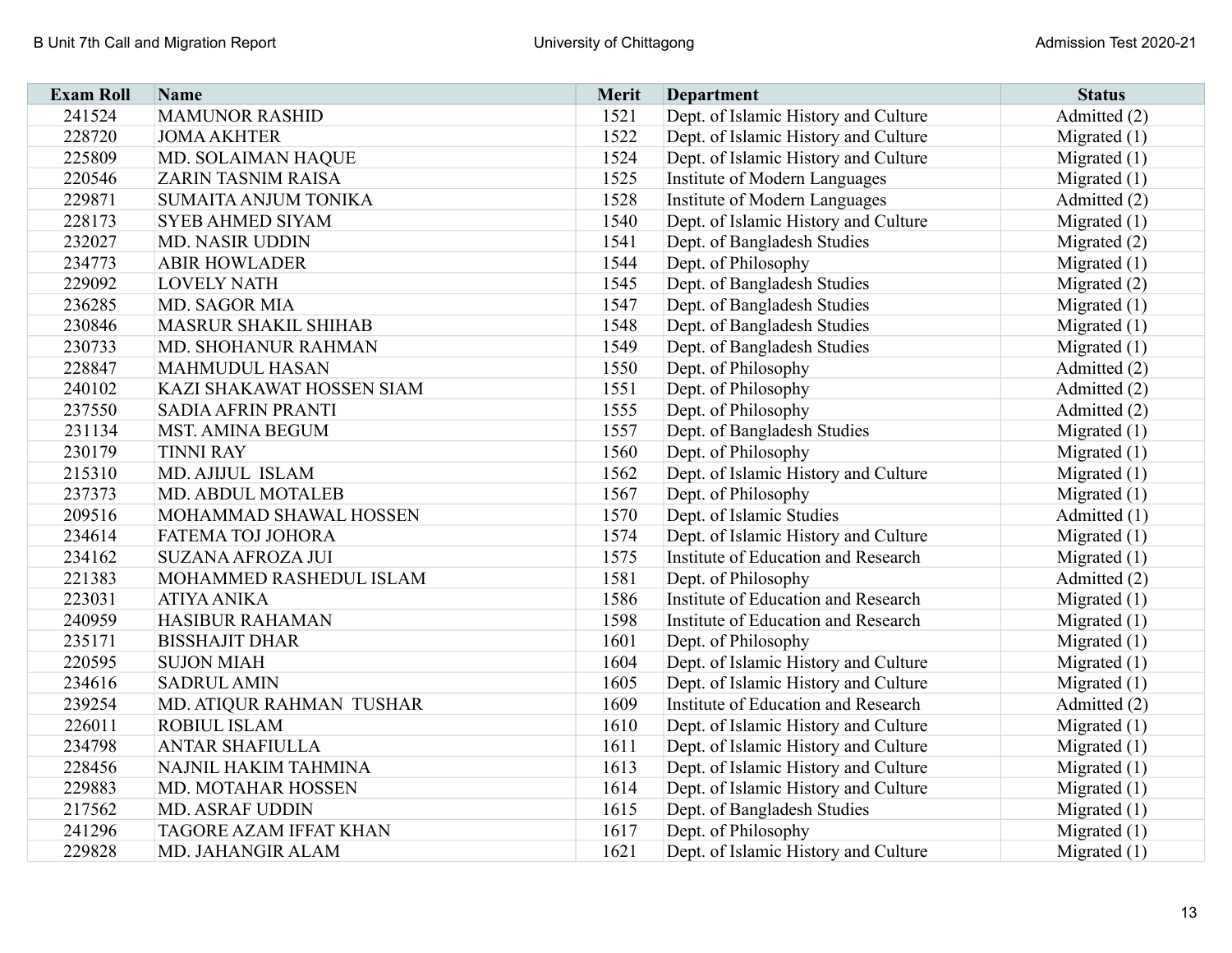| <b>Exam Roll</b> | Name                          | Merit | <b>Department</b>                    | <b>Status</b>  |
|------------------|-------------------------------|-------|--------------------------------------|----------------|
| 218503           | <b>MAJ BIN NASIR</b>          | 1624  | Dept. of Islamic History and Culture | Migrated (1)   |
| 232499           | <b>MD. SAKIB HAQUE</b>        | 1625  | Dept. of Islamic History and Culture | Migrated $(1)$ |
| 238124           | MD. ABDULLAH AL NOMAN         | 1626  | Dept. of Philosophy                  | Migrated $(1)$ |
| 214989           | <b>FARHANA SURAIYA EMU</b>    | 1631  | Dept. of Bangladesh Studies          | Migrated $(1)$ |
| 223888           | <b>MD.RAIHAN UDDIN</b>        | 1632  | Dept. of Philosophy                  | Migrated $(1)$ |
| 232378           | <b>SAMANJA TAJIM</b>          | 1635  | Institute of Modern Languages        | Admitted (2)   |
| 237639           | <b>JANNATUL MAWA ESHA</b>     | 1637  | Dept. of Islamic History and Culture | Migrated $(1)$ |
| 241790           | <b>MIM YEASMIN</b>            | 1640  | Dept. of Islamic History and Culture | Migrated $(1)$ |
| 235996           | <b>NAIMA AKTER SONIA</b>      | 1641  | Dept. of Islamic History and Culture | Migrated $(1)$ |
| 241492           | <b>MAHAMUD HOSSAN BHUIYAN</b> | 1642  | Dept. of Bangladesh Studies          | Migrated $(1)$ |
| 235003           | <b>SUNZIDA AKTHER MIM</b>     | 1644  | Dept. of Islamic Studies             | Migrated $(1)$ |
| 228037           | <b>ANIK MAHAMUD</b>           | 1645  | Dept. of Philosophy                  | Migrated $(1)$ |
| 226625           | MD. SOHAG                     | 1647  | Dept. of Bangladesh Studies          | Migrated $(1)$ |
| 234576           | <b>FAUZIA RITU</b>            | 1648  | Dept. of Bangladesh Studies          | Migrated $(1)$ |
| 239061           | MD MURSHIDUL BARI             | 1649  | Dept. of Islamic History and Culture | Migrated $(1)$ |
| 219426           | <b>SIRAJUL ISLAM NIJHUM</b>   | 1650  | Dept. of Philosophy                  | Migrated $(1)$ |
| 230455           | <b>AKILA AYUB</b>             | 1651  | Institute of Modern Languages        | Admitted (2)   |
| 233104           | <b>JANNATUL MAWA MEEM</b>     | 1662  | Dept. of Philosophy                  | Migrated $(1)$ |
| 237076           | <b>ANKUR BISWAS</b>           | 1667  | Dept. of Philosophy                  | Migrated $(1)$ |
| 237625           | <b>MONIR HOSSAIN</b>          | 1668  | Dept. of Islamic History and Culture | Migrated $(1)$ |
| 234418           | <b>YEASIN TAREQ</b>           | 1669  | Dept. of Islamic History and Culture | Migrated $(1)$ |
| 227104           | <b>ISRAT JAHAN SEEMA</b>      | 1675  | Dept. of Islamic History and Culture | Migrated $(1)$ |
| 242331           | MD. RAFIKUL ISLAM             | 1677  | Dept. of Philosophy                  | Migrated $(1)$ |
| 221449           | MD. NAHIDUL ISLAM NAHID       | 1678  | Dept. of Islamic History and Culture | Migrated $(1)$ |
| 233256           | <b>BAHAR MIA</b>              | 1679  | Dept. of Bangladesh Studies          | Migrated $(1)$ |
| 227896           | <b>ANAMIKA AKTER MITU</b>     | 1680  | Dept. of Bangladesh Studies          | Migrated $(1)$ |
| 219951           | MUHAMMAD IMAM HOSSAIN         | 1683  | Dept. of Islamic Studies             | Admitted (1)   |
| 240498           | MD. ABU TALHA SIAM            | 1685  | Dept. of Islamic History and Culture | Migrated $(1)$ |
| 223554           | <b>FYAD RAZIN</b>             | 1692  | Institute of Education and Research  | Migrated $(1)$ |
| 228657           | <b>SADDAM HOSSAIN</b>         | 1694  | Dept. of Islamic History and Culture | Migrated (1)   |
| 208493           | MOHAMMAD KAISAR HAMID         | 1699  | Dept. of Islamic History and Culture | Migrated $(1)$ |
| 233311           | MD. SHAKAWAT HOSSAIN          | 1714  | Dept. of Islamic History and Culture | Migrated $(1)$ |
| 225296           | <b>JOYA DHAR</b>              | 1715  | Dept. of Bangladesh Studies          | Migrated $(1)$ |
| 235020           | MD. AFIF HASAN                | 1717  | Dept. of Islamic History and Culture | Migrated $(1)$ |
| 240932           | <b>ASFAQUR RAHMAN</b>         | 1719  | Dept. of Islamic History and Culture | Migrated $(1)$ |
| 230949           | <b>SREE CHOUON KUMAR SAHA</b> | 1722  | Dept. of Bangladesh Studies          | Migrated $(2)$ |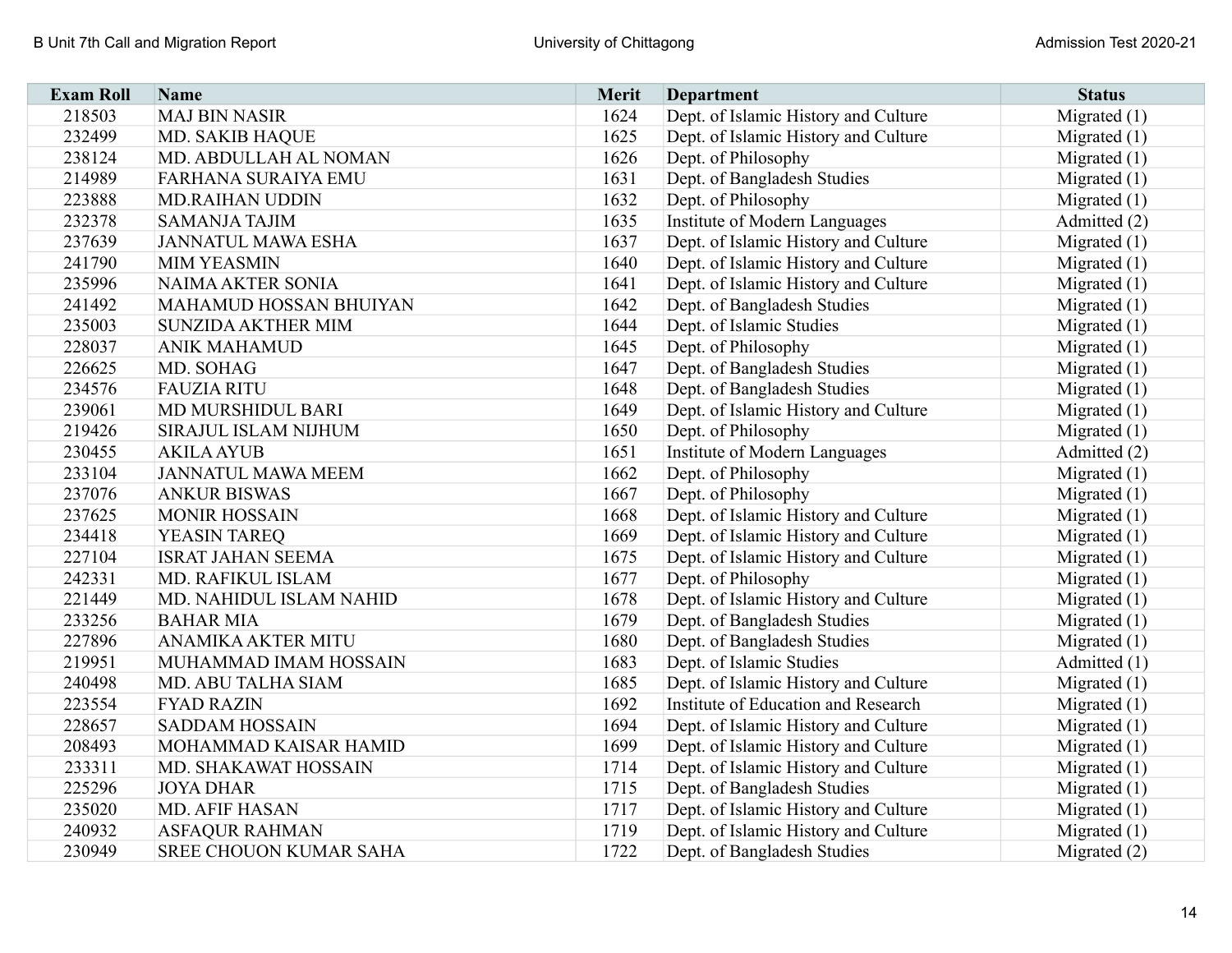| <b>Exam Roll</b> | Name                          | Merit | <b>Department</b>                    | <b>Status</b>  |
|------------------|-------------------------------|-------|--------------------------------------|----------------|
| 241117           | <b>SOMON MIA</b>              | 1724  | Dept. of Islamic History and Culture | Migrated $(1)$ |
| 221878           | MD. MOJAHID HASAN             | 1726  | Dept. of Islamic History and Culture | Migrated $(1)$ |
| 226596           | FAISAL MAHMUD SHRABON         | 1728  | Dept. of Philosophy                  | Migrated $(1)$ |
| 226655           | MOHAMMAD SIFAT ULLAH          | 1730  | Dept. of Islamic History and Culture | Migrated $(1)$ |
| 242353           | MOHAMMAD KORSHED              | 1731  | Dept. of Islamic History and Culture | Migrated $(1)$ |
| 220422           | <b>HAMIM ABDULLAH NUR</b>     | 1732  | Dept. of Philosophy                  | Migrated $(1)$ |
| 242200           | MD. SALMAN HOSSAIN RATIN      | 1735  | Dept. of Bangladesh Studies          | Migrated $(1)$ |
| 235839           | <b>DEVDAS KUMAR</b>           | 1737  | Dept. of Bangladesh Studies          | Migrated $(1)$ |
| 236501           | <b>WAHID HASAN</b>            | 1739  | Dept. of Philosophy                  | Migrated $(1)$ |
| 219108           | <b>MONOWAR HOSSAIN</b>        | 1743  | Dept. of Islamic History and Culture | Migrated $(1)$ |
| 239941           | MD. JUBAED HOWLADER JITU      | 1744  | Dept. of Bangladesh Studies          | Migrated $(1)$ |
| 240166           | MD. RAKIBUL ISLAM NAHID       | 1745  | Dept. of Philosophy                  | Migrated $(1)$ |
| 235750           | <b>SUMAYA AKTER</b>           | 1746  | Institute of Education and Research  | Admitted (2)   |
| 212966           | <b>SANJIDA AFROSE ZARIN</b>   | 1749  | Institute of Education and Research  | Migrated $(1)$ |
| 206635           | <b>ALPONA AKTER SUMA</b>      | 1750  | Dept. of Islamic History and Culture | Migrated $(1)$ |
| 220431           | <b>AKRAM HOSEN ARMAN</b>      | 1753  | Dept. of Philosophy                  | Admitted (3)   |
| 225130           | <b>ZANNATUL MAWA</b>          | 1754  | Dept. of Islamic Studies             | Admitted (1)   |
| 228948           | MD. RADUAN ISLAM KHAN         | 1755  | Dept. of Islamic History and Culture | Migrated $(1)$ |
| 240504           | <b>TAHMID ALAM TAMIM</b>      | 1757  | Institute of Modern Languages        | Admitted (3)   |
| 238861           | SAYEDA ANILA TALUKDER TITHI   | 1759  | Dept. of Philosophy                  | Admitted (3)   |
| 215854           | <b>SHAHANARA BEGUM</b>        | 1763  | Dept. of Islamic History and Culture | Admitted (3)   |
| 239147           | MD AZHARUDDIN EVAN            | 1764  | Institute of Modern Languages        | Admitted (3)   |
| 216710           | MD. AL-SAHARIA                | 1767  | Institute of Modern Languages        | Admitted (3)   |
| 217344           | <b>FAIZA AKTER</b>            | 1772  | Dept. of Islamic History and Culture | Admitted (3)   |
| 223942           | JOBAYER CHOWDHURY PIYASH      | 1773  | Dept. of Bangladesh Studies          | Admitted (3)   |
| 231231           | MOSTAFIZUR RAHMAN             | 1780  | Dept. of Bangladesh Studies          | Migrated $(1)$ |
| 219327           | <b>SAKHINA AKTER</b>          | 1783  | Dept. of Islamic History and Culture | Admitted (3)   |
| 217987           | <b>JANNATUL FERDOUS LUTFA</b> | 1784  | Dept. of Philosophy                  | Admitted (3)   |
| 231984           | SUMAIYEA TASNIM CHOWDHURY     | 1786  | Dept. of Bangladesh Studies          | Migrated $(1)$ |
| 242396           | <b>RIA KHANOM AMI</b>         | 1792  | Dept. of Islamic History and Culture | Admitted (3)   |
| 235495           | MAHABUBUL MOKADDESH AKASH     | 1795  | Dept. of Bangladesh Studies          | Admitted (3)   |
| 218526           | MD. MAHBUB ALAM SAGOR         | 1796  | Dept. of Philosophy                  | Admitted (3)   |
| 232585           | <b>MST. MAHAMUDA KHATUN</b>   | 1798  | Dept. of Bangladesh Studies          | Admitted (3)   |
| 216323           | NUSRAT JAHAN                  | 1799  | Dept. of Islamic History and Culture | Admitted (3)   |
| 223398           | <b>AZIZUL HAQUE</b>           | 1800  | Dept. of Islamic History and Culture | Migrated $(1)$ |
| 225975           | <b>MEHEDI HASAN</b>           | 1801  | Dept. of Bangladesh Studies          | Migrated $(1)$ |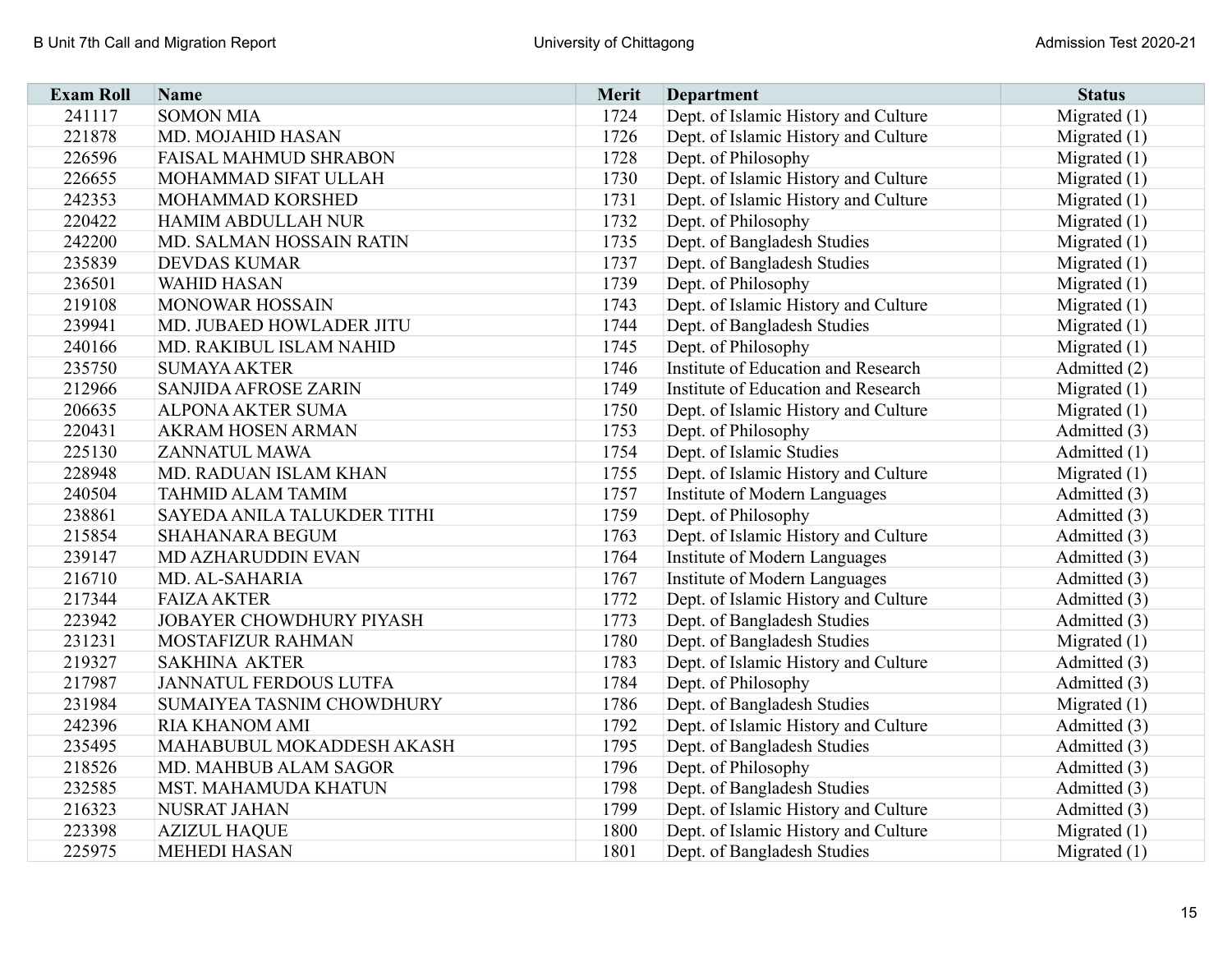| <b>Exam Roll</b> | <b>Name</b>                  | Merit | <b>Department</b>                    | <b>Status</b>  |
|------------------|------------------------------|-------|--------------------------------------|----------------|
| 233455           | <b>BINOY SUTRADHAR</b>       | 1802  | Dept. of Philosophy                  | Migrated $(1)$ |
| 237476           | <b>MD. JARIFUL HASSAN</b>    | 1806  | Dept. of Islamic History and Culture | Admitted (3)   |
| 230283           | <b>TAIZUL ISLAM</b>          | 1807  | Dept. of Bangladesh Studies          | Migrated (2)   |
| 236239           | <b>DIBA CHAKRABORTY</b>      | 1808  | Dept. of Bangladesh Studies          | Migrated (2)   |
| 220829           | MOHAMMAD IRFAN               | 1809  | Dept. of Islamic History and Culture | Admitted (3)   |
| 224472           | <b>BADHAN CHANDRA SARKER</b> | 1811  | Dept. of Philosophy                  | Migrated $(1)$ |
| 241256           | <b>AYOBUR RAHMAN</b>         | 1813  | Dept. of Islamic History and Culture | Admitted (3)   |
| 235771           | EATI RANI RAJBONGSHI         | 1814  | Dept. of Philosophy                  | Migrated $(1)$ |
| 235070           | MD. MAZHARUL ISLAM           | 1815  | Dept. of Islamic History and Culture | Admitted (3)   |
| 233882           | MD. ASADULLA BIN KALAM       | 1827  | Institute of Education and Research  | Admitted (3)   |
| 215901           | MUHAMMAD SYEDUL ISLAM        | 1830  | Dept. of Bangladesh Studies          | Migrated $(3)$ |
| 228784           | MD. ABU NAYEEM TUSHAR        | 1831  | Institute of Education and Research  | Admitted (3)   |
| 241847           | MD. ROMAN RAHMAN             | 1832  | Dept. of Bangladesh Studies          | Migrated $(1)$ |
| 231455           | <b>GULAM SABBIR</b>          | 1837  | Dept. of Philosophy                  | Admitted (3)   |
| 216865           | MD. NAZRUL ISLAM             | 1838  | Dept. of Islamic History and Culture | Admitted (3)   |
| 215052           | <b>ANTOR UDDIN HRIDOY</b>    | 1839  | Dept. of Philosophy                  | Admitted (3)   |
| 219299           | <b>BIKROM KUMER MONDAL</b>   | 1841  | Dept. of Bangladesh Studies          | Migrated $(2)$ |
| 242446           | MD. SHAHADAT HOSSEN          | 1843  | Dept. of Bangladesh Studies          | Migrated $(2)$ |
| 216953           | <b>ABU OBIDA</b>             | 1845  | Dept. of Arabic                      | Admitted (1)   |
| 235931           | <b>MD. NAEEM HOSSAIN</b>     | 1846  | Dept. of Philosophy                  | Admitted (3)   |
| 208147           | <b>LUTFOR RAHMAN</b>         | 1847  | Dept. of Islamic History and Culture | Migrated $(2)$ |
| 237449           | <b>ASAD ULLAH</b>            | 1848  | Dept. of Islamic Studies             | Migrated $(1)$ |
| 226059           | <b>ANUPAM MONDAL</b>         | 1853  | Dept. of Sanskrit                    | Admitted (1)   |
| 228958           | MD. MAHMUDUL HASAN           | 1854  | Dept. of Bangladesh Studies          | Migrated (3)   |
| 228678           | MD. DULAL MIA                | 1862  | Dept. of Islamic History and Culture | Admitted (3)   |
| 237582           | MD. MAZHARUL ISLAM           | 1863  | Dept. of Islamic History and Culture | Admitted (3)   |
| 241913           | SAIYEBA AKTER MIM            | 1864  | Dept. of Islamic History and Culture | Admitted (3)   |
| 202097           | MD. MIRAZUL HASAN APON       | 1868  | Dept. of Islamic History and Culture | Migrated $(1)$ |
| 242310           | <b>ANTOR PAUL</b>            | 1869  | Dept. of Philosophy                  | Migrated $(1)$ |
| 202565           | <b>KHADIJA AKTER</b>         | 1872  | Dept. of Islamic Studies             | Migrated $(1)$ |
| 222436           | <b>TOWFIQA</b>               | 1876  | Dept. of Islamic History and Culture | Migrated $(3)$ |
| 222075           | MIR SADI ISLAM               | 1878  | Dept. of Philosophy                  | Admitted (3)   |
| 241185           | NABILA ISLAM MIM             | 1885  | Dept. of Bangladesh Studies          | Migrated $(2)$ |
| 217711           | MD. MAHMUDUR RAHMAN MUZAHID  | 1886  | Dept. of Philosophy                  | Admitted (3)   |
| 223951           | S. M. SWEET AHMED            | 1891  | Dept. of Philosophy                  | Admitted (3)   |
| 216489           | MD. APPLE MIA                | 1893  | Dept. of Islamic History and Culture | Migrated $(1)$ |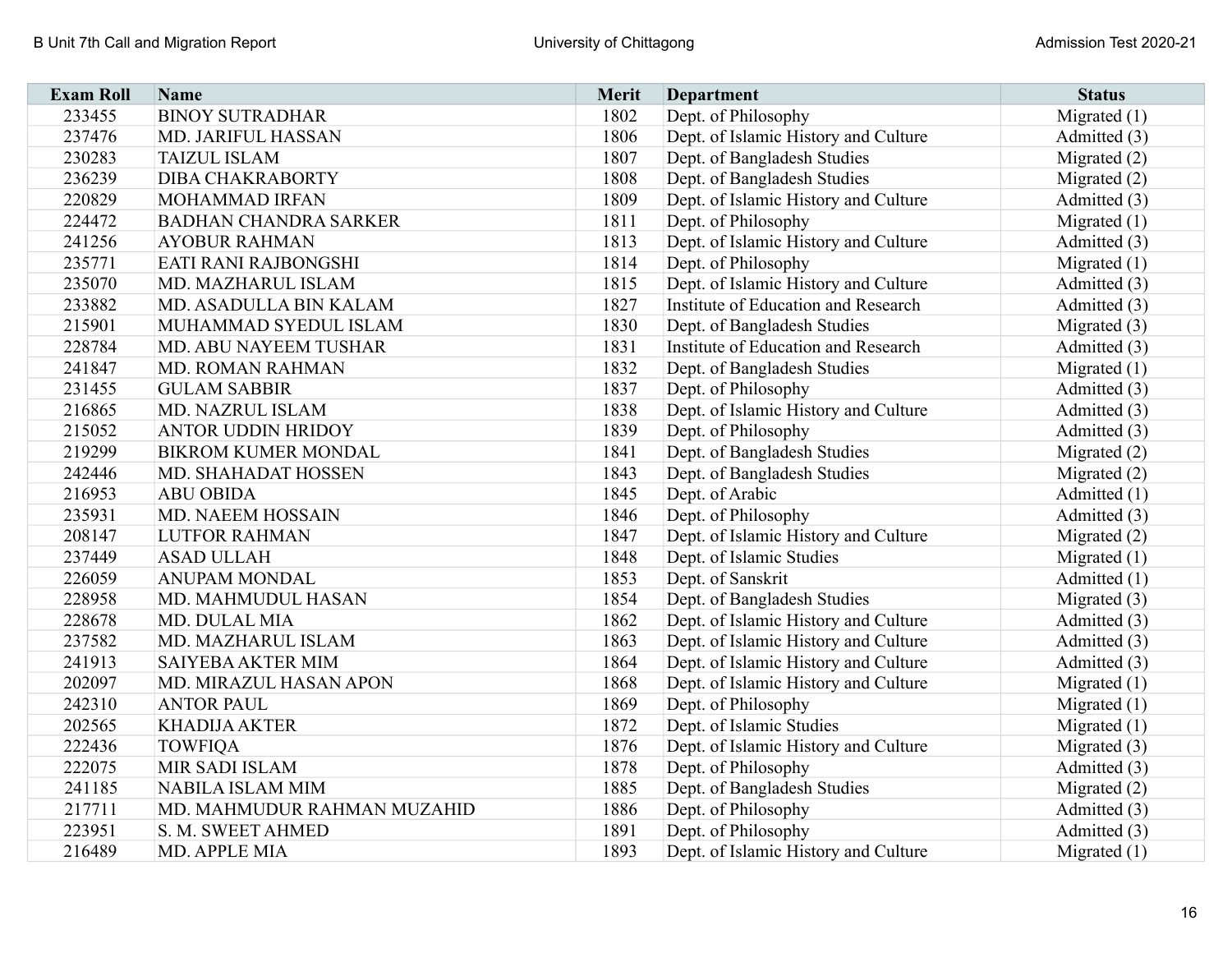| <b>Exam Roll</b> | Name                        | Merit | Department                           | <b>Status</b>  |
|------------------|-----------------------------|-------|--------------------------------------|----------------|
| 229623           | <b>MEHEDI HASAN</b>         | 1894  | Dept. of Bangladesh Studies          | Migrated $(1)$ |
| 205570           | MD. NIZAM UDDEN             | 1896  | Dept. of Philosophy                  | Migrated $(2)$ |
| 220640           | <b>ARIF HOSSAIN</b>         | 1898  | Dept. of Islamic History and Culture | Migrated $(1)$ |
| 219353           | <b>ARIFUL ISLAM</b>         | 1900  | Institute of Modern Languages        | Admitted (3)   |
| 217943           | MOHAMMAD SALMAN ZAFOR       | 1903  | Dept. of Bangladesh Studies          | Migrated $(1)$ |
| 226715           | <b>MORIUM AKTER</b>         | 1905  | Dept. of Philosophy                  | Admitted (3)   |
| 222288           | <b>DELOWAR HOSEN</b>        | 1906  | Dept. of Islamic History and Culture | Migrated (3)   |
| 217915           | <b>SAEED HASSAN</b>         | 1907  | Dept. of Islamic History and Culture | Migrated $(3)$ |
| 232225           | MD. AHOSAN HABIB            | 1912  | Dept. of Philosophy                  | Admitted (3)   |
| 232665           | JANNATUL NUSRAT NIRA        | 1919  | Dept. of Islamic History and Culture | Migrated $(1)$ |
| 228962           | MD. RAYHAN KABIR            | 1920  | Dept. of Islamic History and Culture | Migrated $(3)$ |
| 232973           | <b>JOBAIR HOSSAIN</b>       | 1921  | Dept. of Islamic History and Culture | Migrated (3)   |
| 236064           | <b>RATON ROY</b>            | 1922  | Dept. of Philosophy                  | Migrated $(1)$ |
| 224270           | <b>JANNATUL FAHIMA RIYA</b> | 1925  | Dept. of Islamic History and Culture | Migrated (2)   |
| 236835           | <b>ANIK CHANDRA RAY</b>     | 1931  | Institute of Modern Languages        | Migrated $(1)$ |
| 235554           | <b>MD. SHARAN SARKER</b>    | 1933  | Dept. of Philosophy                  | Admitted (3)   |
| 237644           | <b>ATIUR RAHMAN</b>         | 1936  | Dept. of Islamic History and Culture | Migrated $(1)$ |
| 215035           | <b>TASNUVA KARIM SARA</b>   | 1944  | Dept. of Islamic History and Culture | Migrated $(1)$ |
| 229206           | <b>NAZMUL HASAN</b>         | 1951  | Dept. of Philosophy                  | Migrated $(1)$ |
| 211207           | <b>MD. TARAK MANWER</b>     | 1956  | Dept. of Islamic History and Culture | Migrated $(3)$ |
| 228769           | <b>MOSTAKIM</b>             | 1957  | Dept. of Islamic History and Culture | Migrated $(1)$ |
| 211316           | HRIDI MALLICK BARSHA        | 1958  | Dept. of Philosophy                  | Migrated (2)   |
| 214474           | MST. SADIA SHARMIN          | 1959  | Dept. of Bangladesh Studies          | Migrated $(2)$ |
| 218646           | MD. SOHEL RANA              | 1961  | Institute of Modern Languages        | Admitted (3)   |
| 241190           | MUSHARAF HOSEN FAISAL       | 1962  | Dept. of Philosophy                  | Migrated $(1)$ |
| 230747           | <b>MD. SOHANUR RAHMAN</b>   | 1963  | Dept. of Islamic History and Culture | Migrated (2)   |
| 225288           | <b>FOUZIA AKTER</b>         | 1972  | Institute of Modern Languages        | Admitted (3)   |
| 236226           | <b>MD. ABUJAR SANTO</b>     | 1973  | Institute of Education and Research  | Admitted (3)   |
| 218924           | MOHAMMED ANAWER ZAHID       | 1974  | Dept. of Islamic History and Culture | Migrated $(1)$ |
| 238931           | <b>MD. SARUAR HOSSEN</b>    | 1976  | Dept. of Islamic History and Culture | Migrated $(1)$ |
| 232861           | SAIMUL HASAN RABBY          | 1978  | Dept. of Bangladesh Studies          | Migrated (2)   |
| 230787           | <b>BIPUL CHANDRA PUAL</b>   | 1987  | Dept. of Philosophy                  | Migrated $(1)$ |
| 215836           | <b>MST. SAMIA ALAM</b>      | 1989  | Dept. of Islamic History and Culture | Migrated $(1)$ |
| 214958           | MUHAMMAD MIZANUR RAHMAN     | 2008  | Dept. of Islamic Studies             | Migrated $(1)$ |
| 238673           | <b>JOHIRUL ISLAM</b>        | 2009  | Dept. of Islamic History and Culture | Migrated $(2)$ |
| 235081           | <b>MD. SABBIR HOSSAIN</b>   | 2010  | Dept. of Philosophy                  | Migrated $(1)$ |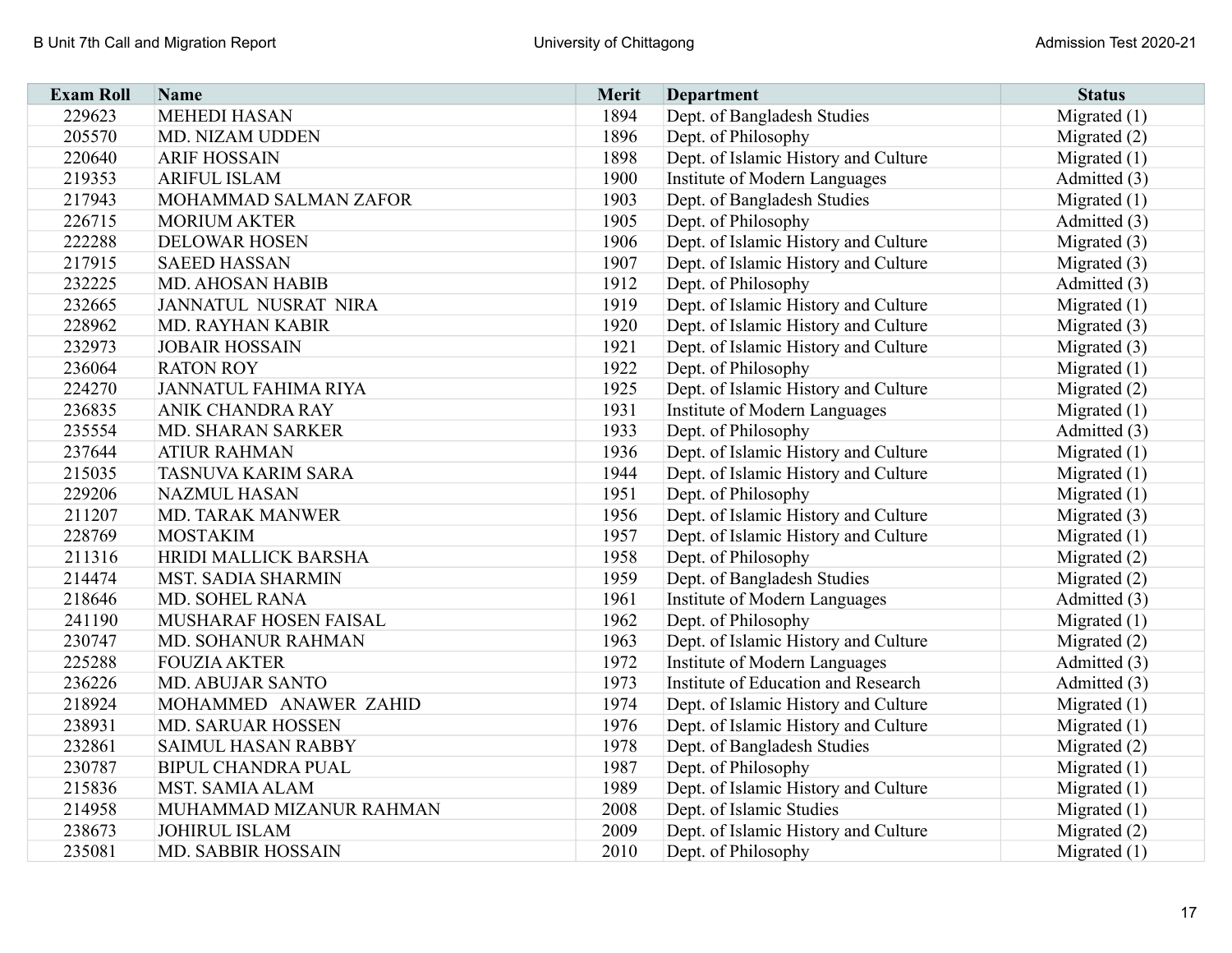| <b>Exam Roll</b> | <b>Name</b>                  | <b>Merit</b> | <b>Department</b>                    | <b>Status</b>  |
|------------------|------------------------------|--------------|--------------------------------------|----------------|
| 236109           | <b>MONIR HOSSEN</b>          | 2011         | Dept. of Islamic History and Culture | Migrated (2)   |
| 239285           | <b>SHAHIDUL KAISAR</b>       | 2012         | Dept. of Islamic History and Culture | Migrated $(2)$ |
| 217980           | MD.RUBAYAT ADNAN             | 2013         | Institute of Education and Research  | Admitted (2)   |
| 227589           | MD. SHAHORIARE TANVIR        | 2015         | Dept. of Philosophy                  | Migrated $(1)$ |
| 206849           | MD. RABBANI HOSSAIN          | 2016         | Dept. of Philosophy                  | Migrated $(1)$ |
| 220216           | <b>ZAHID</b>                 | 2018         | Dept. of Philosophy                  | Migrated (2)   |
| 219208           | <b>JERIN AKTER</b>           | 2020         | Dept. of Philosophy                  | Migrated (1)   |
| 217913           | <b>AFRIN SULTANA</b>         | 2021         | Dept. of Islamic History and Culture | Migrated $(2)$ |
| 212944           | <b>SUMIT MONDAL</b>          | 2022         | Institute of Modern Languages        | Migrated $(1)$ |
| 236986           | <b>MD. BIPLOB HOSSAIN</b>    | 2026         | Dept. of Bangladesh Studies          | Migrated $(3)$ |
| 232028           | <b>MD. TASRIP AHMED</b>      | 2027         | Dept. of Islamic History and Culture | Migrated $(2)$ |
| 221706           | NISHAT TASNIM MAIMUNA        | 2032         | Dept. of Philosophy                  | Migrated $(1)$ |
| 217886           | KAYAS ISLAM UZZOL            | 2034         | Dept. of Philosophy                  | Migrated $(1)$ |
| 218967           | NEJAM UDDIN RIPON            | 2036         | Dept. of Bangladesh Studies          | Migrated $(2)$ |
| 215664           | <b>FAHIMA FOYEZ</b>          | 2037         | Dept. of Bangladesh Studies          | Migrated (2)   |
| 222119           | <b>MD. HABIBUR RAHMAN</b>    | 2038         | Dept. of Philosophy                  | Migrated $(1)$ |
| 229963           | <b>MD. NAYEEM SARDAR</b>     | 2039         | Dept. of Bangladesh Studies          | Migrated $(2)$ |
| 237024           | <b>SHAHIN ISLAM</b>          | 2040         | Institute of Education and Research  | Migrated (2)   |
| 230407           | MD. JUNAYD AHAMMED UZZAL     | 2045         | Dept. of Bangladesh Studies          | Migrated $(2)$ |
| 240212           | MUMTAHINA JANNAT MAHIN       | 2047         | Dept. of Islamic History and Culture | Migrated $(2)$ |
| 229277           | <b>ABRARUL HOQUE</b>         | 2048         | Dept. of Philosophy                  | Migrated $(1)$ |
| 239624           | <b>NURUL ISLAM</b>           | 2050         | Institute of Education and Research  | Migrated $(1)$ |
| 232263           | MD. SAJEDUL ISLAM            | 2051         | Dept. of Philosophy                  | Migrated $(1)$ |
| 207876           | MUHAMMAD BADRUL MOSTAFA      | 2060         | Dept. of Islamic History and Culture | Migrated (2)   |
| 230405           | <b>ANWAR ISLAM</b>           | 2067         | Dept. of Islamic Studies             | Migrated $(1)$ |
| 239314           | <b>KULSON KHATUN</b>         | 2074         | Institute of Education and Research  | Migrated $(1)$ |
| 242384           | <b>LUCKY AKTER</b>           | 2075         | Dept. of Philosophy                  | Migrated $(1)$ |
| 221902           | MD. RAIHAN UDDIN             | 2077         | Dept. of Philosophy                  | Migrated $(1)$ |
| 230770           | <b>JANNATUL MAWA</b>         | 2080         | Dept. of Philosophy                  | Migrated $(1)$ |
| 230945           | MUNNA HOQUE                  | 2085         | Institute of Education and Research  | Migrated $(1)$ |
| 215520           | <b>MD.TANJIM AHMED</b>       | 2088         | Dept. of Philosophy                  | Migrated $(1)$ |
| 223785           | <b>HABIBUR RAHMAN TUHIN</b>  | 2089         | Dept. of Philosophy                  | Migrated $(1)$ |
| 235378           | <b>SUMI AKTER</b>            | 2090         | Dept. of Philosophy                  | Migrated $(1)$ |
| 219362           | <b>SHAMMEE AKTER SUROVI</b>  | 2091         | Dept. of Philosophy                  | Migrated $(1)$ |
| 201718           | FARHANA MOSTAFA.             | 2095         | Institute of Modern Languages        | Migrated $(1)$ |
| 242325           | <b>SAROWAR HOSSAIN RAYIN</b> | 2096         | Dept. of Philosophy                  | Migrated $(1)$ |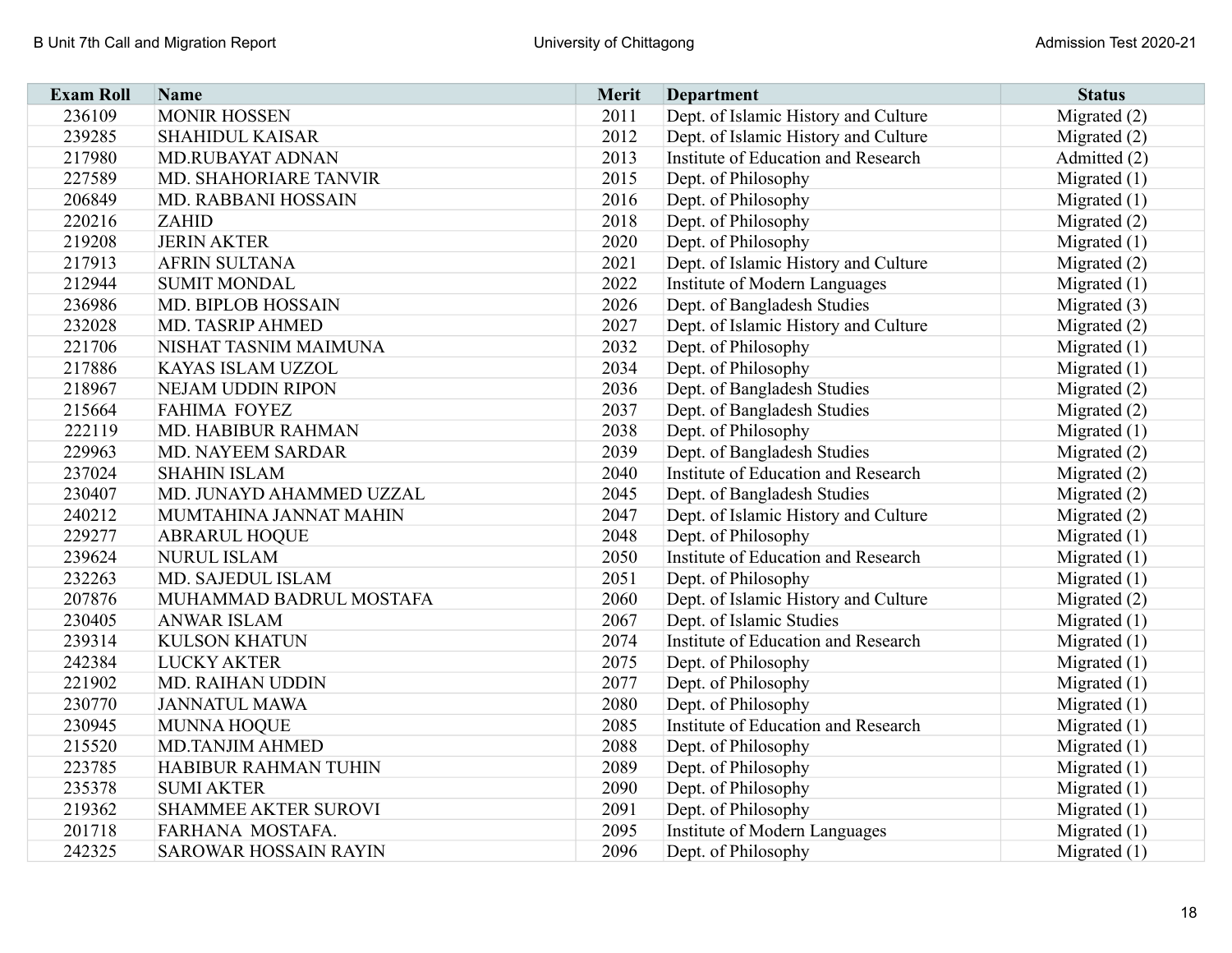| <b>Exam Roll</b> | Name                            | <b>Merit</b> | <b>Department</b>                    | <b>Status</b>  |
|------------------|---------------------------------|--------------|--------------------------------------|----------------|
| 226411           | <b>TANZID AHMED REGVI</b>       | 2097         | Dept. of Islamic History and Culture | Migrated $(1)$ |
| 241019           | <b>SK. REHAD</b>                | 2100         | Dept. of Islamic History and Culture | Migrated $(1)$ |
| 223313           | MOHAMMAD MORSHEDUL ALAM         | 2101         | Dept. of Islamic Studies             | Migrated $(1)$ |
| 228717           | <b>SABINA YEASMIN HASI</b>      | 2102         | Dept. of Philosophy                  | Migrated $(1)$ |
| 226794           | <b>AHMAD SARWAR</b>             | 2103         | Dept. of Philosophy                  | Admitted (4)   |
| 205010           | <b>NAFISA NAZMI</b>             | 2111         | Dept. of Philosophy                  | Admitted (4)   |
| 216079           | <b>RIFATH ALL MOBIN</b>         | 2115         | Dept. of Philosophy                  | Admitted (4)   |
| 224045           | SHAH NOOR SULTANA ANKUR         | 2118         | Dept. of Philosophy                  | Admitted (4)   |
| 215130           | <b>LATIFUR KHABIR LAM</b>       | 2120         | Dept. of Philosophy                  | Admitted (4)   |
| 238554           | <b>NAJIFA TASFIYAH</b>          | 2122         | Dept. of Islamic Studies             | Migrated $(1)$ |
| 236886           | <b>AL-AMIN</b>                  | 2123         | Dept. of Islamic History and Culture | Migrated $(1)$ |
| 241049           | MUHAMMAD SARIFUJJAMAN           | 2124         | Dept. of Arabic                      | Admitted (1)   |
| 241786           | <b>TAHSIN AZMAYEEN</b>          | 2125         | Dept. of Philosophy                  | Admitted (4)   |
| 216305           | <b>SEIKH SAMSUL KAWNINE</b>     | 2127         | Dept. of Islamic History and Culture | Migrated $(1)$ |
| 239495           | <b>EIASIN KHAN</b>              | 2128         | Dept. of Islamic History and Culture | Migrated $(1)$ |
| 202747           | MONEM SHAHARIAR SHOWN           | 2131         | Dept. of Philosophy                  | Admitted (4)   |
| 233230           | <b>MD.HRIDOY HASAN</b>          | 2132         | Dept. of Philosophy                  | Admitted (4)   |
| 229094           | MUHAMMAD IRFAN UDDIN            | 2133         | Institute of Education and Research  | Admitted (4)   |
| 230346           | <b>JANNATUL TABASSUM</b>        | 2135         | Institute of Education and Research  | Admitted (4)   |
| 234172           | <b>ISRAT ANJUMI</b>             | 2136         | Dept. of Philosophy                  | Migrated $(1)$ |
| 230022           | <b>MOST. RAMISA RAIMA SHOSI</b> | 2137         | Dept. of Philosophy                  | Admitted (4)   |
| 239063           | MD. SHAMIM RAHMAN               | 2139         | Dept. of Islamic History and Culture | Migrated $(1)$ |
| 221032           | <b>AYSHA ISLAM</b>              | 2141         | Institute of Education and Research  | Admitted (4)   |
| 233589           | MOST. RUMANA ISLAM RISHA        | 2142         | Dept. of Philosophy                  | Admitted (4)   |
| 219276           | <b>GAZI MD. SAJID ISLAM</b>     | 2146         | Dept. of Philosophy                  | Admitted (4)   |
| 221840           | <b>MOSABBIR HOSSAIN</b>         | 2151         | Dept. of Philosophy                  | Admitted (4)   |
| 236920           | <b>NAZIFA IHSAS IQAR</b>        | 2157         | Institute of Modern Languages        | Admitted (4)   |
| 219803           | MOHAMMAD NAZIM UDDIN            | 2160         | Dept. of Islamic Studies             | Migrated $(1)$ |
| 224217           | MD. ABUL KASHEM                 | 2162         | Dept. of Islamic Studies             | Migrated (1)   |
| 227922           | <b>NAJMUN NAHAR</b>             | 2165         | Dept. of Philosophy                  | Admitted (4)   |
| 218560           | MD. JAKARIYA HOSSAIN JOY        | 2166         | Dept. of Philosophy                  | Admitted (4)   |
| 230649           | <b>SHAFAYAT JAMIL</b>           | 2175         | Dept. of Philosophy                  | Migrated $(1)$ |
| 218724           | MD. YEASIR ARAFAT               | 2178         | Institute of Education and Research  | Admitted (4)   |
| 238194           | <b>HARUN OR RASHID</b>          | 2181         | Dept. of Philosophy                  | Migrated $(1)$ |
| 229929           | <b>BISHAL ROY</b>               | 2183         | Institute of Education and Research  | Migrated $(1)$ |
| 240545           | T. M. JANNATUL NAEEM            | 2186         | Dept. of Philosophy                  | Migrated $(1)$ |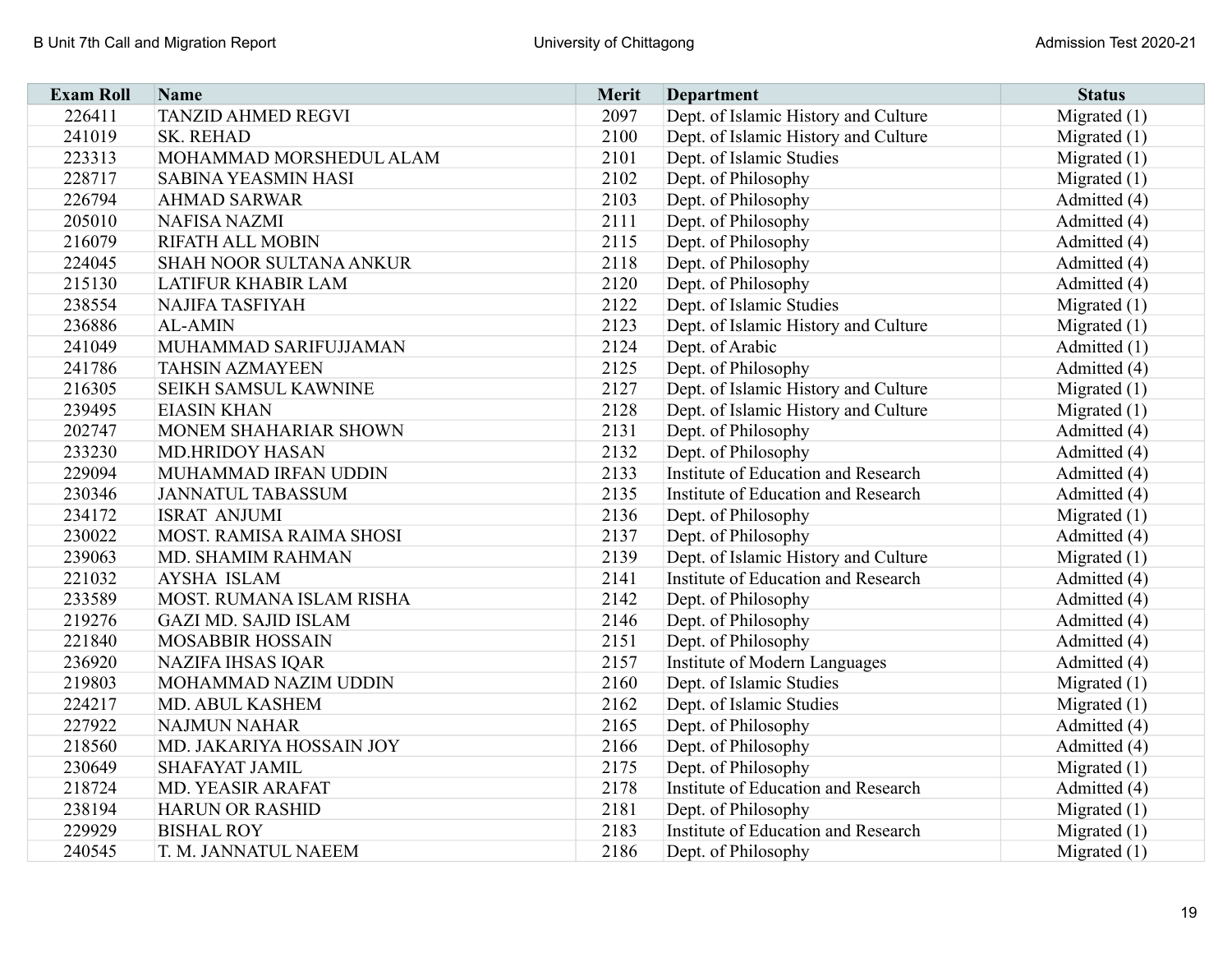| <b>Exam Roll</b> | Name                            | <b>Merit</b> | <b>Department</b>                   | <b>Status</b>  |
|------------------|---------------------------------|--------------|-------------------------------------|----------------|
| 242521           | MD. SHAHINUR ISLAM              | 2190         | Dept. of Philosophy                 | Migrated $(1)$ |
| 226608           | <b>ABDULLAH</b>                 | 2195         | Dept. of Islamic Studies            | Migrated $(1)$ |
| 238965           | MD. SUMON ISLAM                 | 2198         | Dept. of Islamic Studies            | Migrated $(1)$ |
| 242238           | <b>MST. JANNAT AKTER</b>        | 2199         | Institute of Education and Research | Admitted (4)   |
| 230478           | RIVNI JAHAN DISHA               | 2202         | Institute of Modern Languages       | Admitted (4)   |
| 222636           | MIR BAHUL MONOWAR               | 2205         | Dept. of Philosophy                 | Migrated $(1)$ |
| 222186           | <b>KAZI ABU TALHA LABIB</b>     | 2206         | Dept. of Philosophy                 | Migrated $(1)$ |
| 233324           | MOKARAMA AKTER                  | 2208         | Dept. of Islamic Studies            | Migrated $(1)$ |
| 238138           | <b>SALMA AKTER</b>              | 2210         | Dept. of Philosophy                 | Migrated $(1)$ |
| 242597           | <b>SHEKHAR BISWAS</b>           | 2212         | Dept. of Philosophy                 | Migrated $(1)$ |
| 236605           | MOHAMMED SHAFI ULLAH            | 2214         | Dept. of Islamic Studies            | Migrated $(1)$ |
| 234299           | MOSAMMAT ARUFA MAHERA NUHA      | 2215         | Dept. of Philosophy                 | Migrated $(1)$ |
| 233676           | <b>OBAIDUL ISLAM</b>            | 2220         | Dept. of Philosophy                 | Migrated $(1)$ |
| 239816           | AKIFAH RAHMAN ARPITA            | 2222         | Institute of Modern Languages       | Admitted (4)   |
| 231957           | <b>AMENA KHATUN</b>             | 2223         | Dept. of Islamic Studies            | Migrated $(1)$ |
| 241214           | <b>RAFIQ BIN SAYEIDEE</b>       | 2226         | Dept. of Philosophy                 | Migrated $(1)$ |
| 222263           | MD. FERONNOBY                   | 2229         | Dept. of Islamic Studies            | Migrated $(1)$ |
| 224938           | MD.RAZAUL HASAN BHUIYAN ABIR    | 2231         | Dept. of Philosophy                 | Migrated $(1)$ |
| 234987           | MD.SOLAIMAN                     | 2232         | Dept. of Philosophy                 | Migrated $(1)$ |
| 235625           | NAZMUN NAHER NIPA               | 2234         | Institute of Modern Languages       | Admitted (4)   |
| 239348           | FARZANA                         | 2235         | Dept. of Philosophy                 | Migrated $(1)$ |
| 223311           | SIDRATUL MONTAHA OBONI          | 2242         | Institute of Modern Languages       | Admitted (4)   |
| 229725           | <b>ABRAR FUAD BHUIYAN TASIN</b> | 2245         | Dept. of Philosophy                 | Migrated $(1)$ |
| 227359           | <b>IFAT JAHAN MITU</b>          | 2247         | Institute of Modern Languages       | Admitted (4)   |
| 206763           | MD. MOSTAFIJUR RAHMAN           | 2253         | Dept. of Philosophy                 | Migrated $(1)$ |
| 225741           | <b>FALGUNI BISWAS</b>           | 2257         | Dept. of Philosophy                 | Migrated $(1)$ |
| 239320           | <b>SADIA ISLAM NORIN</b>        | 2261         | Dept. of Philosophy                 | Migrated $(1)$ |
| 223057           | MD.MIJANUR RAHOMAN              | 2263         | Dept. of Philosophy                 | Migrated $(1)$ |
| 238752           | <b>JUTHI KHATUN</b>             | 2266         | Dept. of Philosophy                 | Migrated $(1)$ |
| 228760           | <b>AHAMMAD SALEH AZIZ</b>       | 2268         | Dept. of Islamic Studies            | Migrated $(1)$ |
| 236736           | <b>PAPPU DEY</b>                | 2272         | Institute of Education and Research | Admitted (2)   |
| 233769           | MANSURA HAQUE MUNIA             | 2273         | Dept. of Philosophy                 | Migrated $(1)$ |
| 224731           | MD. ASEM                        | 2280         | Dept. of Philosophy                 | Migrated $(1)$ |
| 231895           | MD. MUNNA HOSSAIN               | 2286         | Dept. of Philosophy                 | Migrated $(1)$ |
| 240503           | <b>MD. KAVIR HOSSAIN</b>        | 2287         | Dept. of Islamic Studies            | Migrated $(1)$ |
| 221672           | MD. ARMAN HOSSAIN RABBI         | 2293         | Dept. of Philosophy                 | Migrated $(1)$ |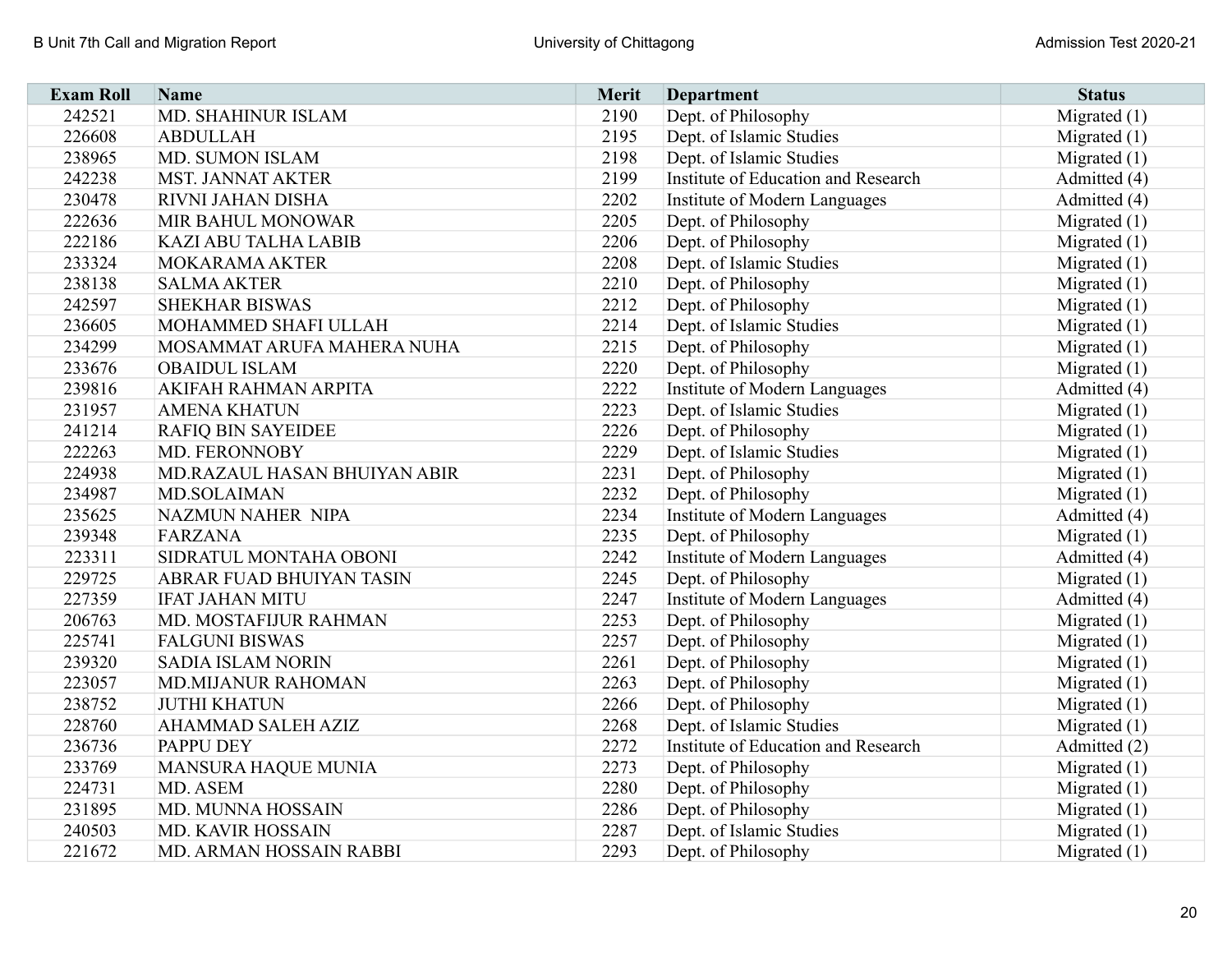| <b>Exam Roll</b> | Name                         | <b>Merit</b> | <b>Department</b>                          | <b>Status</b>  |
|------------------|------------------------------|--------------|--------------------------------------------|----------------|
| 235878           | KHAIRUZZAMAN APU             | 2294         | Dept. of Arabic                            | Migrated $(1)$ |
| 231426           | SULTANA AL NAHIM PURNIMA     | 2296         | Institute of Education and Research        | Migrated $(1)$ |
| 234979           | <b>TAHRIMA AISHA</b>         | 2301         | Institute of Education and Research        | Migrated $(1)$ |
| 217625           | PURBASHA MRIDHA              | 2303         | Institute of Education and Research        | Migrated (2)   |
| 241535           | <b>MAIMANA AKTER TOHFA</b>   | 2304         | Institute of Education and Research        | Migrated $(1)$ |
| 241127           | MONIRUL ISLAM                | 2308         | Institute of Education and Research        | Migrated $(1)$ |
| 236714           | <b>TANIA AKTER MAHI</b>      | 2309         | Institute of Education and Research        | Migrated $(1)$ |
| 224683           | <b>DIPA BARUA</b>            | 2313         | Institute of Modern Languages              | Migrated $(1)$ |
| 237126           | <b>SHAHARIA JAHAN</b>        | 2318         | Institute of Modern Languages              | Migrated $(1)$ |
| 226201           | <b>KANIZ FATEMA</b>          | 2319         | Institute of Education and Research        | Admitted (3)   |
| 236839           | MD. FAZLA RABBI              | 2330         | Dept. of Persian Language & Literature     | Migrated $(1)$ |
| 220235           | MD.REDOANUL ISLAM IFTE       | 2337         | Dept. of Persian Language & Literature     | Migrated $(1)$ |
| 239094           | <b>SUMAYA PARVIN</b>         | 2341         | Dept. of Persian Language & Literature     | Migrated $(1)$ |
| 242264           | <b>BRISTY PUROHIT</b>        | 2342         | Institute of Education and Research        | Migrated $(1)$ |
| 219561           | <b>MD. MASUD RANA</b>        | 2352         | Institute of Modern Languages              | Migrated $(1)$ |
| 218848           | <b>ZAKIR HOSSAIN</b>         | 2356         | Institute of Modern Languages              | Migrated $(1)$ |
| 224050           | <b>TANJINA AKTER</b>         | 2358         | Institute of Education and Research        | Migrated $(1)$ |
| 225055           | <b>MD. ANAM UDDIN</b>        | 2362         | Dept. of Islamic Studies                   | Migrated $(1)$ |
| 233935           | <b>MD. ROKY MONDAL</b>       | 2364         | Institute of Education and Research        | Migrated $(1)$ |
| 236730           | MD. ABDUL ALIM PRANG         | 2369         | Institute of Education and Research        | Migrated $(1)$ |
| 238551           | <b>ESA</b>                   | 2370         | Dept. of Islamic Studies                   | Migrated $(1)$ |
| 221334           | <b>TITON CHANADRA SARKER</b> | 2372         | Dept. of Sanskrit                          | Admitted (2)   |
| 232878           | <b>MD. NABIL SAAD</b>        | 2381         | Institute of Education and Research        | Migrated $(1)$ |
| 240160           | <b>MOHAMMAD TAREQUE</b>      | 2388         | Dept. of Islamic Studies                   | Migrated $(1)$ |
| 235885           | MOHAMMAD DELOWAR HOSSAIN     | 2391         | Institute of Education and Research        | Migrated $(1)$ |
| 237479           | MD. MAHMUDUL HASAN MAMUN     | 2392         | Institute of Education and Research        | Migrated $(1)$ |
| 240692           | <b>MONOUR HOSSEN RIFAT</b>   | 2393         | Institute of Education and Research        | Admitted (5)   |
| 232795           | MST. HABIBA SULTANA HAPPY    | 2394         | Institute of Education and Research        | Admitted (5)   |
| 224597           | <b>ABU DAUD GAZI</b>         | 2396         | Dept. of Islamic Studies                   | Migrated $(1)$ |
| 241437           | KH. MOHABBAT ULLAH           | 2397         | Institute of Education and Research        | Admitted (5)   |
| 241898           | MD. CHAON ISLAM              | 2398         | Institute of Education and Research        | Admitted (5)   |
| 223422           | <b>TANIA AKTER</b>           | 2404         | Institute of Education and Research        | Admitted (5)   |
| 230609           | <b>NAFISA TARIN</b>          | 2406         | Institute of Education and Research        | Admitted (5)   |
| 242328           | <b>ROKSANA AKTER</b>         | 2408         | Institute of Education and Research        | Admitted (5)   |
| 230762           | <b>SHAMIUL ISLAM</b>         | 2409         | Dept. of Islamic Studies                   | Migrated $(1)$ |
| 224205           | <b>SUMON CHOWDHURY</b>       | 2410         | <b>Institute of Education and Research</b> | Migrated $(1)$ |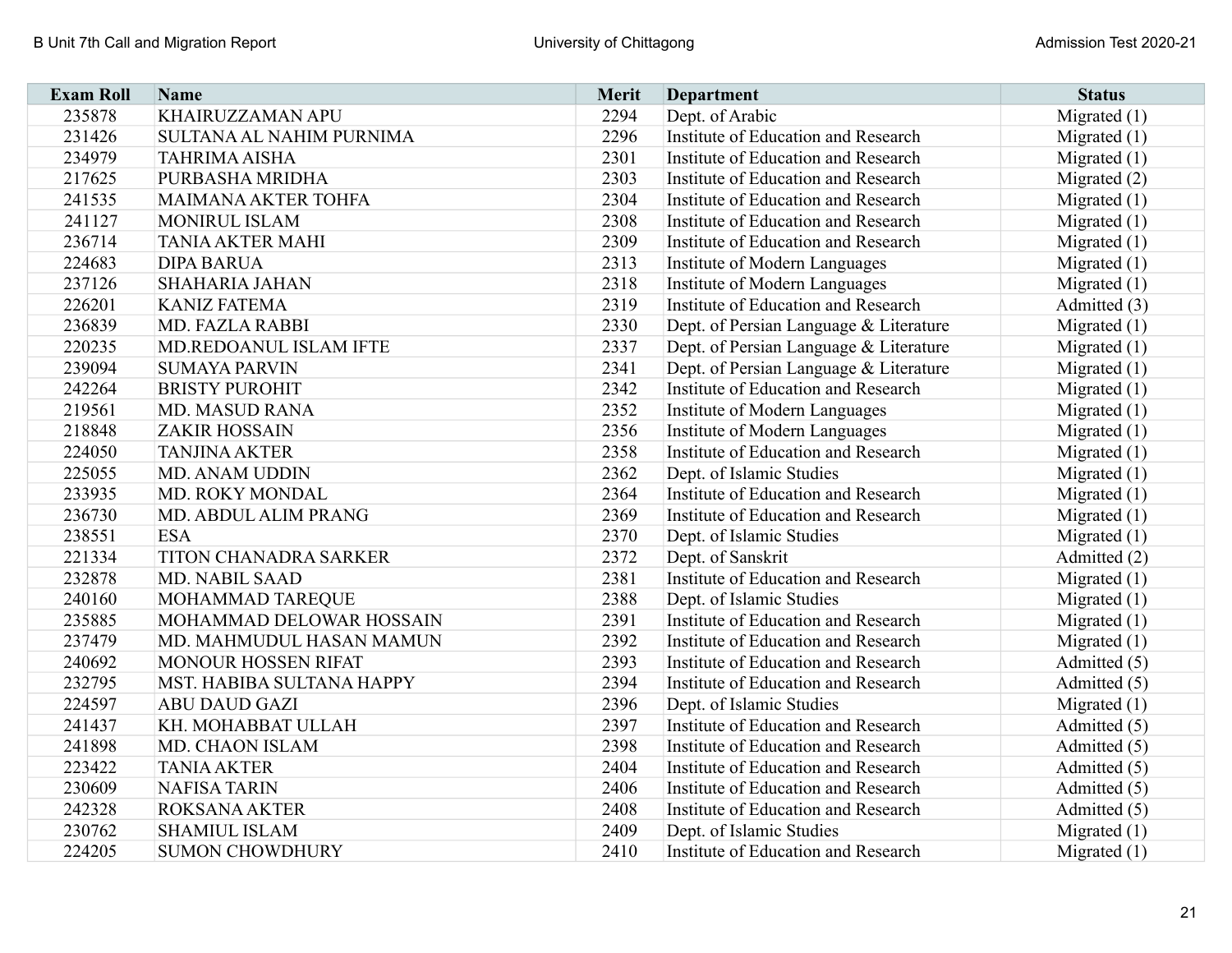| <b>Exam Roll</b> | <b>Name</b>                   | Merit | <b>Department</b>                      | <b>Status</b>  |
|------------------|-------------------------------|-------|----------------------------------------|----------------|
| 231429           | <b>FARUKUL ISLAM</b>          | 2411  | Institute of Education and Research    | Admitted (5)   |
| 208970           | ASH SAKUR BIN AHOMOD ADOR     | 2414  | Institute of Modern Languages          | Admitted (5)   |
| 204413           | <b>AMENA AKTER RITU</b>       | 2416  | Institute of Modern Languages          | Admitted (5)   |
| 232414           | <b>HIRAMON SARKAR</b>         | 2418  | Dept. of Sanskrit                      | Admitted (2)   |
| 211584           | MOHAMMAD SAEED ANWAR ASHEK    | 2420  | Dept. of Islamic Studies               | Migrated $(1)$ |
| 236478           | <b>MST. LACKY AKTER</b>       | 2422  | Institute of Education and Research    | Admitted (5)   |
| 220417           | SIDRATUL MUNTAHA SINTHI       | 2425  | Institute of Modern Languages          | Admitted (5)   |
| 221233           | M. U.M. ABDUL KADER           | 2427  | Dept. of Arabic                        | Admitted (1)   |
| 235583           | MD. JUWEL AHAMED              | 2428  | Institute of Education and Research    | Admitted (5)   |
| 232660           | <b>MOSTAFIZUR RAHMAN</b>      | 2430  | Dept. of Islamic Studies               | Migrated $(1)$ |
| 236864           | <b>ABDUL MOHIMEN NOOR</b>     | 2431  | Institute of Education and Research    | Admitted (3)   |
| 229108           | <b>TAMANNA TABASSUM HRIDI</b> | 2432  | Institute of Education and Research    | Admitted (5)   |
| 237702           | <b>KASHEM MIAH</b>            | 2436  | Dept. of Persian Language & Literature | Admitted (5)   |
| 225692           | <b>AMENA AKTHER</b>           | 2441  | Dept. of Persian Language & Literature | Admitted (5)   |
| 226409           | <b>MST. RINAT TAHSIN RIAN</b> | 2453  | Institute of Modern Languages          | Admitted (5)   |
| 224242           | RAHANUMA TARANNUM             | 2460  | Institute of Modern Languages          | Admitted (5)   |
| 225405           | <b>BONDHAN KUMAR MONDAL</b>   | 2466  | Dept. of Sanskrit                      | Admitted (2)   |
| 239072           | MOHAMMAD MIZAN UDDIN          | 2467  | Dept. of Islamic Studies               | Migrated $(1)$ |
| 234995           | <b>MST. NAZMUN NAHAR NITU</b> | 2469  | Dept. of Arabic                        | Migrated $(1)$ |
| 233351           | MST. SINHA SULTANA RUDOSHI    | 2471  | Institute of Modern Languages          | Admitted (5)   |
| 230329           | PURNIMA RANI DAS              | 2472  | Dept. of Sanskrit                      | Admitted (2)   |
| 236774           | ABUL HASNAT MD MOHIUDDIN      | 2474  | Dept. of Islamic Studies               | Migrated $(1)$ |
| 219661           | ARAFAT RAHMAN SHAIKAT.        | 2478  | Institute of Modern Languages          | Migrated $(1)$ |
| 231349           | <b>BELAL UDDIN</b>            | 2485  | Dept. of Persian Language & Literature | Admitted (5)   |
| 215550           | PRETOM CHAKRABORTI            | 2487  | Dept. of Sanskrit                      | Admitted (2)   |
| 232750           | RAYHAN AHMED CHOWDHURY        | 2488  | Dept. of Persian Language & Literature | Admitted (5)   |
| 235591           | MD. SHAHADAT HOSSEN           | 2489  | Institute of Education and Research    | Migrated (2)   |
| 215180           | <b>ANTOR KUMAR</b>            | 2490  | Dept. of Sanskrit                      | Admitted (2)   |
| 222652           | <b>AKIB HASAN</b>             | 2492  | Institute of Modern Languages          | Migrated $(1)$ |
| 217417           | <b>TAHMID AHMED</b>           | 2494  | Institute of Modern Languages          | Migrated $(1)$ |
| 236292           | MD. MEHEDI HASAN              | 2496  | Dept. of Islamic Studies               | Migrated $(1)$ |
| 236511           | MD. IMDADUL HASAN             | 2501  | Dept. of Persian Language & Literature | Admitted (5)   |
| 241301           | MD. IBRAHIM                   | 2502  | Dept. of Persian Language & Literature | Admitted (5)   |
| 238806           | SADMAN CHOWDHURY SHUVO        | 2514  | Institute of Education and Research    | Migrated $(1)$ |
| 221134           | <b>RASEL AKTER</b>            | 2515  | Institute of Modern Languages          | Migrated $(1)$ |
| 236486           | <b>NOOR HASAN MIM</b>         | 2517  | Dept. of Islamic Studies               | Migrated $(1)$ |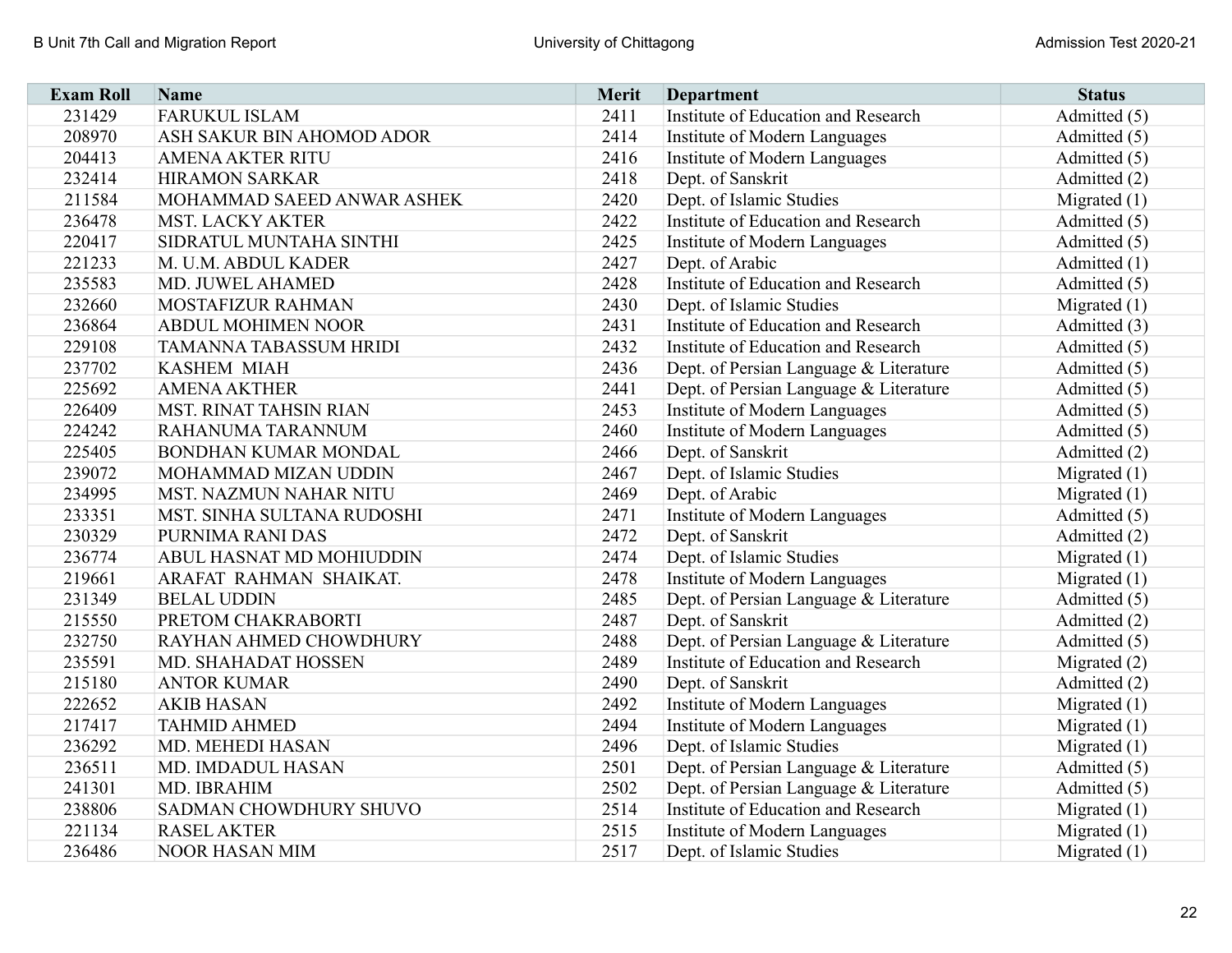| <b>Exam Roll</b> | Name                           | <b>Merit</b> | <b>Department</b>                      | <b>Status</b>  |
|------------------|--------------------------------|--------------|----------------------------------------|----------------|
| 217189           | <b>MD. MAINUDDIN</b>           | 2520         | Institute of Education and Research    | Migrated (2)   |
| 242149           | <b>SUMAN ROY</b>               | 2521         | Dept. of Sanskrit                      | Admitted (2)   |
| 227711           | <b>SADIA UMMA HANY</b>         | 2527         | Institute of Education and Research    | Admitted (3)   |
| 228120           | <b>FAISAL ALAM</b>             | 2528         | Institute of Modern Languages          | Migrated $(1)$ |
| 229553           | <b>SALMA JAHAN</b>             | 2530         | Institute of Modern Languages          | Migrated $(1)$ |
| 222418           | MD. MAHBUB ALAM                | 2533         | Institute of Modern Languages          | Migrated $(1)$ |
| 216318           | <b>SHANJIDA AFRIN MONI</b>     | 2534         | Institute of Modern Languages          | Migrated $(1)$ |
| 223207           | MD. TAREKUL ISLAM TAREK        | 2535         | Institute of Modern Languages          | Migrated $(1)$ |
| 223529           | MD.AL-HADI                     | 2537         | Dept. of Persian Language & Literature | Admitted (5)   |
| 229837           | <b>JOBYDA KHANAM</b>           | 2540         | Institute of Education and Research    | Migrated $(2)$ |
| 229913           | <b>MANOSHI SAHA</b>            | 2542         | Dept. of Sanskrit                      | Admitted (2)   |
| 227548           | <b>NOUSHIN ANJUM</b>           | 2545         | Institute of Education and Research    | Migrated $(1)$ |
| 224440           | MD. MAHEDI HASSAN              | 2549         | Institute of Education and Research    | Migrated $(1)$ |
| 221540           | <b>MD. ZAKIR HOSSAIN</b>       | 2550         | Institute of Education and Research    | Migrated $(1)$ |
| 241944           | <b>SHAMIMA AKTER SUCHI</b>     | 2554         | Institute of Education and Research    | Migrated $(1)$ |
| 238712           | <b>MAMUN MOLLA</b>             | 2560         | Dept. of Pali                          | Admitted (5)   |
| 217131           | MD. MINHAJUR RAHMAN MINER      | 2564         | Dept. of Islamic Studies               | Migrated $(1)$ |
| 236043           | <b>MIJANUR RAHAMAN</b>         | 2565         | Institute of Education and Research    | Migrated $(1)$ |
| 230717           | <b>MAHMUDUL HASAN</b>          | 2570         | Dept. of Persian Language & Literature | Migrated $(1)$ |
| 230902           | <b>TAMANNA AKTER</b>           | 2572         | Dept. of Islamic Studies               | Migrated $(1)$ |
| 239780           | <b>SYED SHAKIBUR RAHMAN</b>    | 2575         | Dept. of Persian Language & Literature | Migrated $(1)$ |
| 223420           | <b>ABU SYEED AKANDA</b>        | 2581         | Dept. of Persian Language & Literature | Migrated $(1)$ |
| 217553           | MUSTAFIZUR RAHMAN              | 2591         | Dept. of Persian Language & Literature | Migrated $(1)$ |
| 202699           | <b>MD. TAREK AZIZ</b>          | 2599         | Institute of Modern Languages          | Migrated $(2)$ |
| 228922           | SADIA AKTER RUMPA              | 2603         | Dept. of Persian Language & Literature | Migrated $(1)$ |
| 235689           | <b>NADIA AKTER EVA</b>         | 2607         | Institute of Education and Research    | Admitted (3)   |
| 229241           | MD. MOJAHIDUL ISLAM            | 2610         | Dept. of Persian Language & Literature | Migrated $(1)$ |
| 229326           | <b>RAFIQUL ISLAM</b>           | 2614         | Dept. of Persian Language & Literature | Migrated $(1)$ |
| 232280           | RAIHANA AKTER RUPA             | 2618         | Institute of Education and Research    | Migrated $(1)$ |
| 235128           | <b>AYESHA SIDDIQUEA</b>        | 2619         | Dept. of Persian Language & Literature | Migrated $(1)$ |
| 216800           | <b>TOMA KHAN SNIGHDA</b>       | 2638         | Dept. of Sanskrit                      | Admitted (6)   |
| 226062           | <b>MOST. SANJIDA SAODA</b>     | 2643         | Dept. of Persian Language & Literature | Admitted (6)   |
| 211114           | <b>FATIN ISRAQ</b>             | 2656         | Dept. of Persian Language & Literature | Admitted (6)   |
| 231160           | <b>MORIUM AKTER</b>            | 2659         | Dept. of Persian Language & Literature | Admitted (6)   |
| 237128           | <b>MD. FERDOWS WAHID HASIB</b> | 2665         | Dept. of Sanskrit                      | Migrated $(1)$ |
| 223015           | <b>JOBAYED HASAN SANI</b>      | 2672         | Dept. of Persian Language & Literature | Admitted (6)   |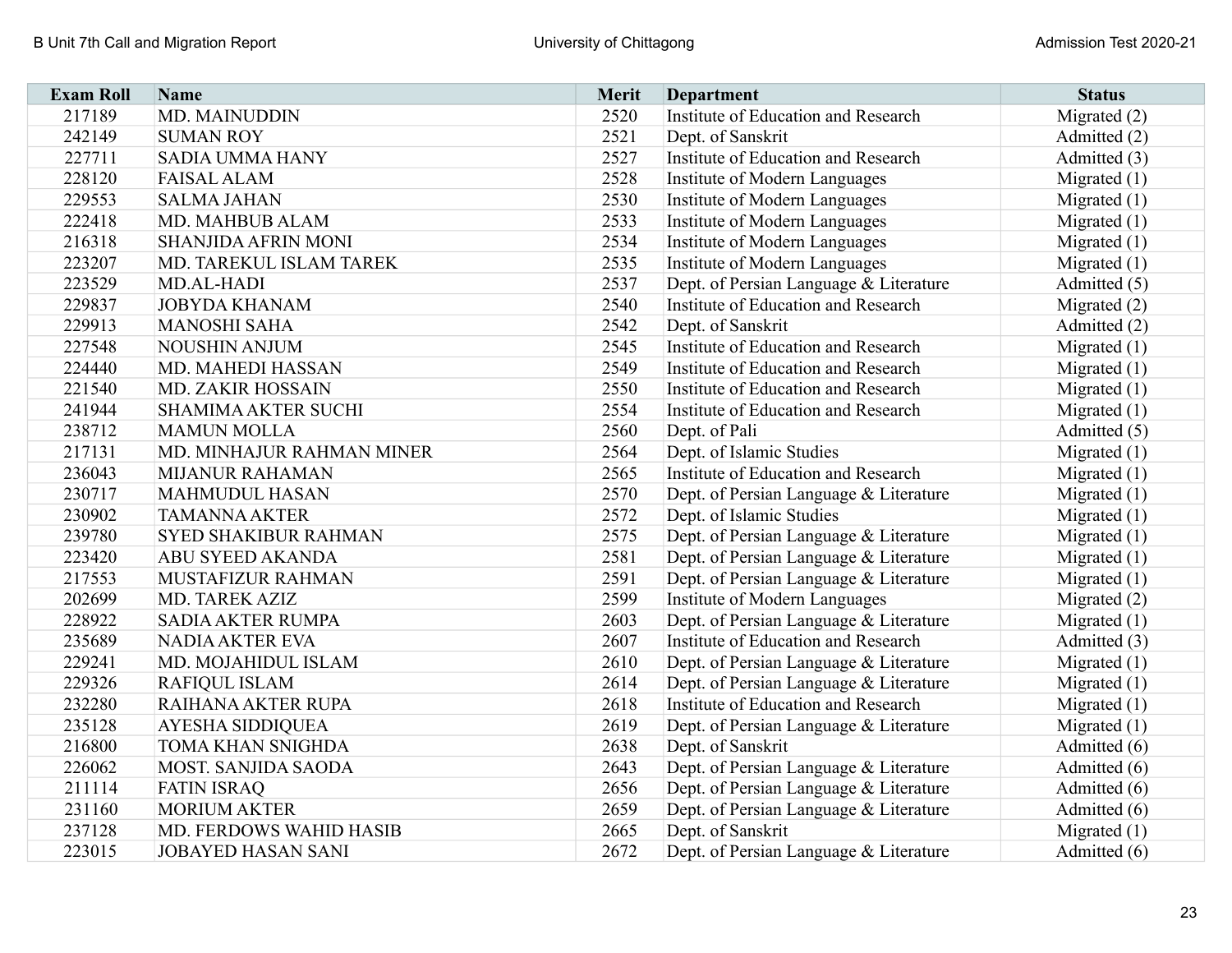| <b>Exam Roll</b> | <b>Name</b>                 | <b>Merit</b> | <b>Department</b>                      | <b>Status</b>  |
|------------------|-----------------------------|--------------|----------------------------------------|----------------|
| 212093           | SHARLINA KHANAM ETO         | 2675         | Dept. of Persian Language & Literature | Admitted (6)   |
| 229074           | <b>MIR SAADIAH</b>          | 2685         | Dept. of Persian Language & Literature | Admitted (6)   |
| 237089           | MD. HASIN RAIHAN            | 2686         | Dept. of Sanskrit                      | Migrated $(1)$ |
| 238855           | <b>JIAUL HOQUE NAIM</b>     | 2692         | Dept. of Islamic Studies               | Migrated $(1)$ |
| 222638           | AMIT KUMAR DEBNATH          | 2694         | Dept. of Sanskrit                      | Admitted (2)   |
| 228112           | MD. RIFAT                   | 2697         | Dept. of Persian Language & Literature | Migrated $(1)$ |
| 238307           | MD. NAZMUL HAQUE            | 2702         | Dept. of Sanskrit                      | Migrated $(1)$ |
| 241652           | MOSTOFA HASAN. RONY         | 2708         | Dept. of Persian Language & Literature | Migrated $(1)$ |
| 237147           | MIR SAIFUL ISLAM            | 2711         | Dept. of Persian Language & Literature | Migrated $(1)$ |
| 241095           | <b>AL-AMIN MIA</b>          | 2712         | Dept. of Sanskrit                      | Migrated (1)   |
| 236613           | <b>MOSA. RIMA KHATUN</b>    | 2716         | Dept. of Persian Language & Literature | Migrated $(1)$ |
| 236829           | <b>SYED MAHJABIN ZAMAN</b>  | 2717         | Dept. of Persian Language & Literature | Migrated $(1)$ |
| 202636           | <b>SHAMSUL AREFIN</b>       | 2718         | Dept. of Persian Language & Literature | Migrated $(1)$ |
| 228122           | <b>MD. ABU TALEB</b>        | 2725         | Dept. of Pali                          | Admitted (6)   |
| 232710           | MD. KHURSHED ALAM           | 2727         | Dept. of Pali                          | Admitted (6)   |
| 223544           | <b>JAMIL HASAN SHAWON</b>   | 2733         | Dept. of Persian Language & Literature | Migrated $(1)$ |
| 215670           | MD. RABBI ISLAM             | 2736         | Dept. of Islamic Studies               | Migrated $(1)$ |
| 228153           | MD. AZIZUR RAHMAN           | 2738         | Dept. of Islamic Studies               | Migrated $(1)$ |
| 238455           | <b>SHAHARIYA EMON</b>       | 2741         | Dept. of Persian Language & Literature | Migrated $(1)$ |
| 233560           | <b>MD. ATIKUR RAHMAN</b>    | 2742         | Dept. of Pali                          | Admitted (6)   |
| 234865           | <b>NUR JAHAN</b>            | 2743         | Dept. of Islamic Studies               | Migrated $(1)$ |
| 219010           | <b>ISMAT ARA</b>            | 2745         | Dept. of Persian Language & Literature | Migrated $(1)$ |
| 220618           | MD. MAHBUBUR RAHMAN         | 2753         | Dept. of Persian Language & Literature | Migrated $(1)$ |
| 241036           | UMMA HABIBA RASNA           | 2754         | Dept. of Persian Language & Literature | Migrated $(1)$ |
| 234539           | <b>SAMIA TAFANNUM</b>       | 2755         | Dept. of Persian Language & Literature | Called (7)     |
| 221089           | MD. MOSHIUR RAHMAN MONDAL   | 2756         | Dept. of Persian Language & Literature | Called (7)     |
| 232590           | MD. BELAL HOSSAIN           | 2757         | Dept. of Persian Language & Literature | Called (7)     |
| 233077           | MD. MUJAHIDUL ISLAM         | 2758         | Dept. of Persian Language & Literature | Called (7)     |
| 224753           | MD. OBAIDUL ALAM MOHIN      | 2759         | Dept. of Persian Language & Literature | Called (7)     |
| 213124           | <b>RAJU AHAMMED</b>         | 2760         | Dept. of Persian Language & Literature | Called (7)     |
| 237675           | <b>BIPLOB SARKAR</b>        | 2761         | Dept. of Sanskrit                      | Admitted (2)   |
| 238240           | <b>ASMA SABIHA</b>          | 2762         | Dept. of Persian Language & Literature | Called $(7)$   |
| 225632           | <b>TAUFIKUL ISLAM ASHIK</b> | 2763         | Dept. of Persian Language & Literature | Called (7)     |
| 204190           | <b>TASPIA TAHURA TAKI</b>   | 2764         | Dept. of Persian Language & Literature | Called $(7)$   |
| 206699           | <b>MD.EMON KHAN</b>         | 2765         | Dept. of Persian Language & Literature | Called (7)     |
| 201403           | <b>ASADUZZAMAN NOOR</b>     | 2768         | Dept. of Pali                          | Called (7)     |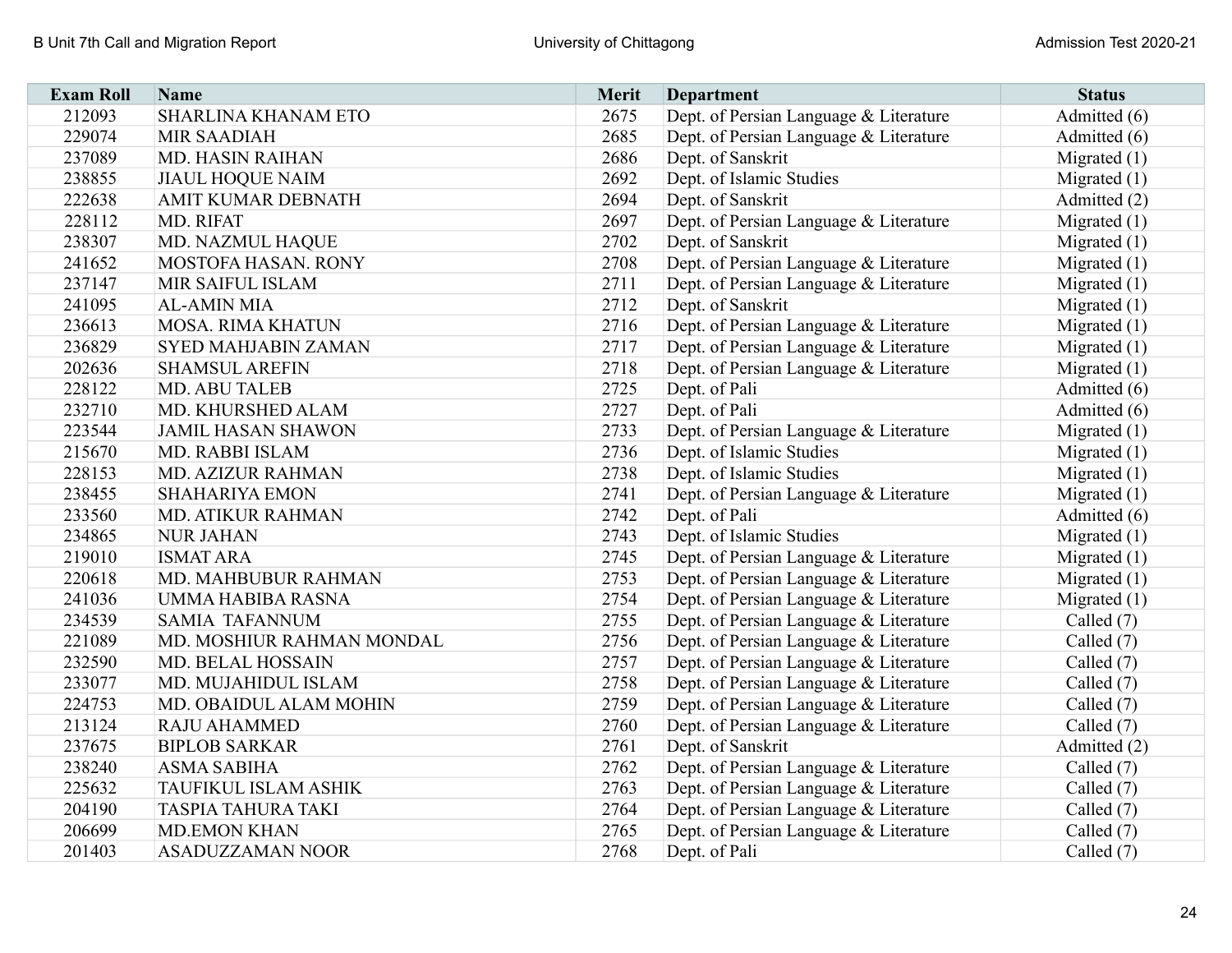| <b>Exam Roll</b> | <b>Name</b>                        | <b>Merit</b> | <b>Department</b>                      | <b>Status</b> |
|------------------|------------------------------------|--------------|----------------------------------------|---------------|
| 236108           | MOST. MUNNY KHATUN                 | 2772         | Dept. of Persian Language & Literature | Called (7)    |
| 229087           | MD. SAJID MAHMUD                   | 2773         | Dept. of Persian Language & Literature | Called (7)    |
| 220348           | <b>SIRAZUM MONIRA</b>              | 2774         | Dept. of Islamic Studies               | Admitted (2)  |
| 200607           | MD. ABU SAIED KHANDOKER SHIMUL     | 2775         | Dept. of Persian Language & Literature | Called (7)    |
| 242386           | <b>JANNATUL MAAWA</b>              | 2776         | Dept. of Persian Language & Literature | Called (7)    |
| 223707           | <b>SARMIN JANNAT</b>               | 2777         | Dept. of Persian Language & Literature | Called $(7)$  |
| 218351           | MD. SAZZADUJJAMAN NABIL            | 2778         | Dept. of Pali                          | Called $(7)$  |
| 240047           | <b>JANNATUL FERDOUS</b>            | 2780         | Dept. of Pali                          | Called $(7)$  |
| 238726           | K.M. ZAHIN                         | 2781         | Dept. of Pali                          | Called (7)    |
| 239339           | MD. ABUL KHAYER                    | 2784         | Dept. of Islamic Studies               | Admitted (2)  |
| 229225           | <b>RAZVIR HUDA</b>                 | 2785         | Dept. of Pali                          | Called $(7)$  |
| 226338           | MD. NAZMUL HASAN                   | 2786         | Dept. of Pali                          | Called $(7)$  |
| 209753           | <b>MARJAN BEGUM</b>                | 2787         | Dept. of Pali                          | Called (7)    |
| 241866           | <b>ARIF ISTEAK PAVEL</b>           | 2788         | Dept. of Pali                          | Called (7)    |
| 239622           | MD. FERDOUS HOSSEN                 | 2789         | Dept. of Pali                          | Called (7)    |
| 216501           | <b>TASNUVA TASNEEM</b>             | 2790         | Dept. of Pali                          | Called $(7)$  |
| 221311           | MD. MUIN MEZBAH ULLASH             | 2791         | Dept. of Pali                          | Called (7)    |
| 213091           | MD. RASHEDUL ISLAM                 | 2792         | Dept. of Pali                          | Called (7)    |
| 218653           | <b>MAKSUDA AKTER LIMA</b>          | 2793         | Dept. of Pali                          | Called (7)    |
| 232300           | MD SHAHED SAHARIA RION             | 2794         | Dept. of Pali                          | Called (7)    |
| 204043           | <b>OMMAY HABIBA SHRITE</b>         | 2796         | Dept. of Pali                          | Called (7)    |
| 210753           | <b>JANNATUL FERDAUS</b>            | 2797         | Dept. of Pali                          | Called (7)    |
| 210498           | <b>ANISUL ISLAM PRIYO</b>          | 2799         | Dept. of Pali                          | Called (7)    |
| 229579           | MD. SIJU MIA                       | 2800         | Dept. of Pali                          | Called (7)    |
| 219868           | <b>ABU HANIFA</b>                  | 2801         | Dept. of Pali                          | Called (7)    |
| 217319           | <b>JAHANARA PARVEEN ZINIA</b>      | 2802         | Dept. of Pali                          | Called (7)    |
| 217499           | KAZI MOHAMMAD SIRAJUM MUNIR ESHRAK | 2803         | Dept. of Islamic Studies               | Admitted (2)  |
| 223702           | MD. ASHIKUR RAHMAN                 | 2804         | Dept. of Pali                          | Called (7)    |
| 205940           | MANIK CHANDRO SHILL                | 2805         | Dept. of Sanskrit                      | Admitted (2)  |
| 206252           | MOHAMMAD SADMAN IRAM               | 2806         | Dept. of Pali                          | Called $(7)$  |
| 235194           | <b>SHAKILA AFROZ</b>               | 2807         | Dept. of Pali                          | Called (7)    |
| 224845           | <b>TANJIMUN ALAM NABILA</b>        | 2808         | Dept. of Pali                          | Called (7)    |
| 234605           | <b>BITU DAS</b>                    | 2809         | Dept. of Sanskrit                      | Admitted (2)  |
| 237986           | MD. RAYHANUL ISLAM                 | 2810         | Dept. of Pali                          | Called $(7)$  |
| 221275           | MD. MARUF-OR-RUSHAFI               | 2812         | Dept. of Pali                          | Called (7)    |
| 219416           | MD. RIPON MIA                      | 2813         | Dept. of Pali                          | Called (7)    |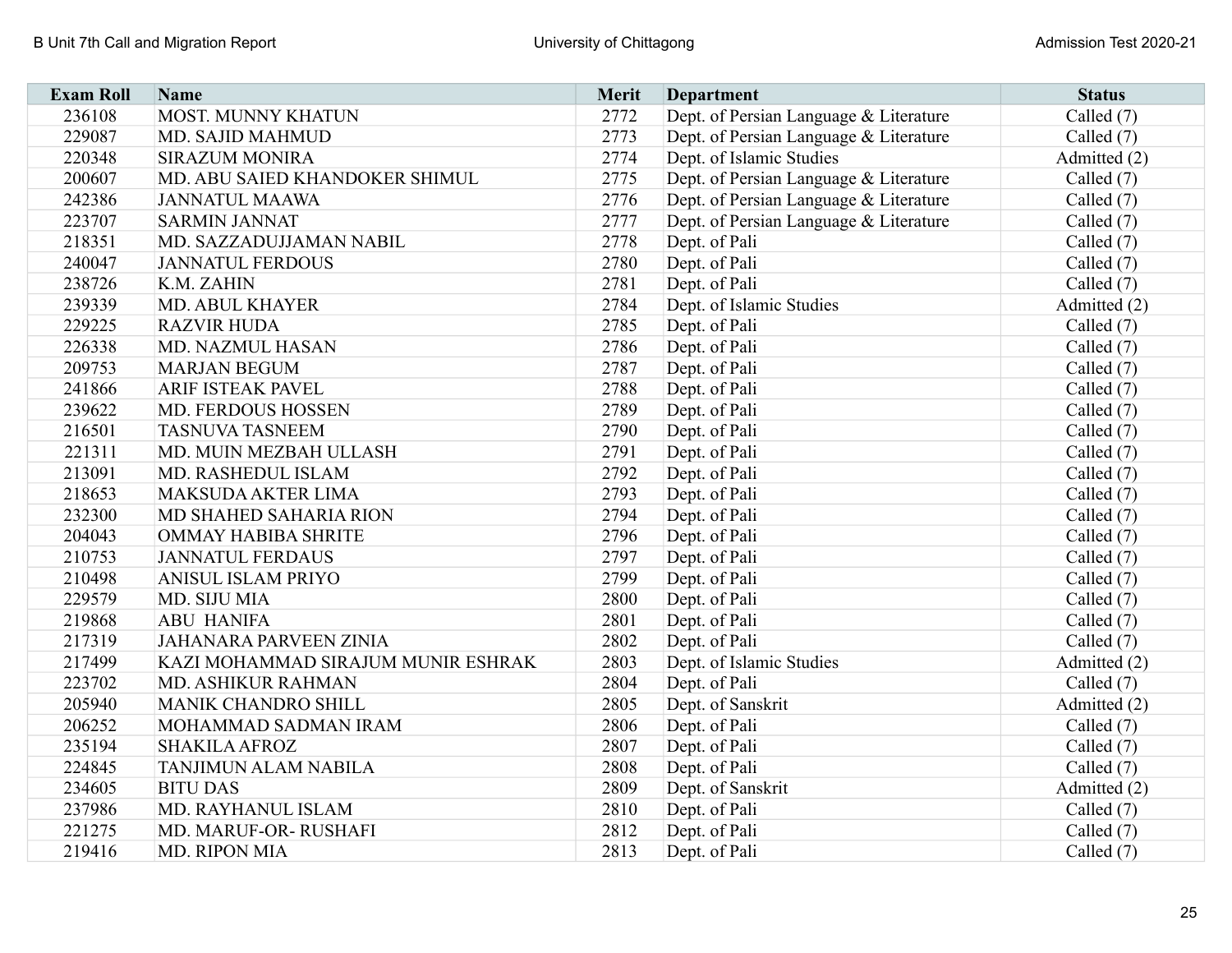| <b>Exam Roll</b> | Name                        | <b>Merit</b> | <b>Department</b>                   | <b>Status</b>  |
|------------------|-----------------------------|--------------|-------------------------------------|----------------|
| 223949           | MUTASIM BILLAH SAD          | 2814         | Dept. of Islamic Studies            | Admitted (2)   |
| 218569           | <b>DIDER AHMMED SOJIB</b>   | 2815         | Dept. of Pali                       | Called $(7)$   |
| 226397           | MOHAMMAD RIYAD HASAN        | 2817         | Dept. of Islamic Studies            | Admitted (2)   |
| 238828           | <b>MAHMUDA AKTER KOLY</b>   | 2819         | Dept. of Pali                       | Called $(7)$   |
| 231035           | <b>MAHFUZA AKTER</b>        | 2821         | Dept. of Pali                       | Called (7)     |
| 228726           | MD. ABDUL MALEK ZIHAD       | 2823         | Dept. of Pali                       | Called $(7)$   |
| 238989           | <b>SANJEDA YASMIN</b>       | 2824         | Dept. of Pali                       | Called (7)     |
| 226998           | REJAUL KARIM                | 2825         | Dept. of Pali                       | Called (7)     |
| 216513           | <b>EFAD SAFI ISLAM</b>      | 2826         | Dept. of Pali                       | Called (7)     |
| 218733           | <b>MD. SAWON HOSSAIN</b>    | 2829         | Dept. of Pali                       | Called $(7)$   |
| 239325           | MD. SHAHIDUL ISLAM          | 2830         | Dept. of Pali                       | Called (7)     |
| 241244           | <b>SABNOOR AKTHER</b>       | 2831         | Dept. of Pali                       | Called $(7)$   |
| 214933           | <b>RASEL MIA</b>            | 2833         | Dept. of Pali                       | Called $(7)$   |
| 236649           | MOMTAHINA CHOWDHURY         | 2834         | Dept. of Pali                       | Called $(7)$   |
| 233745           | <b>EMON MIAH</b>            | 2835         | Dept. of Pali                       | Called $(7)$   |
| 204658           | HASAN AL RAFID SHEYAM       | 2836         | Dept. of Pali                       | Called $(7)$   |
| 240075           | <b>SUMON AHMED</b>          | 2838         | Dept. of Pali                       | Called $(7)$   |
| 225985           | <b>MORIOM AKTER MIM</b>     | 2841         | Dept. of Pali                       | Called (7)     |
| 225881           | <b>MD. TAISIRUL ISLAM</b>   | 2842         | Dept. of Islamic Studies            | Admitted (2)   |
| 236500           | <b>MD. AYUIB</b>            | 2844         | Dept. of Pali                       | Called $(7)$   |
| 241087           | LAMIA NAWSHIN TANHA         | 2845         | Dept. of Pali                       | Called (7)     |
| 203553           | <b>HRIDOY MIA</b>           | 2849         | Dept. of Pali                       | Called (7)     |
| 210799           | MD. AZMAIN ADEL ADETTO      | 2850         | Dept. of Pali                       | Called $(7)$   |
| 228632           | SOYEB MOHAMMAD MASHFI       | 2852         | Dept. of Pali                       | Called (7)     |
| 206045           | <b>HOMIRA KHANOM KRIPA</b>  | 2853         | Dept. of Pali                       | Called $(7)$   |
| 203974           | <b>SAMIHA RASHID</b>        | 2854         | Dept. of Pali                       | Called (7)     |
| 223664           | <b>ABU HURAIRA</b>          | 2855         | Dept. of Pali                       | Called (7)     |
| 213359           | <b>EIAMIN HASAN</b>         | 2856         | Dept. of Pali                       | Called (7)     |
| 237127           | <b>RIMO DEY</b>             | 2857         | Dept. of Sanskrit                   | Admitted (2)   |
| 215770           | <b>MST. JORNA AKTER</b>     | 2858         | Dept. of Pali                       | Called (7)     |
| 232648           | MD. MUSFIQUR RAHMAN         | 2859         | Dept. of Pali                       | Called $(7)$   |
| 233132           | MD. ABU AL ANSARI           | 2860         | Dept. of Pali                       | Called (7)     |
| 221605           | <b>ATIQUE MASUD TAREQUE</b> | 2861         | Dept. of Pali                       | Called $(7)$   |
| 218523           | <b>RANJAN KUMER</b>         | 2863         | Dept. of Sanskrit                   | Admitted (2)   |
| 212856           | MOKHLESUR RAHAMAN           | 2864         | Dept. of Pali                       | Called (7)     |
| 216895           | <b>RUMI RANI DAS</b>        | 2875         | Institute of Education and Research | Migrated $(1)$ |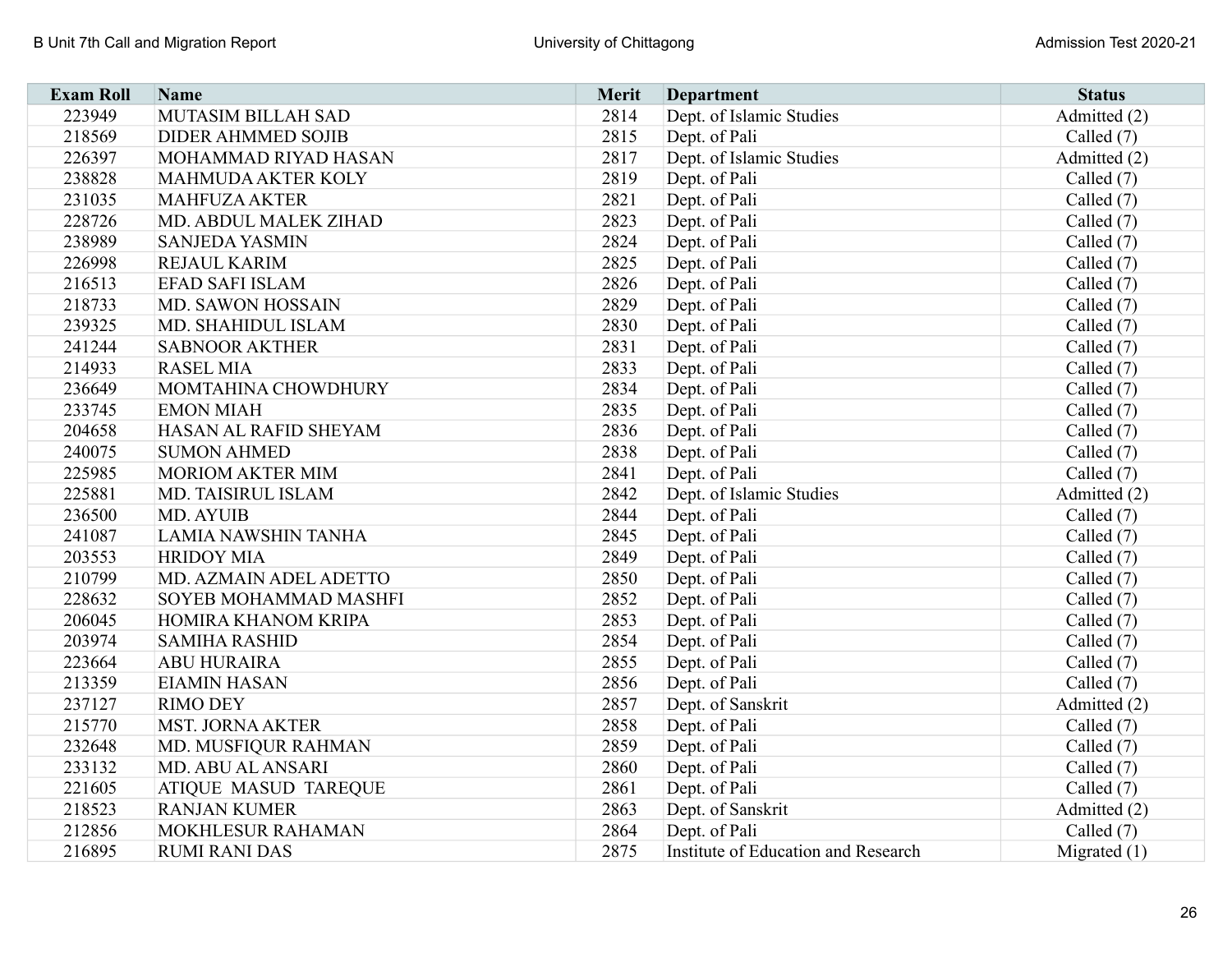| <b>Exam Roll</b> | <b>Name</b>              | Merit | <b>Department</b>                   | <b>Status</b>  |
|------------------|--------------------------|-------|-------------------------------------|----------------|
| 225704           | MD. EMON ALI             | 2876  | Dept. of Islamic Studies            | Admitted (2)   |
| 218747           | <b>ABU HURAIRA</b>       | 2894  | Dept. of Islamic Studies            | Admitted (2)   |
| 220588           | MD. KOBIR ALI            | 2920  | Dept. of Islamic Studies            | Admitted (2)   |
| 206553           | <b>SAIKAT BARUA</b>      | 2924  | Dept. of Pali                       | Admitted (1)   |
| 238946           | <b>ABIR AHMED</b>        | 2945  | Dept. of Arabic                     | Admitted (2)   |
| 218079           | <b>ABDULLAH AL NOMAN</b> | 2952  | Dept. of Islamic Studies            | Admitted (2)   |
| 231121           | <b>PRANOY BAL</b>        | 2960  | Institute of Education and Research | Admitted (3)   |
| 227263           | <b>JOYONTO BARMAN</b>    | 2966  | Dept. of Sanskrit                   | Admitted (3)   |
| 217934           | <b>MORSHEDA KHANAM</b>   | 2971  | Dept. of Islamic Studies            | Admitted (2)   |
| 221975           | MUBASSARA MUNTASIR       | 2981  | Institute of Education and Research | Admitted (3)   |
| 217277           | <b>NAZMUL ISLAM</b>      | 2983  | Dept. of Islamic Studies            | Admitted (2)   |
| 234858           | MD. SAIF UDDIN           | 2997  | Dept. of Islamic Studies            | Admitted (2)   |
| 240188           | <b>URME BARUA</b>        | 3000  | Dept. of Pali                       | Admitted (1)   |
| 226693           | <b>ARPITA RANI PAUL</b>  | 3022  | Dept. of Sanskrit                   | Admitted (3)   |
| 227460           | <b>ASMA AKTER LIPI</b>   | 3043  | Institute of Education and Research | Admitted (4)   |
| 223878           | MD. ALI AKRAM            | 3046  | Dept. of Islamic Studies            | Admitted (2)   |
| 219423           | SHANTA RANI SHREEPONNA   | 3050  | Dept. of Sanskrit                   | Admitted (3)   |
| 228791           | <b>KAKOLY MOHAJAN</b>    | 3071  | Institute of Education and Research | Migrated $(1)$ |
| 228110           | <b>AKHI RANI ROY</b>     | 3084  | Dept. of Sanskrit                   | Admitted (3)   |
| 242503           | MOHAMMAD ABDUL KYUM      | 3089  | Dept. of Islamic Studies            | Admitted (2)   |
| 225076           | MAHMUDUL HASAN ZOBAYER   | 3111  | Dept. of Islamic Studies            | Admitted (2)   |
| 242111           | RIPAN CHANDRA SEN TAPU   | 3115  | Dept. of Sanskrit                   | Admitted (3)   |
| 225763           | <b>RAQIBUL ISLAM</b>     | 3119  | Dept. of Islamic Studies            | Migrated $(1)$ |
| 236685           | <b>MD. JABER HOSSEN</b>  | 3121  | Dept. of Arabic                     | Admitted (2)   |
| 217422           | MOHAMMAD KAWSAR MARWAN   | 3126  | Dept. of Islamic Studies            | Migrated $(1)$ |
| 225471           | <b>JAKIA KHATUN</b>      | 3133  | Dept. of Islamic Studies            | Migrated $(1)$ |
| 229207           | <b>MAHFUJA AKTAR</b>     | 3134  | Dept. of Islamic Studies            | Migrated $(1)$ |
| 240252           | <b>SATHI RANI</b>        | 3145  | Dept. of Sanskrit                   | Admitted (3)   |
| 221961           | MD. MOFIZUR RAHMAN       | 3163  | Dept. of Arabic                     | Admitted (2)   |
| 218682           | MD. ABDUL HALIM          | 3164  | Dept. of Islamic Studies            | Migrated $(1)$ |
| 236380           | <b>KANAK ROY</b>         | 3203  | Dept. of Sanskrit                   | Admitted (3)   |
| 201415           | MOHAIMINUL ANWER         | 3226  | Dept. of Islamic Studies            | Migrated $(1)$ |
| 239570           | <b>KANIKA DAS</b>        | 3231  | Dept. of Sanskrit                   | Admitted (3)   |
| 237366           | HIMEL CHANDRA BARMAN     | 3256  | Dept. of Sanskrit                   | Admitted (3)   |
| 239090           | MOHAMMAD SALAH UDDIN     | 3280  | Dept. of Islamic Studies            | Migrated $(1)$ |
| 213098           | <b>ARMAN HOSSAIN</b>     | 3296  | Dept. of Islamic Studies            | Migrated $(1)$ |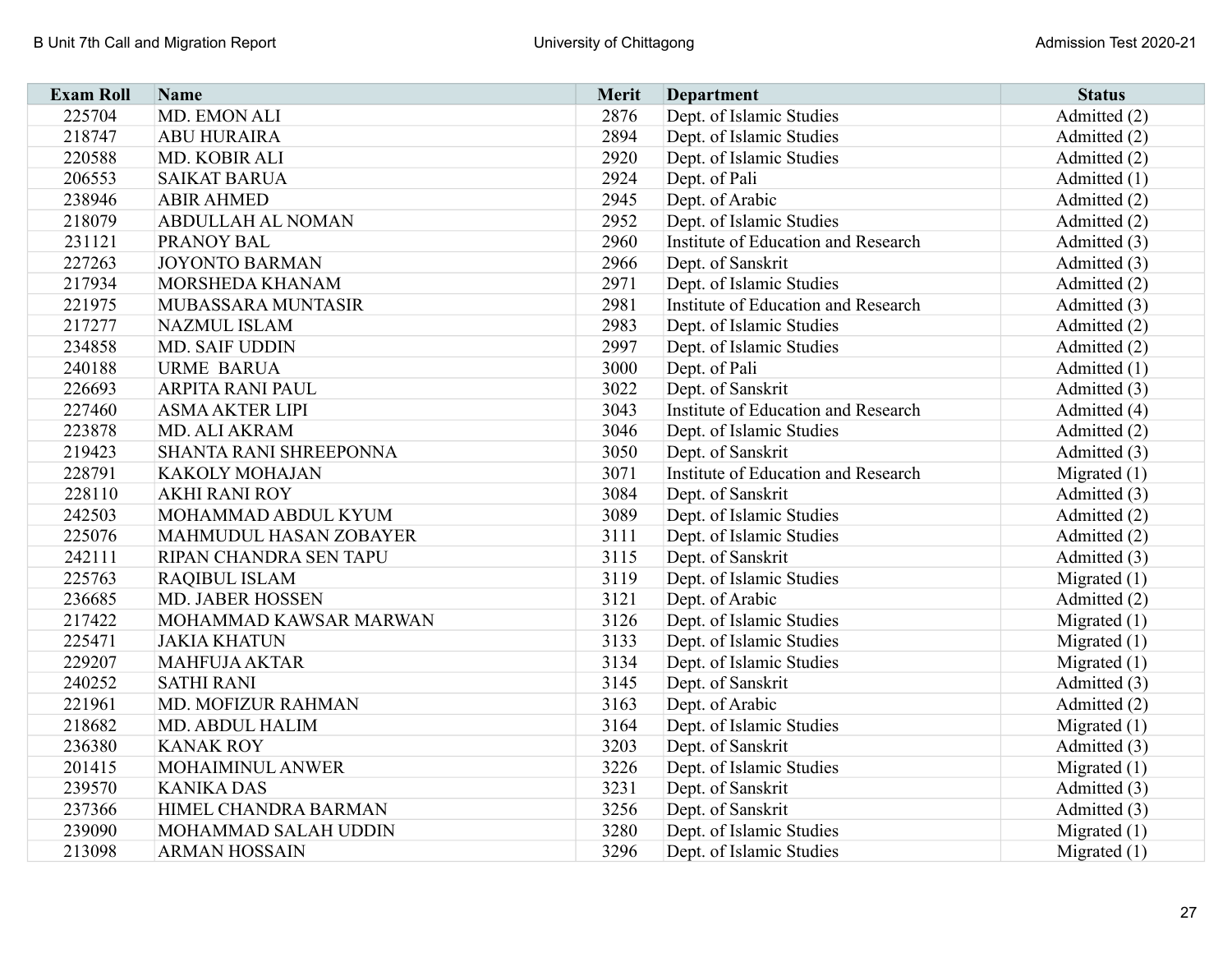| <b>Exam Roll</b> | Name                        | <b>Merit</b> | <b>Department</b>                   | <b>Status</b>  |
|------------------|-----------------------------|--------------|-------------------------------------|----------------|
| 238942           | MD. ABU SAYED               | 3299         | Dept. of Islamic Studies            | Migrated $(1)$ |
| 216278           | <b>MD. RAKIB HOSSAIN</b>    | 3307         | Dept. of Islamic Studies            | Migrated $(1)$ |
| 223058           | <b>SAYED ABDULLAH</b>       | 3308         | Dept. of Islamic Studies            | Migrated $(1)$ |
| 234803           | MOHAMMAD ULLAH              | 3315         | Dept. of Islamic Studies            | Migrated $(1)$ |
| 240046           | NOOR MOHAMMAD SHARIF        | 3317         | Dept. of Islamic Studies            | Migrated $(1)$ |
| 220949           | <b>MD. ABDUL GAFFAR</b>     | 3319         | Dept. of Islamic Studies            | Migrated $(1)$ |
| 240352           | <b>DIPTE RANI RAY</b>       | 3322         | Dept. of Sanskrit                   | Admitted (3)   |
| 239906           | MD. TANJIM HASAN            | 3326         | Dept. of Islamic Studies            | Migrated $(1)$ |
| 217011           | JANNATUL FERDOUS PROMI      | 3327         | Institute of Education and Research | Admitted (4)   |
| 242163           | MD. ABU BAKAR SIDDIK        | 3338         | Dept. of Islamic Studies            | Migrated $(1)$ |
| 230839           | ABDULLAH AL ASHRAFUL ISLAM  | 3345         | Dept. of Islamic Studies            | Migrated $(1)$ |
| 226753           | MOHAMMAD REDUANUL HOQUE     | 3383         | Dept. of Islamic Studies            | Migrated $(1)$ |
| 214339           | <b>MD. SABUJ SARDER</b>     | 3398         | Dept. of Sanskrit                   | Admitted (3)   |
| 219969           | <b>TAHSINA RAHMAN</b>       | 3409         | Institute of Education and Research | Admitted (4)   |
| 222823           | <b>TASFIA SULTANA</b>       | 3454         | Institute of Education and Research | Admitted (4)   |
| 223646           | <b>ISRAT SULTANA RIPA</b>   | 3457         | Dept. of Islamic Studies            | Migrated $(1)$ |
| 221388           | <b>ANKITA BHATTACHARJEE</b> | 3465         | Dept. of Sanskrit                   | Admitted (3)   |
| 225940           | <b>CASPEYA YEASMIN</b>      | 3495         | Institute of Education and Research | Admitted (4)   |
| 230647           | MD. NURAY ALAM SIDDIK       | 3499         | Dept. of Islamic Studies            | Migrated $(1)$ |
| 235766           | <b>ISMAIL HOSSEN</b>        | 3503         | Dept. of Islamic Studies            | Migrated $(1)$ |
| 236187           | <b>FARUQUE HOSSAIN</b>      | 3505         | Dept. of Islamic Studies            | Migrated $(1)$ |
| 224361           | <b>SUJON ROY</b>            | 3507         | Dept. of Sanskrit                   | Admitted (3)   |
| 228453           | <b>MD. RIYAD UDDIN</b>      | 3524         | Dept. of Islamic Studies            | Migrated $(1)$ |
| 200716           | <b>MD. SAKIB MAHMUD</b>     | 3538         | Dept. of Arabic                     | Admitted (2)   |
| 223323           | <b>ABDUR RAHMAN JIHAN</b>   | 3541         | Institute of Education and Research | Admitted (4)   |
| 237758           | <b>NAZMUL HODA</b>          | 3552         | Dept. of Islamic Studies            | Migrated $(1)$ |
| 226392           | MD. ABDULLAH AL MAMUN       | 3559         | Dept. of Islamic Studies            | Migrated $(1)$ |
| 238796           | NOMAN AN ASIF MONCI         | 3593         | Dept. of Arabic                     | Admitted (2)   |
| 207453           | <b>ALAMGIR KOBIR</b>        | 3609         | Dept. of Islamic Studies            | Migrated $(1)$ |
| 228132           | <b>YEAKUB HOSSAIN</b>       | 3636         | Dept. of Islamic Studies            | Migrated $(1)$ |
| 241928           | <b>API PAUL</b>             | 3672         | Dept. of Sanskrit                   | Admitted (3)   |
| 238366           | MD. ZIHADI HASAN            | 3682         | Dept. of Islamic Studies            | Migrated $(1)$ |
| 216655           | <b>MOHAMMAD KISAR</b>       | 3706         | Dept. of Islamic Studies            | Migrated $(1)$ |
| 228503           | <b>ROBIUL HOSSAIN</b>       | 3716         | Dept. of Islamic Studies            | Migrated $(1)$ |
| 224074           | MOHAMMAD ANISULLAH          | 3718         | Institute of Education and Research | Admitted (5)   |
| 223545           | MIFTAHUL JANNAT RINVE       | 3734         | Institute of Education and Research | Admitted (5)   |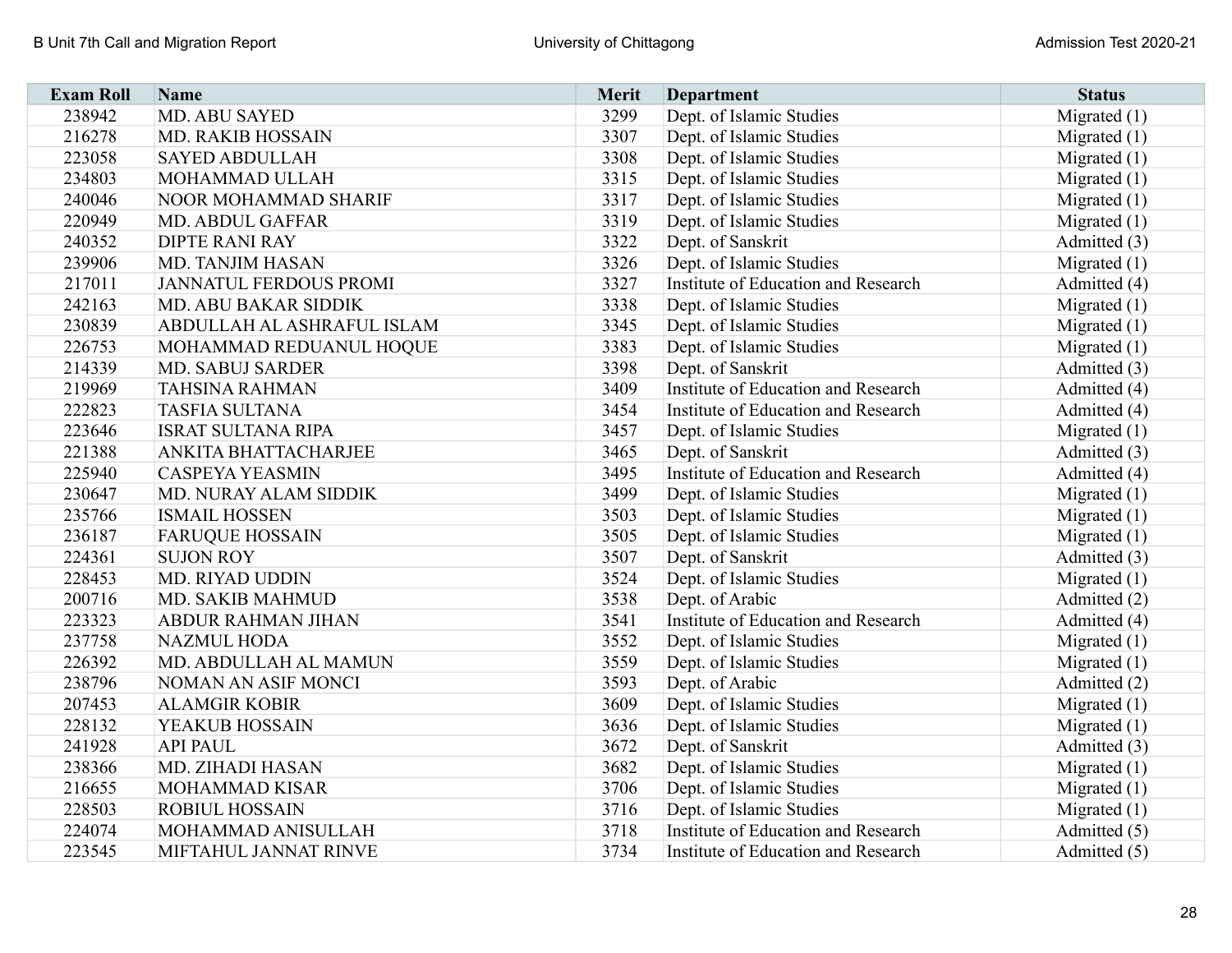| <b>Exam Roll</b> | <b>Name</b>                  | <b>Merit</b> | <b>Department</b>                   | <b>Status</b>  |
|------------------|------------------------------|--------------|-------------------------------------|----------------|
| 231407           | M. SAJIDUL ISLAM             | 3756         | Dept. of Islamic Studies            | Migrated $(1)$ |
| 240917           | <b>MAHMODA AKTER</b>         | 3769         | Dept. of Islamic Studies            | Migrated $(1)$ |
| 225292           | SADHON CHANDRA MONDAL        | 3772         | Dept. of Sanskrit                   | Admitted (4)   |
| 241237           | <b>TASNIMUL JANNAT</b>       | 3777         | Dept. of Islamic Studies            | Migrated $(1)$ |
| 219156           | <b>AHMAD NUR</b>             | 3785         | Dept. of Islamic Studies            | Migrated $(1)$ |
| 226312           | MD. NOMAN IBN SABIT          | 3794         | Dept. of Islamic Studies            | Migrated $(1)$ |
| 223124           | <b>ATIKUR RAHMAN</b>         | 3798         | Dept. of Islamic Studies            | Migrated $(1)$ |
| 240371           | <b>TRESHA GUHA</b>           | 3800         | Dept. of Sanskrit                   | Admitted (4)   |
| 222050           | <b>ABDUL KAYUM</b>           | 3807         | Dept. of Islamic Studies            | Migrated $(1)$ |
| 216643           | <b>HADIUL ISLAM</b>          | 3814         | Dept. of Islamic Studies            | Migrated $(1)$ |
| 218180           | <b>MAHARUN AKTER FALGONY</b> | 3850         | Institute of Education and Research | Admitted (5)   |
| 241991           | RAJKUMAR KAYAL               | 3856         | Dept. of Sanskrit                   | Admitted (4)   |
| 232025           | <b>NOYON CHANDRA GOUP</b>    | 3862         | Dept. of Sanskrit                   | Admitted (4)   |
| 241622           | MST. JANNATUL FERDOUSI JEMI  | 3868         | Institute of Education and Research | Admitted (5)   |
| 237358           | SYEDA MIFTAHUL JANNAT        | 3879         | Institute of Education and Research | Admitted (5)   |
| 209580           | <b>ABDUR RAHIM AL MAMUN</b>  | 3892         | Dept. of Arabic                     | Admitted (2)   |
| 230692           | MOHAMMAD NASIR UDDIN         | 3902         | Dept. of Islamic Studies            | Migrated $(1)$ |
| 239714           | <b>BADHON CHANDRA SARKER</b> | 3937         | Dept. of Sanskrit                   | Admitted (4)   |
| 233918           | SOUMITRA KUMER NAG           | 3938         | Dept. of Sanskrit                   | Admitted (4)   |
| 216859           | <b>MILY DEY</b>              | 3940         | Institute of Education and Research | Migrated $(1)$ |
| 239940           | <b>SURANJIT ADHIKARI</b>     | 3945         | Dept. of Sanskrit                   | Admitted (4)   |
| 219269           | <b>SWAPNA AKTHER</b>         | 3949         | Institute of Education and Research | Admitted (6)   |
| 225882           | <b>SHAHADAT ULLAH</b>        | 3952         | Dept. of Islamic Studies            | Migrated $(1)$ |
| 242342           | <b>MD. NAJMUT TARIF</b>      | 3954         | Dept. of Arabic                     | Admitted (2)   |
| 217963           | <b>HABIBUR RAHMAN</b>        | 3955         | Dept. of Islamic Studies            | Migrated $(1)$ |
| 235909           | <b>ROBIUL ISLAM</b>          | 3964         | Dept. of Islamic Studies            | Migrated $(1)$ |
| 217139           | <b>MD. RAKIB HOSEN</b>       | 3971         | Dept. of Islamic Studies            | Migrated $(1)$ |
| 240086           | <b>FAHAMIDA HASAN EMA</b>    | 3976         | Dept. of Islamic Studies            | Migrated $(1)$ |
| 238774           | <b>SABRINA SHARMIN</b>       | 3977         | Institute of Education and Research | Admitted (6)   |
| 202810           | <b>FAZLA ALAM MAHI</b>       | 3986         | Institute of Education and Research | Admitted (6)   |
| 220384           | <b>MD. ARIFUL ISLAM</b>      | 3993         | Dept. of Arabic                     | Admitted (2)   |
| 235617           | MD. NAYEM HASSAN             | 4011         | Dept. of Islamic Studies            | Migrated $(1)$ |
| 224465           | <b>MD. ABDUL WAHID</b>       | 4019         | Dept. of Islamic Studies            | Migrated $(1)$ |
| 208421           | <b>MAHMUDUL HASAN</b>        | 4023         | Dept. of Islamic Studies            | Migrated $(1)$ |
| 241140           | <b>JAKARIA</b>               | 4029         | Dept. of Islamic Studies            | Migrated $(1)$ |
| 236788           | <b>JISHU ROY</b>             | 4030         | Dept. of Sanskrit                   | Admitted (5)   |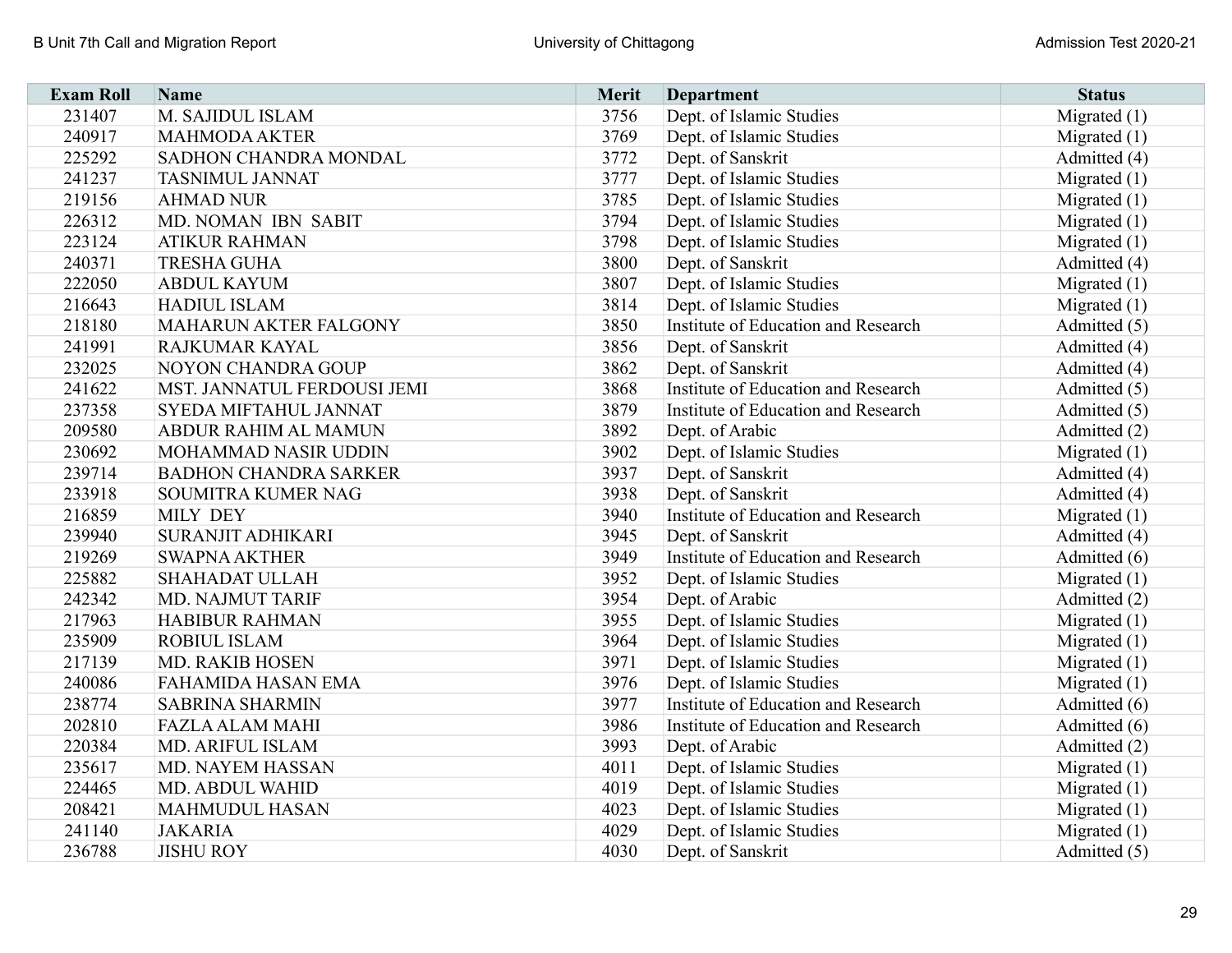| <b>Exam Roll</b> | Name                         | <b>Merit</b> | <b>Department</b>                   | <b>Status</b>  |
|------------------|------------------------------|--------------|-------------------------------------|----------------|
| 204623           | <b>MATIUR MAHMUD FARHAD</b>  | 4031         | Dept. of Islamic Studies            | Migrated $(1)$ |
| 216641           | MOHAMMAD MIZANUR RAHMAN      | 4053         | Dept. of Islamic Studies            | Migrated $(1)$ |
| 238315           | MOHAMMAD TAUHIDUL ISLAM      | 4055         | Dept. of Islamic Studies            | Migrated $(1)$ |
| 208722           | <b>RAITA TABASSUM</b>        | 4099         | Institute of Education and Research | Admitted (6)   |
| 220918           | <b>MD. RUHUL AMIN</b>        | 4132         | Dept. of Islamic Studies            | Migrated $(1)$ |
| 213617           | <b>MD. SHAFIQUL ISLAM</b>    | 4150         | Dept. of Islamic Studies            | Migrated $(1)$ |
| 231363           | MD. SUMON                    | 4161         | Dept. of Islamic Studies            | Migrated $(1)$ |
| 240455           | RAHNOMA TABASSUM             | 4171         | Dept. of Arabic                     | Admitted (2)   |
| 221350           | <b>MD. MOSTAFIZUR RAHMAN</b> | 4177         | Dept. of Islamic Studies            | Migrated $(1)$ |
| 233107           | <b>KHALEDA NASRIN RITA</b>   | 4180         | Institute of Education and Research | Admitted (6)   |
| 218060           | <b>JAMADIUL AOWAL</b>        | 4185         | Dept. of Islamic Studies            | Migrated $(1)$ |
| 221811           | <b>KAMORUN NESA</b>          | 4200         | Dept. of Islamic Studies            | Migrated $(1)$ |
| 232437           | <b>SAIHUM RAHMAN</b>         | 4204         | Institute of Education and Research | Called $(7)$   |
| 225782           | MD. JUBAYAR JAHAN            | 4209         | Dept. of Islamic Studies            | Migrated $(1)$ |
| 215725           | MUHAMMAD TAWHIDUL ISLAM      | 4217         | Dept. of Islamic Studies            | Migrated $(1)$ |
| 222912           | MD. KHALID SAYFULLAH RAIHAN  | 4222         | Dept. of Arabic                     | Admitted (2)   |
| 225381           | MD. NEZAM UDDIN              | 4231         | Dept. of Arabic                     | Admitted (2)   |
| 234763           | <b>MD. MASUD RANA</b>        | 4239         | Dept. of Islamic Studies            | Migrated $(1)$ |
| 225690           | MOHAMMAD TAZWARE MOSTAFA TAZ | 4241         | Institute of Education and Research | Called (7)     |
| 238719           | MAHMUDUL HASAN SARWAR        | 4242         | Dept. of Arabic                     | Admitted (2)   |
| 215405           | <b>ABONTEE SARKAR TIRTHO</b> | 4248         | Dept. of Sanskrit                   | Admitted (5)   |
| 222175           | KUMARY PINGKY RANI           | 4249         | Dept. of Sanskrit                   | Admitted (5)   |
| 234199           | <b>KOLI AKTER</b>            | 4254         | Institute of Education and Research | Called (7)     |
| 221067           | MOHAMMAD SHAHEDUL ISLAM      | 4264         | Institute of Education and Research | Called (7)     |
| 215314           | PRASENJIT CHAKRABORTY        | 4272         | Dept. of Sanskrit                   | Admitted (5)   |
| 234771           | <b>SAGOR</b>                 | 4279         | Dept. of Islamic Studies            | Migrated $(1)$ |
| 236284           | SABRINA SULTANA              | 4281         | Institute of Education and Research | Called $(7)$   |
| 235397           | <b>SUNJEDA AFROSS</b>        | 4282         | Dept. of Arabic                     | Admitted (3)   |
| 228075           | <b>PRASANJIT DEB</b>         | 4285         | Dept. of Sanskrit                   | Admitted (5)   |
| 228253           | <b>ANUPURBA SARKAR</b>       | 4287         | Dept. of Sanskrit                   | Admitted (5)   |
| 234438           | <b>MD. ARMAN HOSEN</b>       | 4292         | Dept. of Arabic                     | Admitted (3)   |
| 203158           | <b>JANNATUL JOYNAB</b>       | 4302         | Institute of Education and Research | Called $(7)$   |
| 221766           | <b>TAMANNA SULTANA</b>       | 4309         | Dept. of Arabic                     | Admitted (3)   |
| 229281           | <b>SAIDUR RAHMAN</b>         | 4315         | Dept. of Arabic                     | Admitted (3)   |
| 230199           | MD. NAIM ISLAM               | 4336         | Dept. of Arabic                     | Admitted (3)   |
| 216140           | MEZANUR RAHMAN FAHIM         | 4349         | Institute of Education and Research | Called (7)     |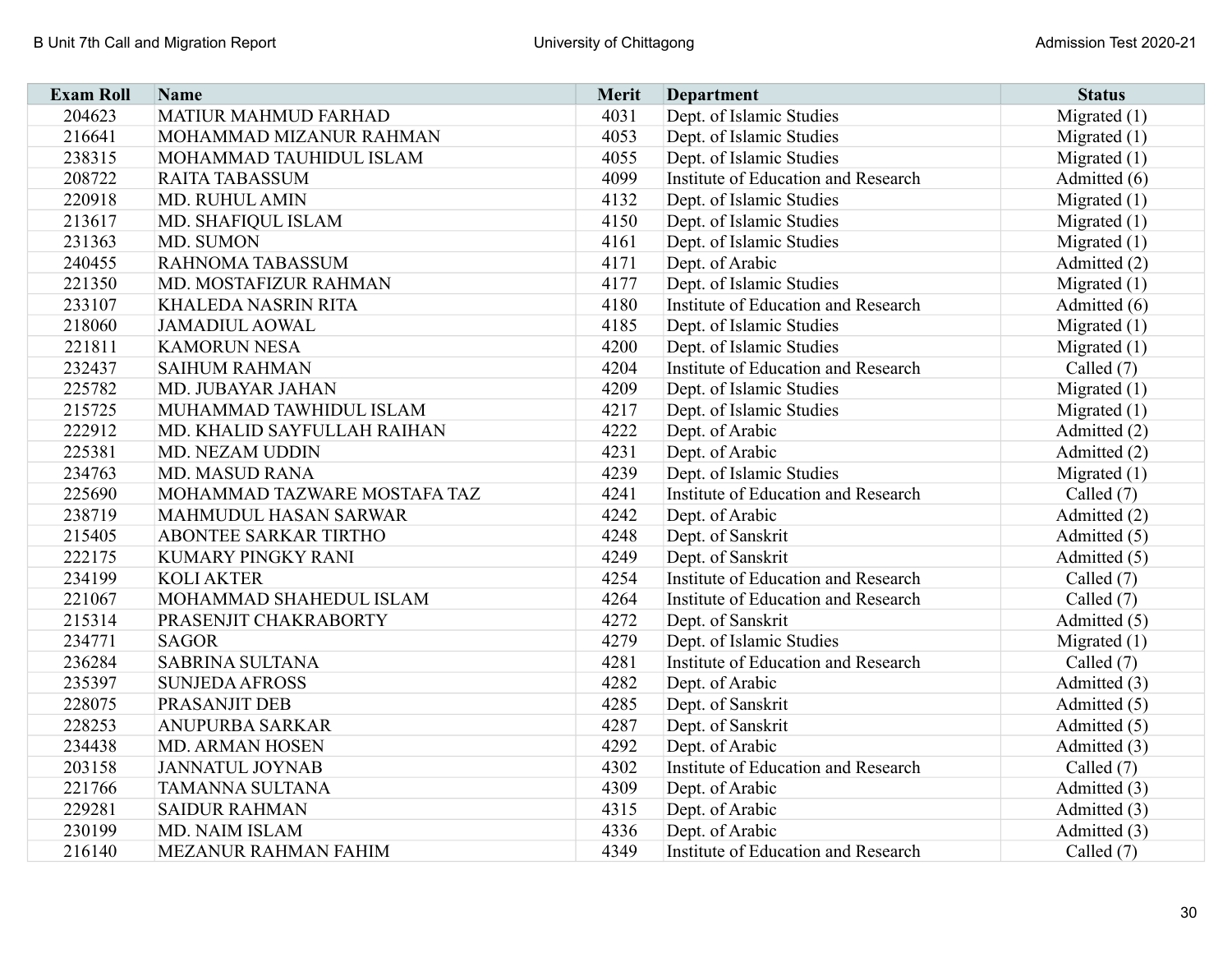| <b>Exam Roll</b> | <b>Name</b>                 | <b>Merit</b> | <b>Department</b>                   | <b>Status</b> |
|------------------|-----------------------------|--------------|-------------------------------------|---------------|
| 216484           | <b>AFZAL HOSEN</b>          | 4351         | Dept. of Arabic                     | Admitted (3)  |
| 231655           | MD. AHAD                    | 4357         | Dept. of Arabic                     | Admitted (3)  |
| 236411           | POBITRA CHANDRA DAS         | 4359         | Dept. of Sanskrit                   | Admitted (6)  |
| 229914           | MD. MERAJUL ISLAM           | 4371         | Dept. of Arabic                     | Admitted (3)  |
| 220034           | <b>SADIA JAHAN</b>          | 4372         | Dept. of Arabic                     | Admitted (3)  |
| 220302           | <b>AMIT HASAN</b>           | 4378         | Institute of Education and Research | Called (7)    |
| 216796           | KASHPIATUL PASHA            | 4380         | Institute of Education and Research | Called $(7)$  |
| 216967           | PRIANKA RUDRO               | 4388         | Dept. of Sanskrit                   | Admitted (6)  |
| 224773           | <b>HABIBUL BASAR SALMAN</b> | 4392         | Dept. of Arabic                     | Admitted (3)  |
| 226172           | MD. HAFIZUL ISLAM           | 4404         | Dept. of Arabic                     | Admitted (3)  |
| 239835           | NAYON KRISHNO SAHA          | 4412         | Dept. of Sanskrit                   | Admitted (6)  |
| 231230           | <b>MD. LUTFUR RAHMAN</b>    | 4449         | Dept. of Arabic                     | Admitted (3)  |
| 217239           | <b>TAJMERI AKHTER</b>       | 4452         | Dept. of Arabic                     | Admitted (3)  |
| 233201           | MD. ABDULLAH                | 4464         | Dept. of Arabic                     | Admitted (3)  |
| 239470           | <b>AKASH CHANDRA SARKER</b> | 4494         | Dept. of Sanskrit                   | Admitted (6)  |
| 220300           | <b>NILOY ROY</b>            | 4506         | Dept. of Sanskrit                   | Admitted (6)  |
| 219169           | <b>BITHI BARUA</b>          | 4511         | Dept. of Pali                       | Admitted (1)  |
| 235340           | <b>HRIDE SARKER</b>         | 4517         | Dept. of Sanskrit                   | Admitted (6)  |
| 201992           | <b>NASIR UDDIN</b>          | 4523         | Dept. of Arabic                     | Admitted (3)  |
| 226218           | <b>FALGOON BANIK</b>        | 4539         | Dept. of Sanskrit                   | Admitted (6)  |
| 222414           | <b>BORSHA RANI KUNDU</b>    | 4560         | Dept. of Sanskrit                   | Admitted (6)  |
| 227491           | <b>CHANCAL RAO</b>          | 4578         | Dept. of Sanskrit                   | Called (7)    |
| 205792           | MD. EKRAMUL HOQUE           | 4586         | Dept. of Arabic                     | Admitted (3)  |
| 219242           | <b>AZIZUL HAQUE</b>         | 4587         | Dept. of Arabic                     | Admitted (3)  |
| 241948           | <b>NISHA DAS</b>            | 4590         | Dept. of Sanskrit                   | Called (7)    |
| 241809           | KANAK CHANDRA BARMAN        | 4591         | Dept. of Sanskrit                   | Called (7)    |
| 230474           | <b>SHAHEDUL ISLAM</b>       | 4599         | Dept. of Arabic                     | Admitted (3)  |
| 238511           | UTSHO GHOSH                 | 4608         | Dept. of Sanskrit                   | Called (7)    |
| 211461           | <b>BORSHA SINGHA</b>        | 4624         | Dept. of Sanskrit                   | Called (7)    |
| 213204           | <b>KAFAYET ULLAH</b>        | 4640         | Dept. of Arabic                     | Admitted (3)  |
| 215837           | MOHAMMAD MOSTAFA            | 4660         | Dept. of Arabic                     | Admitted (3)  |
| 240350           | ANINDA MANAN GHOSH AISHI    | 4664         | Dept. of Sanskrit                   | Called $(7)$  |
| 215236           | <b>JANNATUN NAIMA</b>       | 4666         | Dept. of Arabic                     | Admitted (3)  |
| 238390           | <b>ARPITA PAUL OISHI</b>    | 4668         | Dept. of Sanskrit                   | Called (7)    |
| 220356           | SAH MD. BAREK ULLAH         | 4671         | Dept. of Arabic                     | Admitted (3)  |
| 202655           | MOHAMMED SHAKER HOSSEN      | 4672         | Dept. of Arabic                     | Admitted (3)  |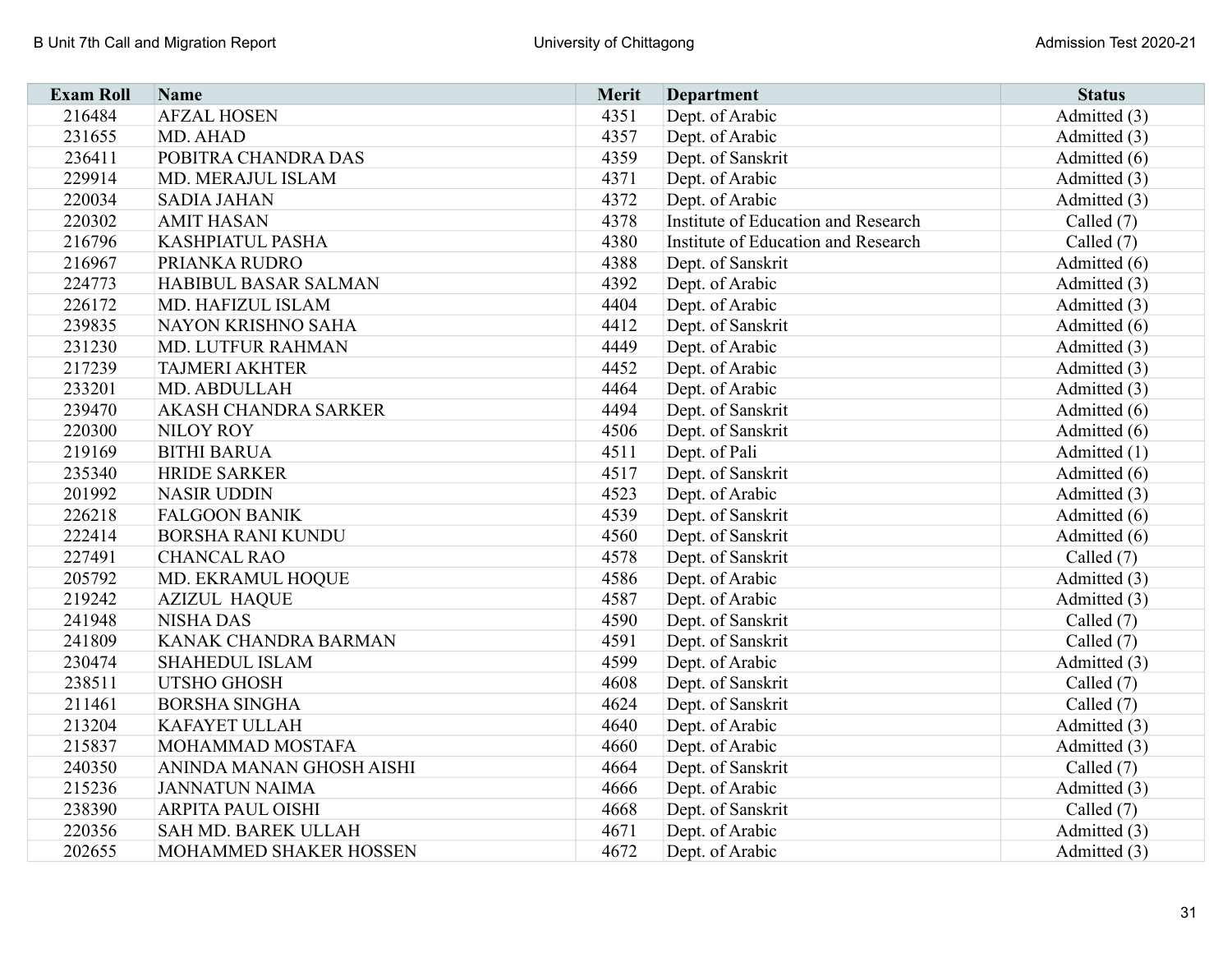| <b>Exam Roll</b> | <b>Name</b>                     | Merit | <b>Department</b> | <b>Status</b> |
|------------------|---------------------------------|-------|-------------------|---------------|
| 231977           | <b>EMAN BOSU</b>                | 4688  | Dept. of Sanskrit | Called (7)    |
| 216244           | POPY RANI BHOWMIK               | 4695  | Dept. of Sanskrit | Called (7)    |
| 238158           | PRATTAY BARUA                   | 4711  | Dept. of Pali     | Admitted (1)  |
| 227417           | <b>BOKTO HORE DAS</b>           | 4727  | Dept. of Sanskrit | Called (7)    |
| 200400           | MOHAMMAD WALEED AIMAN           | 4741  | Dept. of Arabic   | Admitted (3)  |
| 213681           | MD. JAHID HOSSAIN               | 4745  | Dept. of Arabic   | Admitted (3)  |
| 200860           | MOHAMMAD ABDULLAH AL- MARUF     | 4747  | Dept. of Arabic   | Admitted (3)  |
| 221407           | <b>MONISHA DAS</b>              | 4755  | Dept. of Sanskrit | Called (7)    |
| 232057           | <b>TITHI TIRKY CHANDA</b>       | 4760  | Dept. of Sanskrit | Called (7)    |
| 232618           | <b>LAKSHMAN SEN</b>             | 4763  | Dept. of Sanskrit | Called (7)    |
| 223794           | SWAPAN CHANDRA BARMAN           | 4802  | Dept. of Sanskrit | Called $(7)$  |
| 231852           | <b>UMME HABIBAH MIM</b>         | 4819  | Dept. of Arabic   | Admitted (3)  |
| 204655           | MONISHA DEBNATH                 | 4824  | Dept. of Sanskrit | Called (7)    |
| 216771           | MOHAMMAD NAYEM UDDIN            | 4825  | Dept. of Arabic   | Admitted (3)  |
| 234943           | <b>MAHMUDUL HASAN</b>           | 4827  | Dept. of Arabic   | Admitted (3)  |
| 212744           | MOHAMMAD JAWAD AFNAN            | 4878  | Dept. of Arabic   | Admitted (3)  |
| 240649           | <b>HEDAYET BIN RIAD</b>         | 4883  | Dept. of Arabic   | Admitted (3)  |
| 238555           | YASIN PATWARY ROBIN             | 4907  | Dept. of Arabic   | Admitted (3)  |
| 216744           | MUHAMMAD SAIDUL HAQUE           | 4967  | Dept. of Arabic   | Admitted (3)  |
| 226236           | MIFTAHUL JANNAT                 | 5022  | Dept. of Arabic   | Admitted (3)  |
| 213348           | <b>MD. ASRAF UDDIN</b>          | 5036  | Dept. of Arabic   | Admitted (3)  |
| 231251           | MUHAMMAD MUBINUL HOQUE          | 5043  | Dept. of Arabic   | Admitted (3)  |
| 223815           | <b>AL-AMIN</b>                  | 5099  | Dept. of Arabic   | Admitted (3)  |
| 239831           | <b>AHSAN HABIB</b>              | 5133  | Dept. of Arabic   | Admitted (3)  |
| 218321           | MD. ABU NAYEM JIHAD             | 5157  | Dept. of Arabic   | Admitted (3)  |
| 214342           | MD. RAFIQUL ISLAM               | 5207  | Dept. of Arabic   | Admitted (3)  |
| 204609           | NURUN NAHAR BEGUM               | 5213  | Dept. of Arabic   | Admitted (3)  |
| 223847           | <b>SOHANUR RHAMAN</b>           | 5255  | Dept. of Arabic   | Admitted (3)  |
| 220712           | <b>SAIKAT BARUA UTSHA</b>       | 5263  | Dept. of Pali     | Admitted (1)  |
| 229081           | <b>RASED UL ISLAM</b>           | 5269  | Dept. of Arabic   | Admitted (3)  |
| 217232           | ATIK MD. ABU NAYEEM             | 5291  | Dept. of Arabic   | Admitted (3)  |
| 219694           | RIFA TAMANNA KAKOL              | 5294  | Dept. of Arabic   | Admitted (3)  |
| 242278           | MOHAMMAD MONIR UDDIN HASAN KHAN | 5325  | Dept. of Arabic   | Admitted (4)  |
| 227946           | <b>AKLIMA KHATUN</b>            | 5335  | Dept. of Arabic   | Admitted (4)  |
| 230458           | MD. DELOWAR HOSSAIN             | 5343  | Dept. of Arabic   | Admitted (4)  |
| 240104           | S. M. SAIDUL HASAN              | 5392  | Dept. of Arabic   | Admitted (4)  |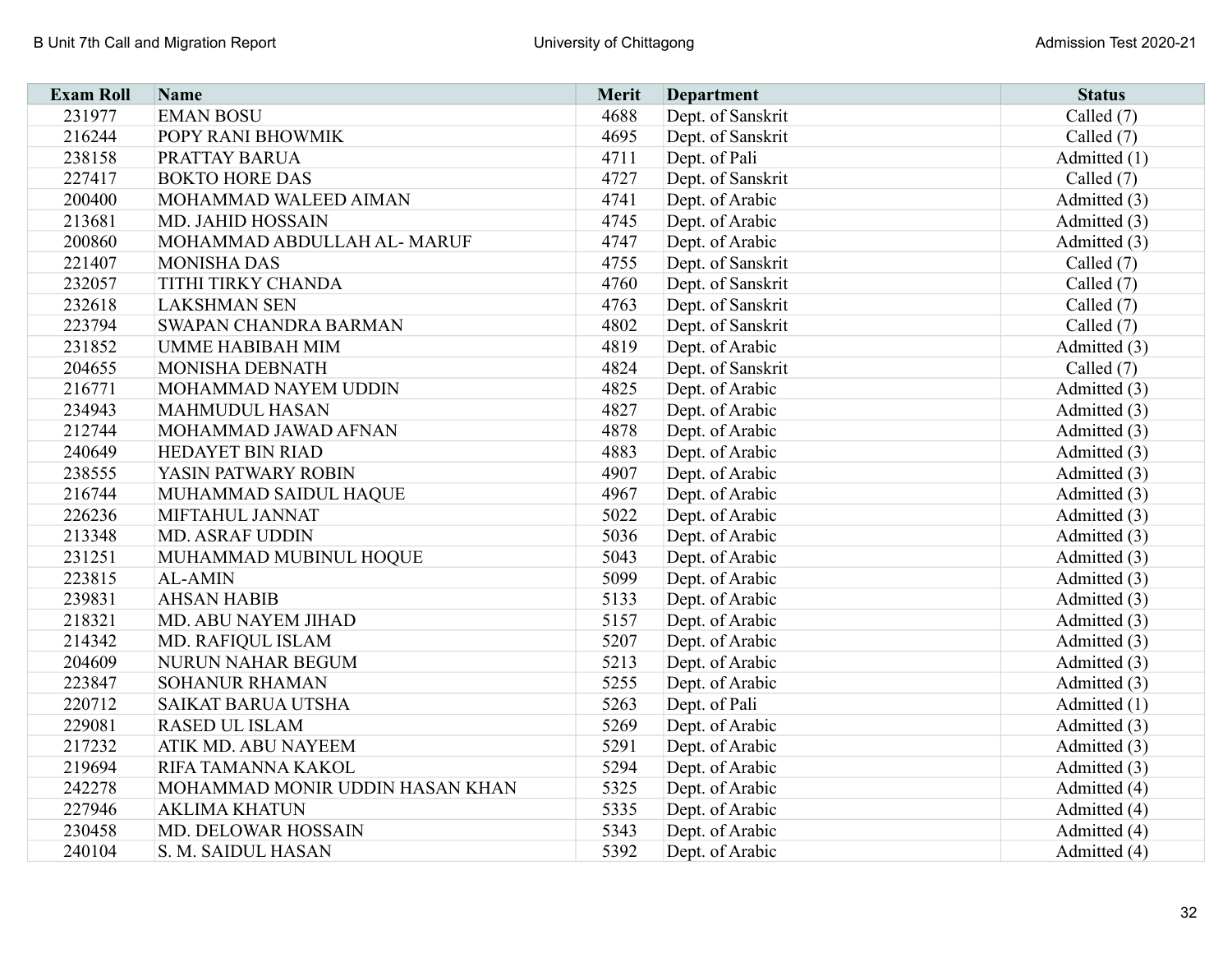| <b>Exam Roll</b> | Name                        | <b>Merit</b> | <b>Department</b> | <b>Status</b> |
|------------------|-----------------------------|--------------|-------------------|---------------|
| 227153           | <b>NAZMUL HASAN RANA</b>    | 5414         | Dept. of Arabic   | Admitted (4)  |
| 237853           | MUHAMMAD JUNAID AL KAFI     | 5426         | Dept. of Arabic   | Admitted (4)  |
| 225742           | MUSTAFIZUR RAHMAN           | 5452         | Dept. of Arabic   | Admitted (4)  |
| 224766           | MD. SHARIFUL ISLAM          | 5458         | Dept. of Arabic   | Admitted (4)  |
| 237106           | <b>MD. TANVIR HOSSAIN</b>   | 5476         | Dept. of Arabic   | Admitted (4)  |
| 226376           | <b>SAMIN NAHAR</b>          | 5578         | Dept. of Arabic   | Admitted (4)  |
| 237278           | <b>ISRAT JAHAN</b>          | 5588         | Dept. of Arabic   | Admitted (4)  |
| 223115           | MUHAMMAD ABDUL MOIN KHAN    | 5601         | Dept. of Arabic   | Admitted (4)  |
| 237983           | MOHAMMAD ABRARUL HOQUE      | 5613         | Dept. of Arabic   | Admitted (4)  |
| 232822           | <b>SAIMON HASAN</b>         | 5615         | Dept. of Arabic   | Admitted (4)  |
| 222412           | <b>SYEDA MAISATUN NAHAR</b> | 5617         | Dept. of Arabic   | Admitted (4)  |
| 224118           | MD. SABBIR HOSSAIN          | 5629         | Dept. of Arabic   | Admitted (4)  |
| 220372           | MD. ABU TALHA JUBAIR        | 5633         | Dept. of Arabic   | Admitted (4)  |
| 242102           | <b>AKIB AL HASAN</b>        | 5682         | Dept. of Arabic   | Admitted (4)  |
| 226885           | MUHAMMAD HELAL UDDIN        | 5709         | Dept. of Arabic   | Admitted (4)  |
| 240970           | <b>MD. MARUF BILLAH</b>     | 5715         | Dept. of Arabic   | Admitted (4)  |
| 203996           | <b>SAMANTA BARUA</b>        | 5716         | Dept. of Pali     | Admitted (1)  |
| 238483           | MD. MOSTAFIJUR RAHMAN       | 5717         | Dept. of Arabic   | Admitted (4)  |
| 238889           | <b>TANJIL ISLAM</b>         | 5723         | Dept. of Arabic   | Admitted (4)  |
| 214793           | <b>PRAPA BARUA</b>          | 5801         | Dept. of Pali     | Admitted (1)  |
| 226297           | <b>CHANDRIMA BARUA</b>      | 5847         | Dept. of Pali     | Admitted (1)  |
| 239017           | <b>MD. HASIBUL HOSSAIN</b>  | 5862         | Dept. of Arabic   | Admitted (5)  |
| 206604           | MD. NAZMUL HAQUE            | 5884         | Dept. of Arabic   | Admitted (5)  |
| 239266           | MOHAMMED ABDULLAH AL KAFI   | 5901         | Dept. of Arabic   | Admitted (5)  |
| 236216           | <b>ABU BAKAR SIDDIK</b>     | 5914         | Dept. of Arabic   | Admitted (5)  |
| 235876           | MUSTOFA KAMAL               | 5943         | Dept. of Arabic   | Admitted (5)  |
| 221795           | MD. GIES UDDIN              | 5974         | Dept. of Arabic   | Admitted (5)  |
| 229201           | <b>UMME HABIBA</b>          | 5981         | Dept. of Arabic   | Admitted (5)  |
| 239653           | MD. RAFIQUL                 | 5991         | Dept. of Arabic   | Admitted (5)  |
| 219272           | <b>ABDULLAH ALJIHAN</b>     | 6001         | Dept. of Arabic   | Admitted (5)  |
| 232803           | NUSRAT JAHAN RIFAT          | 6002         | Dept. of Arabic   | Admitted (5)  |
| 238027           | MD. RABBI                   | 6003         | Dept. of Arabic   | Admitted (5)  |
| 222297           | MOHAMMAD ROBIUL HASAN       | 6004         | Dept. of Arabic   | Admitted (5)  |
| 242082           | MD. READUL AREFIN           | 6017         | Dept. of Arabic   | Admitted (5)  |
| 237642           | MD. MEHEDI HASAN MASUM      | 6018         | Dept. of Arabic   | Admitted (5)  |
| 216396           | <b>MD. EBRAHIM HOSSAIN</b>  | 6063         | Dept. of Arabic   | Admitted (5)  |